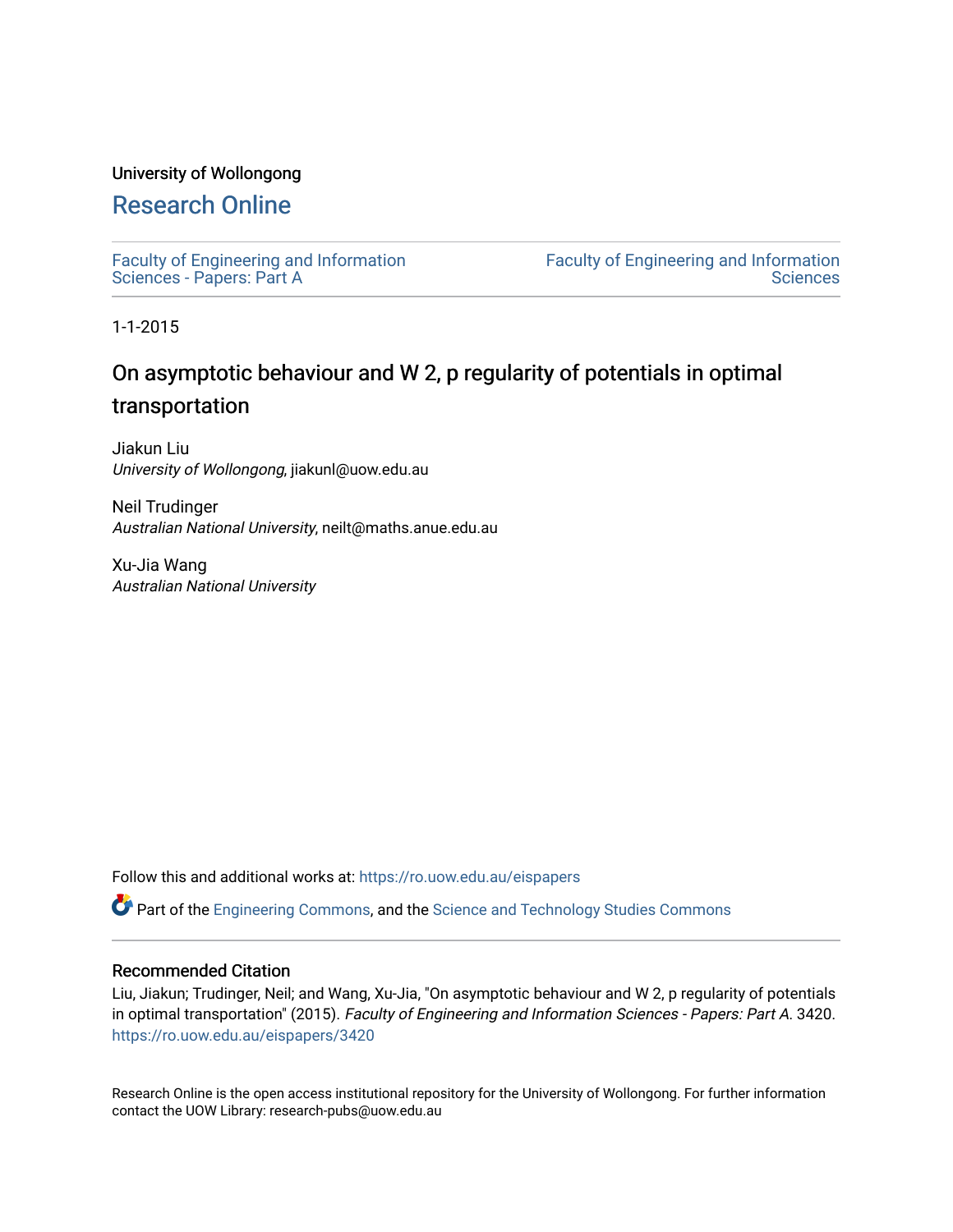## On asymptotic behaviour and W 2, p regularity of potentials in optimal transportation

## Abstract

© 2014, Springer-Verlag Berlin Heidelberg. In this paper we study local properties of cost and potential functions in optimal transportation. We prove that in a proper normalization process, the cost function is uniformly smooth and converges locally smoothly to a quadratic cost  $x \cdot y$ , while the potential function converges to a quadratic function. As applications we obtain the interior W2, p estimates and sharp C1,  $\alpha$ estimates for the potentials, which satisfy a Monge–Ampère type equation. The W2, p estimate was previously proved by Caffarelli for the quadratic transport cost and the associated standard Monge–Ampère equation.

## Keywords

potentials, optimal, w, transportation, regularity, 2, asymptotic, behaviour, p

## **Disciplines**

Engineering | Science and Technology Studies

## Publication Details

Liu, J., Trudinger, N. & Wang, X. (2015). On asymptotic behaviour and W 2, p regularity of potentials in optimal transportation. Archive for Rational Mechanics and Analysis, 215 (3), 867-905. Archive for Rational Mechanics and Analysis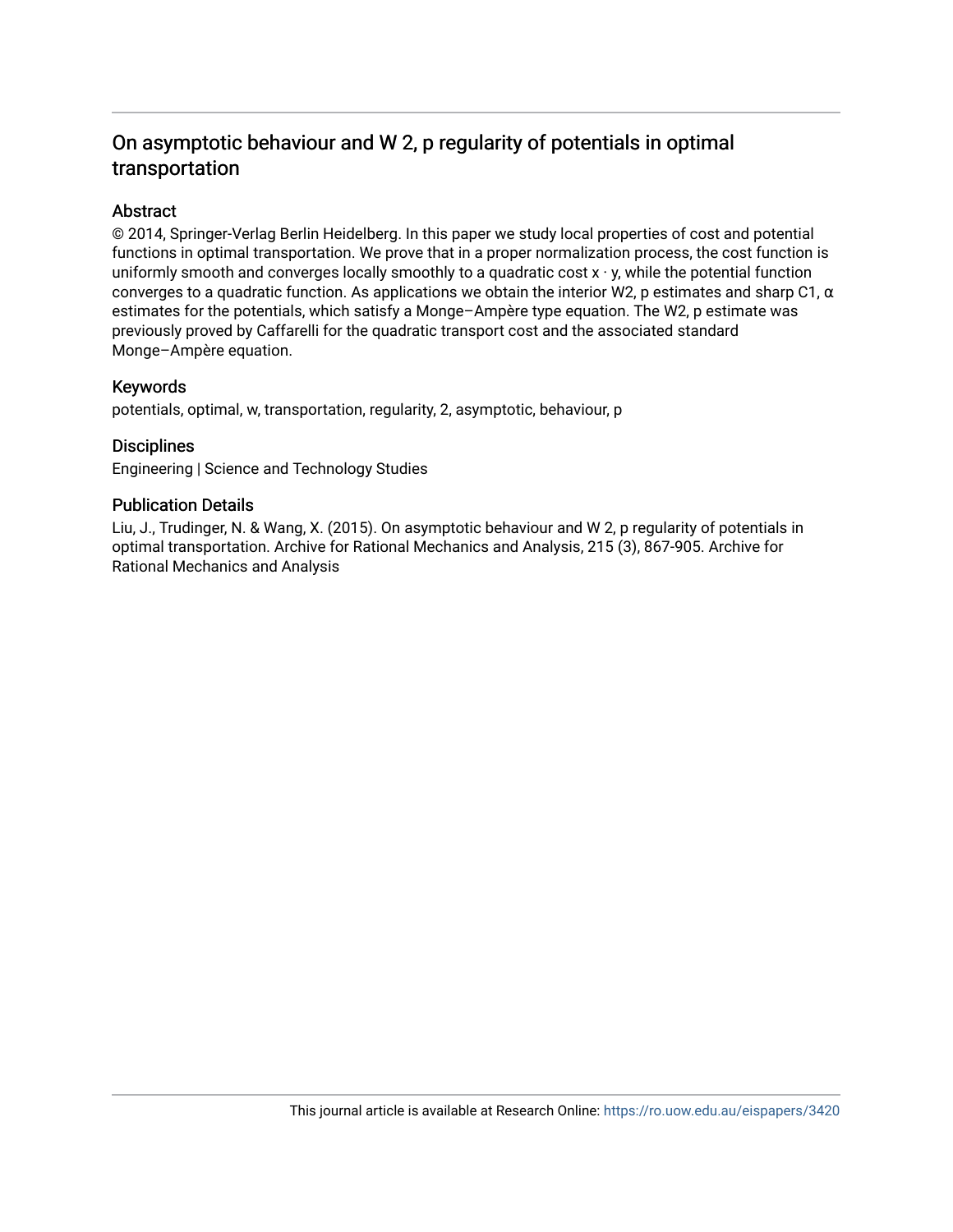## ON ASYMPTOTIC BEHAVIOUR AND  $W^{2,p}$  REGULARITY OF POTENTIALS IN OPTIMAL TRANSPORTATION

JIAKUN LIU, NEIL S. TRUDINGER, AND XU-JIA WANG

Abstract. In this paper we study local properties of cost and potential functions in optimal transportation. We prove that in a proper normalization process, the cost function is uniformly smooth and converges locally smoothly to a quadratic cost  $x \cdot y$ , while the potential function converges to a quadratic function. As applications we obtain the interior  $W^{2,p}$  estimates and sharp  $C^{1,\alpha}$  estimates for the potentials, which satisfy a Monge-Ampère type equation. The  $W^{2,p}$  estimate was previously proved by Caffarelli for the quadratic transport cost and the associated standard Monge-Ampère equation.

#### <span id="page-2-2"></span><span id="page-2-0"></span>1. INTRODUCTION

In this paper we study the local geometry of cost and potential functions in optimal transportation, and prove the  $W^{2,p}$  estimates for potential functions, that is for generalized solutions  $u$  to the Monge-Ampère type equations of the form

(1.1) 
$$
\det [D^2 u(x) - A(x, Du)] = f(x) \text{ in } \Omega,
$$

where  $\Omega$  is a bounded domain in the Euclidean space  $\mathbb{R}^n$ , A is a matrix function given by

(1.2) 
$$
A(x, Du) = D_x^2 c(x, T_u),
$$

 $c(\cdot, \cdot)$  is the transport cost function on  $\mathbb{R}^n \times \mathbb{R}^n$ ,  $T_u$  is the optimal mapping, which is uniquely determined by

<span id="page-2-1"></span>
$$
(1.3) \t\t D u(x) = D_x c(x, T_u(x)),
$$

and the function  $f$  is determined by the initial and target densities.

When  $c(x, y) = x \cdot y$  (or equivalently  $c(x, y) = |x - y|^2$ , with u replaced by  $u - |x|^2$ ), then  $A \equiv 0$  and [\(1.1\)](#page-2-0) is the standard Monge-Ampère equation. In this case, the regularity has been studied by many researchers [\[28\]](#page-41-0), and in particular the fundamental  $W^{2,p}$  estimate was proved by Caffarelli [\[4\]](#page-40-0), following his discovery in [\[2\]](#page-40-1) of the

<sup>2000</sup> Mathematics Subject Classification. 35J60, 35B45; 49Q20, 28C99.

Key words and phrases. Optimal transportation, Monge-Ampère equation,  $W^{2,p}$  estimates. This work is supported by the Australian Research Council.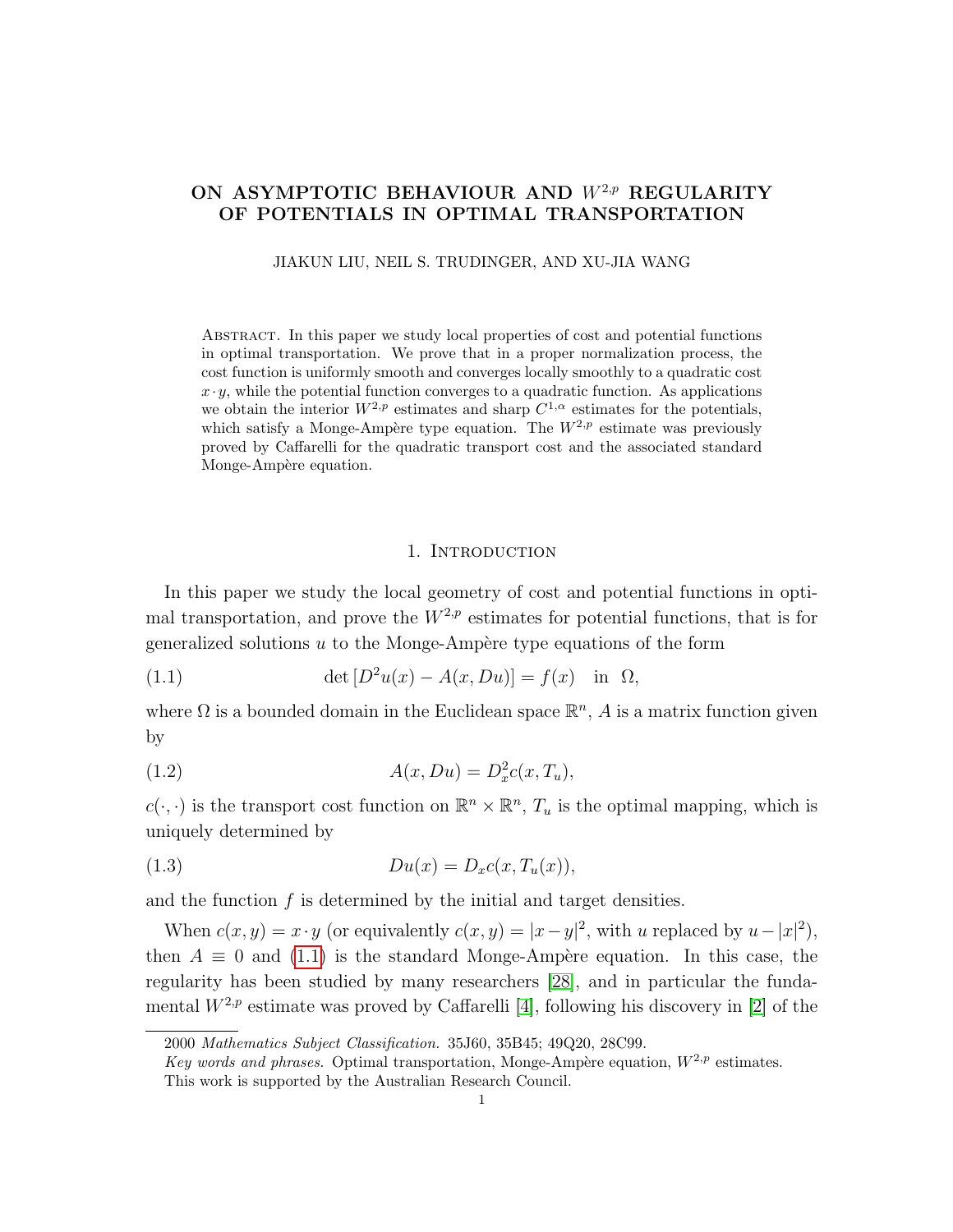corresponding estimate for uniformly elliptic equations. For general cost functions other than the quadratic one, Caffarelli [\[6\]](#page-40-2) proposed to investigate the local geometry of potentials, which is essential for the study of the regularity of the potentials. As pointed out by Villani [\[32\]](#page-41-1), the regularity of optimal transportation with general costs wasa main open problem in the area ([\[32\]](#page-41-1), §4.3 Open problems).

Recently it has been found that the regularity of optimal mappings relies on a sharp analytical condition of the cost function [\[24,](#page-41-2) [30,](#page-41-3) [23\]](#page-41-4). In this paper we introduce a proper normalization and prove that in the process of the normalization, cost func-tions satisfying the condition in [\[24\]](#page-41-2) converge to the quadratic cost  $c(x, y) = x \cdot y$  and the corresponding potential functions converge to the quadratic function  $u(x) = |x|^2$ . As applications, we prove interior  $W^{2,p}$  estimates and sharp  $C^{1,\alpha}$  estimates for potentials for general cost functions.

The relevant optimal transportation problem can be briefly stated as follows. Let  $\Omega$  and  $\Omega^*$  be two bounded domains in  $\mathbb{R}^n$ , and  $\rho$ ,  $\rho^*$  be two probability densities supported in  $\Omega$  and  $\Omega^*$ , respectively. Let  $c \in C^{\infty}(\mathbb{R}^n \times \mathbb{R}^n)$  be a transport cost function. The optimal transportation problem is to find a measure preserving mapping which maximizes (or minimizes) the cost functional,

<span id="page-3-1"></span>(1.4) 
$$
\mathcal{C}(T) = \int_{\Omega} \rho(x) c(x, T(x)) dx,
$$

among the set of measure preserving mappings T from  $\Omega$  to  $\Omega^*$ . A mapping T is called measure preserving if  $\mu_{\rho}[T^{-1}(E)] = \mu_{\rho^*}[E] \ \forall$  Borel set  $E \subset \Omega^*$ , where  $\mu_{\rho} = \rho dx$ .

The existence and uniqueness of optimal mappings was proved by various authors including Brenier, Caffarelli, and Gangbo-McCann [\[1,](#page-40-3) [5,](#page-40-4) [13\]](#page-40-5), under appropriate conditions on the cost function. Their proof applies to cost functions satisfying [\[19,](#page-41-5) [24\]](#page-41-2):

- (A1) For any  $x, p \in \mathbb{R}^n$ , there is a unique  $y \in \mathbb{R}^n$  such that  $D_x c(x, y) = p$ ; and for any  $y, q \in \mathbb{R}^n$ , there is a unique  $x \in \mathbb{R}^n$  such that  $D_y c(x, y) = q$ .
- (A2) For any  $(x, y) \in \mathbb{R}^n \times \mathbb{R}^n$ ,  $\det\{c_{i,j}(x, y)\}\neq 0$ , where  $c_{i,j} = \frac{\partial^2 c(x, y)}{\partial x_i \partial y_j}$  $\frac{\partial^2 c(x,y)}{\partial x_i \partial y_j}.$

Under these two conditions, the optimal mapping  $T = T_u$  is uniquely determined by Kantorovich's potential function u through [\(1.3\)](#page-2-1). If  $u \in C^2(\Omega)$ , one differentiates  $(1.3)$  to get the Monge-Ampère type equation  $(1.1)$ , with the matrix A given by  $(1.2)$ , and the right hand side  $f = |\text{det} D_{xy}^2 c| \frac{\rho}{\rho^* \circ \rho^*}$  $\frac{\rho}{\rho^*\circ T_u}$  [\[24\]](#page-41-2).

The remaining key theoretical issue is thus the regularity of optimal mappings. When the cost function  $c(x, y) = x \cdot y$ , equation [\(1.1\)](#page-2-0) becomes the standard Monge-Ampère equation

<span id="page-3-0"></span>
$$
(1.5) \qquad \qquad \det\left[D^2 u\right] = f,
$$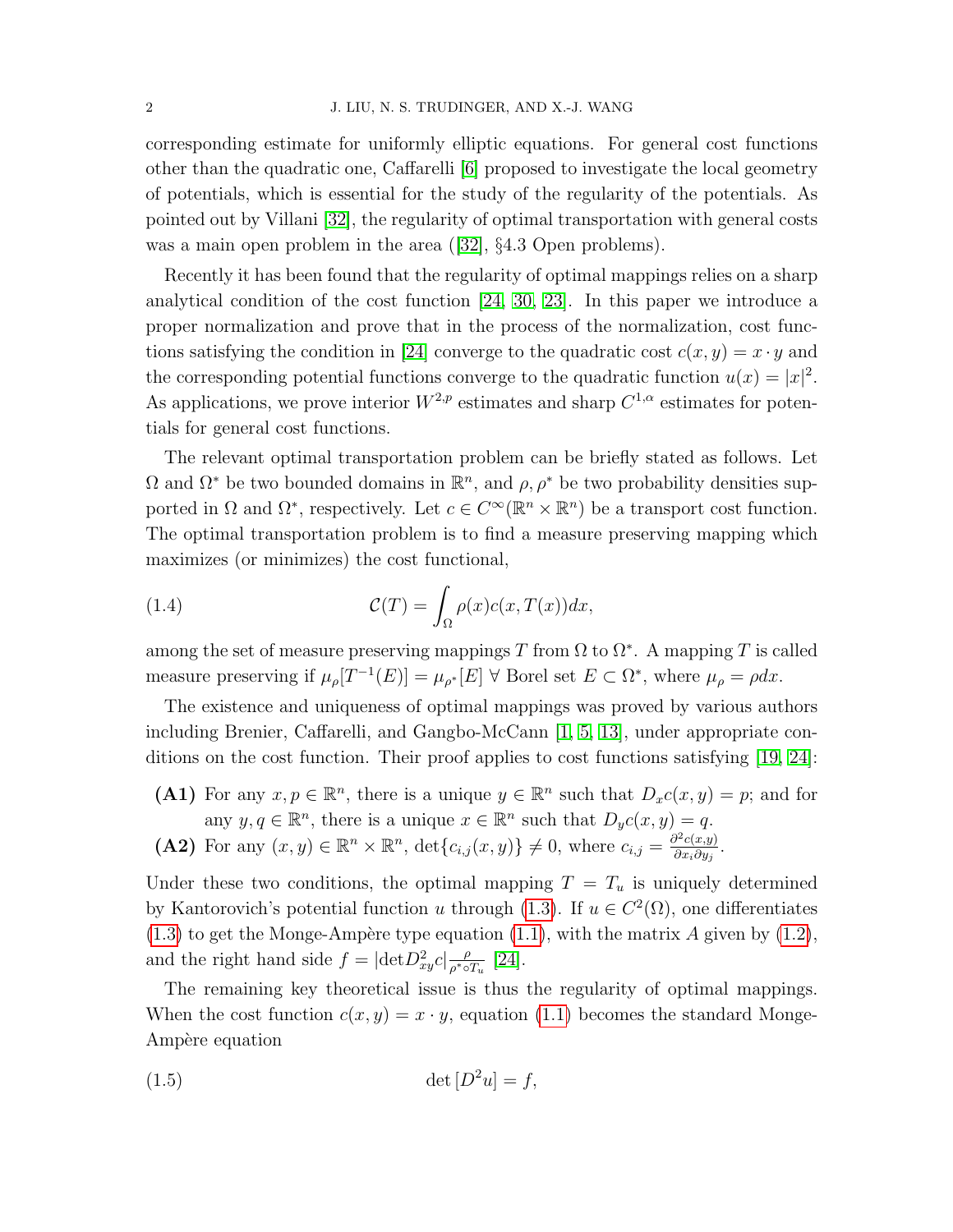which has been extensively studied [\[28\]](#page-41-0), in particular the interior  $C^{2,\alpha}$  and  $W^{2,p}$ estimates have been obtained by Caffarelli [\[4\]](#page-40-0). The regularity of optimal mappings with non-quadratic cost functions has been a focus of attention in the area in recent years [\[6,](#page-40-2) [32\]](#page-41-1), as non-quadratic costs arise frequently in applications. By formula [\(1.3\)](#page-2-1) and conditions  $(A1)$ – $(A2)$ , it suffices to study the regularity of the potential function u. Inspired by the work [\[35\]](#page-41-6), the first breakthrough was made in [\[24\]](#page-41-2), where the  $C^3$ regularity of u was proved if  $f > 0, \in \mathbb{C}^2$ ,  $\Omega^*$  is  $c^*$ -convex with respect to  $\Omega$ , and the cost function c satisfies the following structure condition:

(A3)  $\exists$  a constant  $c_0 > 0$  such that  $\forall x \in \Omega, y \in \Omega^*$ , and  $\xi, \eta \in \mathbb{R}^n$  with  $\xi \perp \eta$ ,

(1.6) 
$$
\sum_{i,j,k,l,p,q,r,s} (c_{ij,rs} - c^{p,q} c_{ij,p} c_{q,rs}) c^{r,k} c^{s,l} \xi_i \xi_j \eta_k \eta_l \ge c_0 |\xi|^2 |\eta|^2,
$$

<span id="page-4-0"></span>where the subscripts of c before the comma mean derivatives in  $x$ , after the comma mean derivatives in y, and  $c^{i,j}$  is the inverse of the matrix  $c_{i,j}$ .

Corresponding global regularity was subsequently proved in [\[30\]](#page-41-3), under the weaker condition  $c_0 \geq 0$  (called A3w). The c<sup>\*</sup>-convexity of  $\Omega^*$  is necessary [\[24\]](#page-41-2). Surprisingly the conditions (A3) and (A3w) are also sharp. Loeper [\[23\]](#page-41-4) showed that if there exist  $x \in \Omega, y \in \Omega^*$ , and vectors  $\xi, \eta \in \mathbb{R}^n$  with  $\xi \perp \eta$  such that the left hand side of [\(1.6\)](#page-4-0) is negative, then there exists  $f > 0, \in C^{\infty}$  such that the potential function u is not  $C^1$  smooth.

To obtain more precise regularity, such as the  $C^{2,\alpha}$  and  $W^{2,p}$  estimates, for the optimal transportation, under weaker data assumptions, one needs a better understanding of the local geometry of potential functions, and the local geometry of cost functions satisfying  $(A3)$ . The structure condition  $(A3)$  can be expressed in the equivalent form  $|24|,$ 

<span id="page-4-1"></span>(1.7) 
$$
D_{p_k p_l}^2 A_{ij}(x, p) \xi_i \xi_j \eta_k \eta_l \geq c_0 |\xi|^2 |\eta|^2, \quad \forall \xi, \eta \in \mathbb{R}^n \text{ with } \xi \perp \eta,
$$

where  $A = (A_{ij})$  is the matrix in [\(1.2\)](#page-2-2). From [\(1.7\)](#page-4-1), Loeper [\[23\]](#page-41-4) observed a convexity type property of cost functions satisfying (A3) and proved the  $C^{1,\alpha}$  regularity of potentials when  $f \in L^p(\Omega)$  with  $p > n$ . Based on Loeper's observation, we proved in [\[29\]](#page-41-7) the strict c-convexity of potential functions, and proved in [\[20\]](#page-41-8) the convexity of level sets, the  $C^{1,\alpha}$  regularity when  $f \in L^p(\Omega)$  with  $p > \frac{n+1}{2}$ , and the sharp  $C^{1,\frac{1}{2n-1}}$ regularity when  $f \in L^{\infty}(\Omega)$ . In particular we mention an alternative approach to [\[29\]](#page-41-7), also from [\[23\]](#page-41-4), was found independently by Kim and McCann [\[18\]](#page-41-9). By a perturbation argument [\[37\]](#page-41-10) and the local analysis in [\[20\]](#page-41-8), the interior  $C^2$  and  $C^{2,\alpha}$  estimates were proved in  $[22]$ , assuming respectively the Dini and Hölder continuity of f. Recently, the  $W_{loc}^{2,1+\epsilon}$  estimate for strictly c-convex potentials with the cost c satisfying (A3w) and the function f satisfying  $C^{-1} < f < C$  has been established [\[8\]](#page-40-6) extending the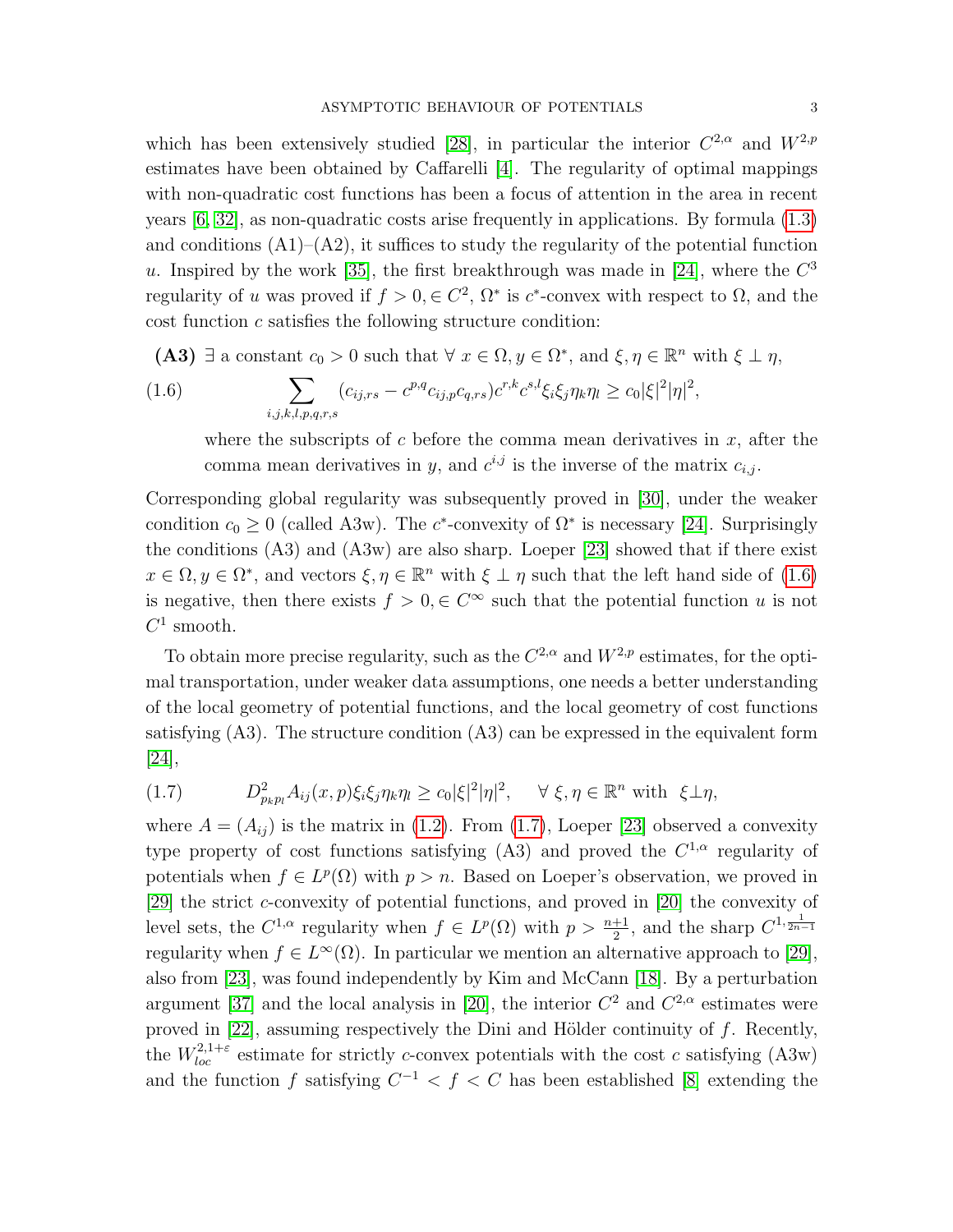corresponding estimate for strictly convex solutions of  $(1.5)$  [\[9,](#page-40-7) [10,](#page-40-8) [26\]](#page-41-12). See also [\[18,](#page-41-9) [12,](#page-40-9) [34\]](#page-41-13) for related works on local geometry of transport costs and potentials, and [\[27,](#page-41-14) [31,](#page-41-15) [32,](#page-41-1) [33\]](#page-41-16) for more on optimal transportation.

To prove the  $W^{2,p}$  estimate for the potential functions, in this paper we make a more detailed study of local geometry of potential functions and cost functions. Let us first introduce the following normalization, for details see §2. For any point  $x_0 \in \Omega$ , replace u by  $u - u(x_0) - [c(x, y_0) - c(x_0, y_0)],$  denote  $S_{h,u}^0(x_0) = \{x \in \Omega : u(x) < h\}$ the sub-level set of u, and make the coordinate transform  $x \to D_y c(x, y_0)$  such that  $S_{h,u}^0(x_0)$  is convex [\[20\]](#page-41-8), where  $y_0 = T_u(x_0)$ . Choose proper coordinate axes such that  $E = \left\{ \sum_i x_i^2 / r_i^2 < 1 \right\}$  is the minimum ellipsoid of  $S_{h,u}^0(x_0)$ , see [\[17\]](#page-40-10) and §2. Then we can normalize  $S_{h,u}^0$  by the linear transform  $\bar{x} = G_h x$ , where  $G_h = \text{diag}(r_1^{-1}, \dots, r_n^{-1})$ is a matrix, such that  $E$  becomes the unit ball. We also make the linear transform  $\bar{y} = G_h^* y$  for the variable y, where  $G_h^* = h^{-1} \text{diag}(r_1, \dots, r_n)$ . Let

<span id="page-5-1"></span><span id="page-5-0"></span>
$$
\bar{u}_h(\bar{x}) = u(x)/h,
$$
  

$$
\bar{c}_h(\bar{x}, \bar{y}) = \frac{1}{h}c(x, y).
$$

Then as  $h \to 0$ , we have the following asymptotic behaviour for the cost and potential functions.

<span id="page-5-2"></span>**Theorem 1.1.** Assume the cost function c satisfies  $(A1)$ – $(A3)$ ,  $f > 0$  and is continuous, and  $\Omega^*$  is  $c^*$ -convex with respect to  $\Omega$ . Let u be a generalized solution to [\(1.1\)](#page-2-0). Then under the above normalization, we have, as  $h \to 0$ ,

 $(1.8)$   $\bar{c}_h \rightarrow \bar{c}_0$ 

locally in  $C^k(\mathbb{R}^n)$  for any  $k \geq 0$ , where  $\bar{c}_0(x, y) = x \cdot y$ , and

$$
\bar{u}_h \to \bar{u}_0
$$

locally uniformly in  $\mathbb{R}^n$ , where  $\bar{u}_0(x) = |x|^2$ .

We remark that if f is not continuous but  $C_1 \leq f \leq C_2$  for positive constants  $C_1, C_2$ , then [\(1.8\)](#page-5-0) is still true but [\(1.9\)](#page-5-1) is not in general. We have instead a weaker result, namely  $\bar{u}_h$  converges to a strictly convex function defined in  $\mathbb{R}^n$  of polynomial growth. We also note that the cost function in normalization satisfies (A1), (A2) in a locally uniform way, and satisfies a weak form of (A3). From Theorem [1.1](#page-5-2) we also obtain a covering property of the sub-level sets. Combining the above results and Caffarelli's techniques [\[2\]](#page-40-1), we are able to prove the following  $W^{2,p}$  estimate.

<span id="page-5-3"></span>**Theorem 1.2.** Assume the cost function c satisfies  $(A1)$ – $(A3)$ , f is continuous,  $C_1 \leq f \leq C_2$ , and  $\Omega^*$  is c<sup>\*</sup>-convex with respect to  $\Omega$ . Let u be a generalized solution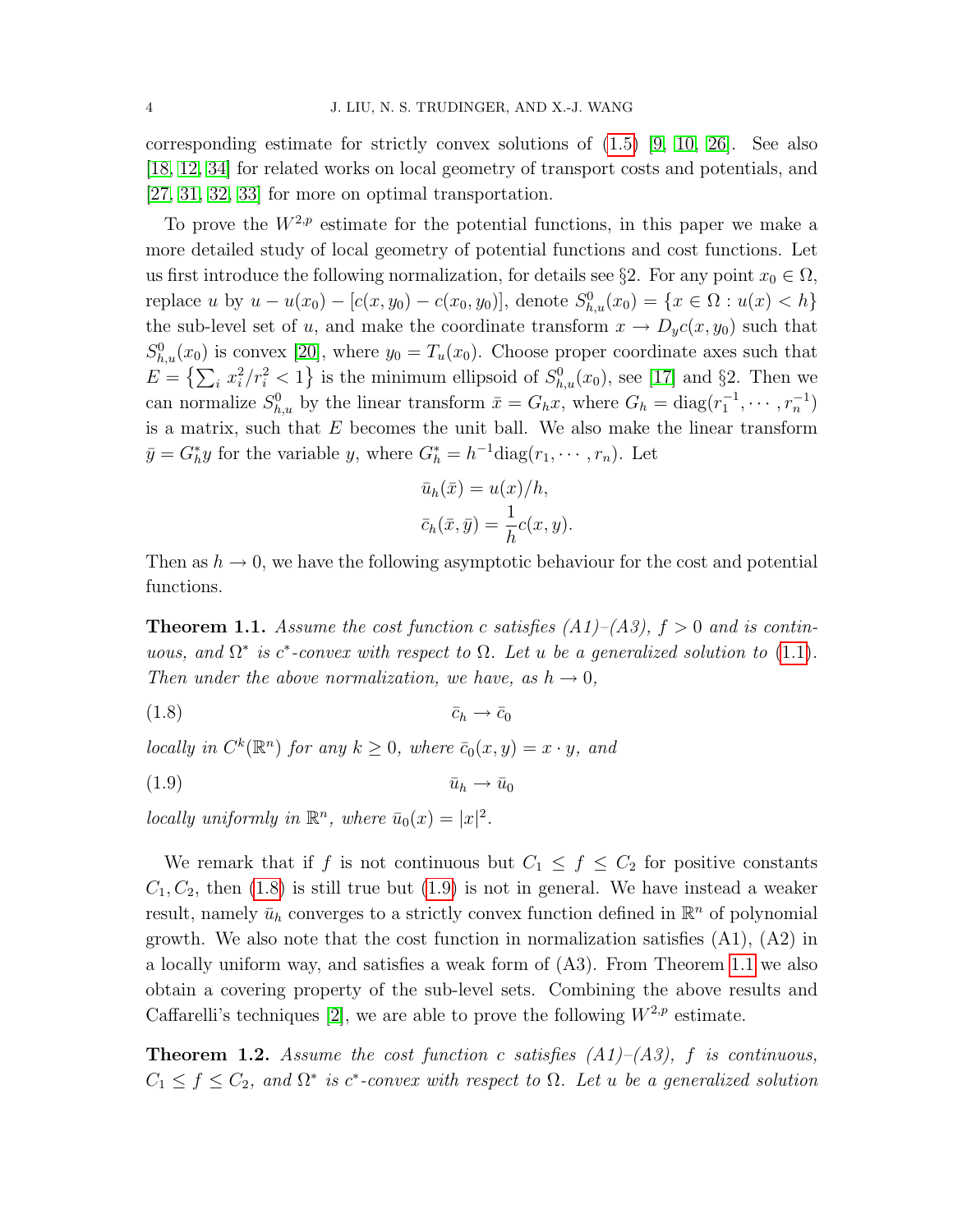to (1.1). Then 
$$
D^2u \in L^p(\Omega') \ \forall \ p \geq 1
$$
,  $\Omega' \Subset \Omega$ , and we have the estimate

$$
(1.10) \t\t\t ||u||_{W^{2,p}(\Omega')} \leq C,
$$

where C depends on n, p,  $C_1, C_2, \Omega, \Omega', \Omega^*$ , and the modulus of continuity of f.

Here we say u is a generalized solution to  $(1.1)$  if it is a potential function to the optimal transportation problem [\(1.4\)](#page-3-1) [\[24\]](#page-41-2). From our argument, the  $c^*$ -convexity of  $\Omega^*$ in Theorems [1.1](#page-5-2) and [1.2](#page-5-3) can be replaced by the assumption that  $u$  is strictly  $c$ -convex and is  $C^1$  smooth. When  $\Omega^*$  is  $c^*$ -convex, the strict c-convexity and  $C^1$  regularity of u was proved in [\[29\]](#page-41-7). Also by an example in [\[36\]](#page-41-17), the continuity of  $f$  is necessary for the  $W^{2,p}$ -estimate for all  $p \geq 1$ . Therefore conditions in Theorem [1.2](#page-5-3) are sharp.

<span id="page-6-1"></span>We also prove the following  $C^{1,\alpha}$  regularity result.

<span id="page-6-0"></span>**Theorem 1.3.** Suppose the cost function c satisfies  $(A1)$ – $(A3)$  and  $\Omega^*$  is c<sup>\*</sup>-convex with respect to  $\Omega$ . Then there exists a constant  $\varepsilon > 0$  such that if

$$
(1.11) \t\t |f-1| \le \varepsilon,
$$

then a generalized solution u to [\(1.1\)](#page-2-0) must be locally  $C^{1+\alpha}$  for some  $\alpha \in (1 - C_1 \varepsilon, 1]$ , and  $\forall \Omega' \in \Omega$ , we have the estimate

(1.12) kukC1+α(Ω0) ≤ C,

where the constants C and  $C_1$  depend on  $\varepsilon, n, \Omega, \Omega^*$ , and  $dist(\Omega', \partial \Omega)$ ; and C also depends on  $\alpha$ . Both C and  $C_1$  are uniformly bounded for  $\varepsilon > 0$  small.

Note that in Theorem [1.3](#page-6-0) we don't assume the continuity of  $f$  and we have the linear relation  $\alpha > 1 - C_1 \varepsilon$ . Theorem [1.3](#page-6-0) is a special case of Corollary [5.1](#page-31-0) below. We remark that our proof of Theorem [1.2](#page-5-3) also implies a related result. That is,  $\forall p < \infty$ ,  $\exists \varepsilon = \varepsilon(p)$  such that if f satisfies [\(1.11\)](#page-6-1), then  $u \in W_{loc}^{2,p}(\Omega)$ . See Theorem [7.1](#page-40-11) below.

The paper is organized as follows. In Section 2 we give some preliminary estimates and introduce the normalization used in Theorem [1.1.](#page-5-2) In Section 3 we prove [\(1.8\)](#page-5-0), showing that the cost function converges to the function  $x \cdot y$  in the normalization process. In Section 4, we prove [\(1.9\)](#page-5-1), that is the potential function converges to a quadratic function in the normalization. We also derive a covering property of sublevel sets needed for the  $W^{2,p}$  estimate. In Section 5 we estimate the eccentricity of minimum ellipsoids of sub-level sets of potential functions and prove Theorem [1.3.](#page-6-0) In Section 6 we give a density estimate for the set in which the second derivatives satisfy an upper bound. The  $W^{2,p}$  estimate (Theorem [1.2\)](#page-5-3) then follows from a polynomial decay estimate in Section 7.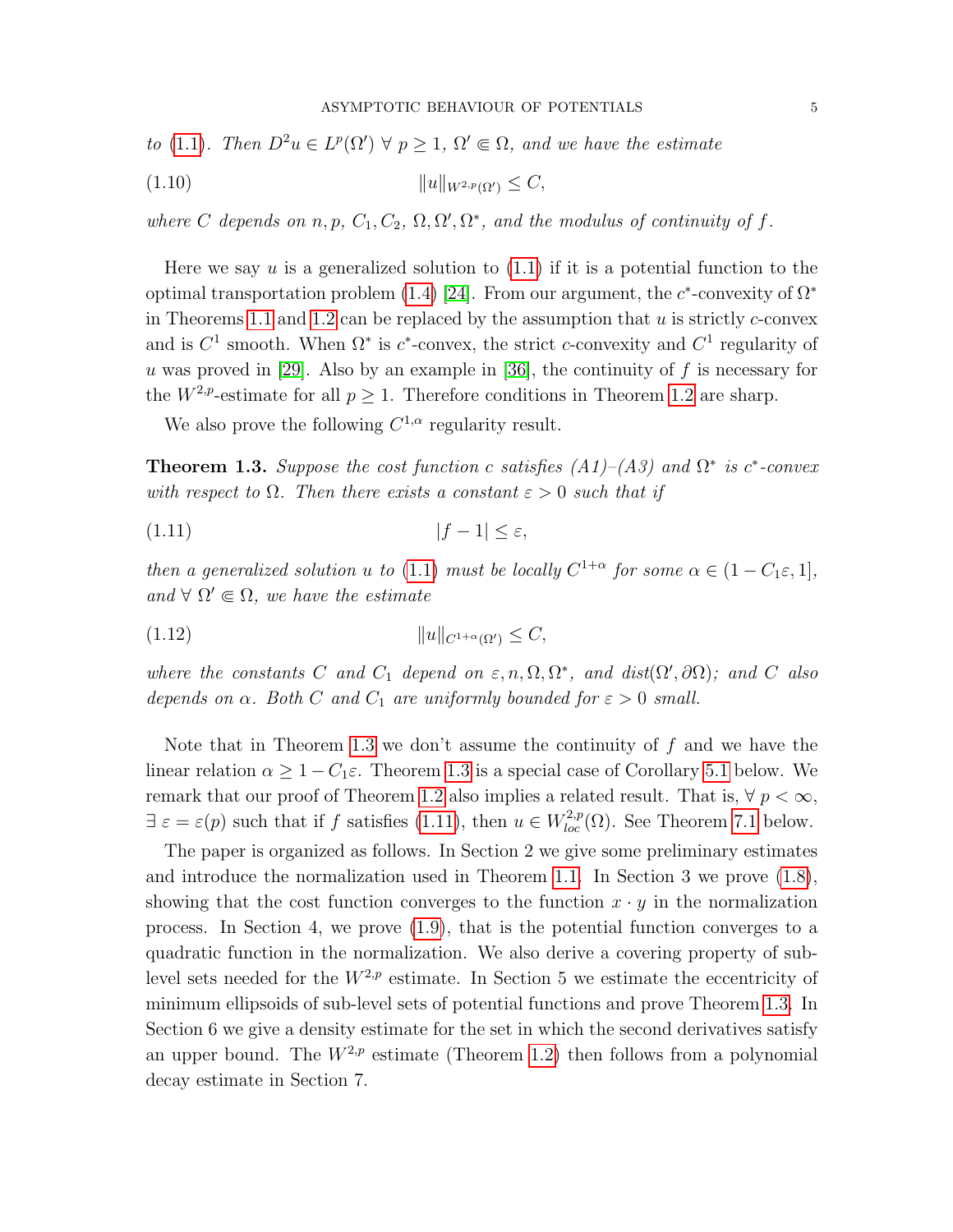Finally, in view of the asympotic limit of the cost function in Theorem [1.1](#page-5-2) being degenerate with respect to the A3w condition, it is reasonable to consider the weakening of A3 to A3w in our hypotheses. For this we need to strengthen the condition on the target  $\Omega^*$  to a "uniform" *c*-convexity as used in [\[11\]](#page-40-12) and we plan to treat this in a future work.

#### 2. Preliminaries

Through this section we assume that the cost function c satisfies  $(A1)-(A3)$ , the function f is measurable and bounded, and the domain  $\Omega^*$  is c-convex with respect to  $\Omega$ . For some estimates, the condition  $f \geq C > 0$  will also be specified.

2.1. Some terminologies. Let u be a continuous function in  $\Omega$ . We say a function of the form  $\varphi = c(\cdot, y_0) + a_0$  is a c-support of u at  $x_0 \in \Omega$  if  $u(x_0) = \varphi(x_0)$  and  $u(x) \geq \varphi(x)$  for all  $x \in \Omega$ . Here the prefix c in c-support stands for the cost function. When  $c(x, y) = x \cdot y$ , a c-support coincides with the usual support function in the theory of convex bodies. We say u is *c*-convex if for any point  $x_0 \in \Omega$ , there exists a c-support at  $x_0$  in  $\Omega$ .

Let u be a c-convex function. The c-normal mapping of u is a set-valued mapping  $T_u: \Omega \to \mathbb{R}^n$ , which is given by the following: for any  $x_0 \in \Omega$ ,  $T_u(x_0)$  is the set of points y<sub>0</sub> such that  $c(x, y_0) + a$  is a c-support of u at  $x_0$ , where  $a = u(x_0) - c(x_0, y_0)$ . For any subset  $E \subset \Omega$ , denote  $T_u(E) = \bigcup_{x \in E} T_u(x)$ .

By the c-normal mapping we introduce a measure  $\mu = \mu_{u,\rho^*}$  in  $\Omega$  such that for any Borel set  $E \subset \Omega$ ,

<span id="page-7-1"></span>(2.1) 
$$
\mu(E) = \int_{T_u(E)} \rho^*(y) dy,
$$

where  $\rho^*$  is the density of mass distribution in  $\Omega^*$ . It was proved that  $\mu$  is a Radon measure if u is a potential function in optimal transportation  $[24]$ .

**Definition 2.1.** A c-convex function u is a (generalized) solution to  $(1.1)$ , in the sense of Aleksandrov, if  $\mu_{u,\rho^*} = \rho dx$ , that is for any Borel set  $E \subset \Omega$ ,

<span id="page-7-0"></span>(2.2) 
$$
\int_{E} \rho(x) dx = \int_{T_u(E)} \rho^*(y) dy,
$$

where  $f = |detD_{xy}^2 c| \frac{\rho}{\rho^* \circ \rho^*}$  $\frac{\rho}{\rho^{*} \circ T_{u}}$  is regarded as a single function. (In this paper we can always assume that  $\rho^* = 1$ .)

Similarly we can define sub-solution and super-solution, in the sense of Aleksandrov. That is u is a sub-solution to [\(1.1\)](#page-2-0) if the equality " = " in [\(2.2\)](#page-7-0) is replaced by "  $\leq$ ";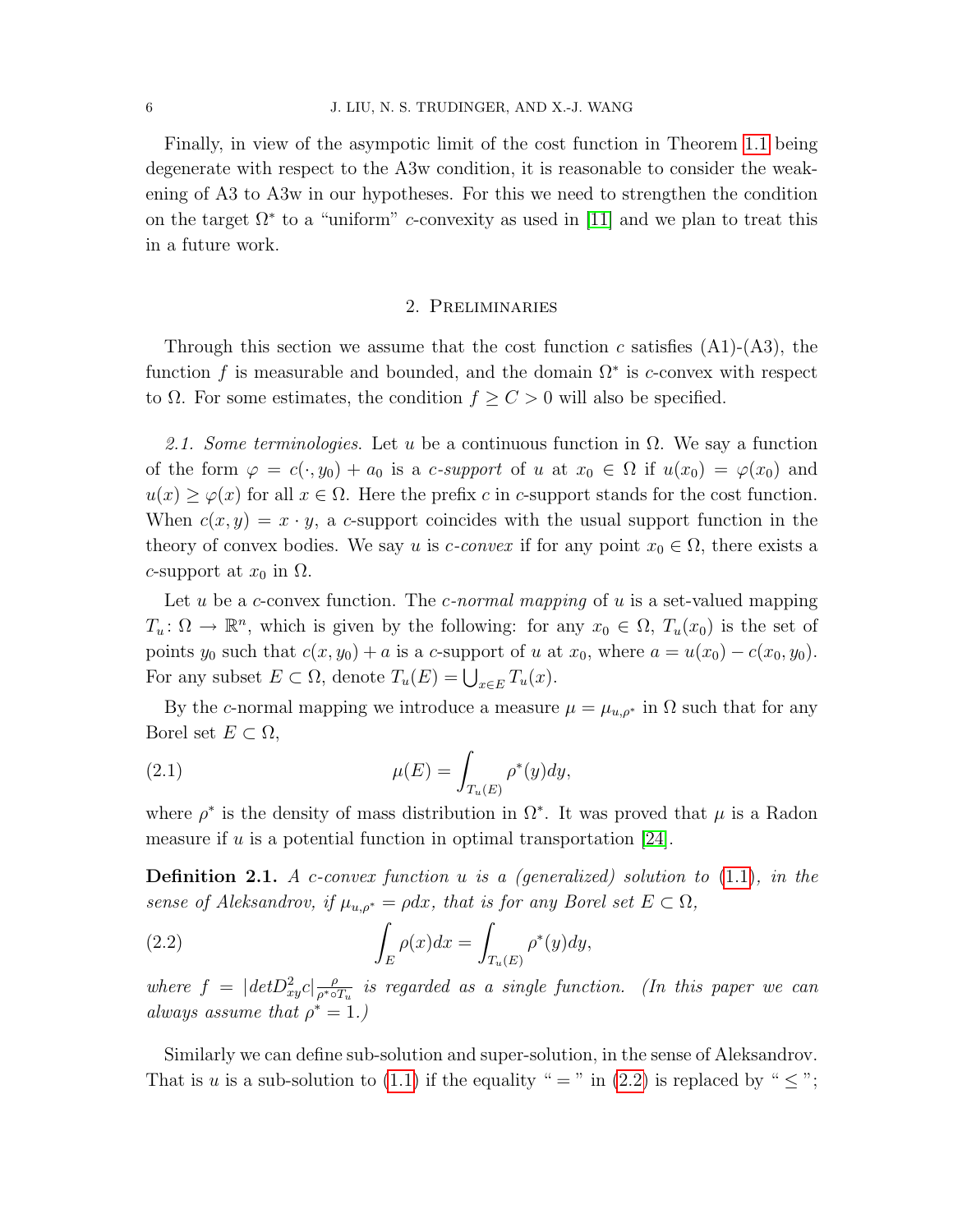and u is a super-solution to [\(1.1\)](#page-2-0) if " = " is replaced by "  $\geq$  ". Obviously a smooth sub-solution satisfies  $\mathcal{M}(u) \geq f$  and a smooth super-solution satisfies  $\mathcal{M}(u) \leq f$ , where  $M$  denotes the operator on the left hand side of equation [\(1.1\)](#page-2-0).

We say a curve  $\ell \subset \mathbb{R}^n$  is a c-segment with respect to a point  $y_0 \in \mathbb{R}^n$  if  $D_y c(\ell, y_0)$ is a line segment in  $\mathbb{R}^n$ ; and a set U is c-convex with respect to another set V if the image  $D_yc(U, y)$  is convex for each  $y \in V$ .

Similarly we can define  $c^*$ -segment,  $c^*$ -support and  $c^*$ -convexity by exchanging the variables x and y. The above notions were introduced in [\[24,](#page-41-2) [29\]](#page-41-7), but note that in this paper we consider c-convex functions rather than c-concave ones in  $[24, 29]$  $[24, 29]$ .

2.2. Sub-level sets. From now on, we always assume that  $u$  is a strictly c-convex and  $C^1$  smooth solution to [\(1.1\)](#page-2-0).

For any given point  $x_0 \in \Omega$  and any positive constant  $h > 0$ , denote

(2.3) 
$$
S_{h,u}^{0}(x_0) = \{x \in \Omega : u(x) < \varphi(x) + h\}
$$

the sub-level set of u, where  $\varphi = c(\cdot, y_0) + a_0$  is the c-support of u at  $x_0$ ,  $a_0 =$  $u(x_0) - c(x_0, y_0)$ ,  $y_0 = T_u(x_0)$ . Note that the c-support is unique under the above assumptions. For simplicity, we write sometimes  $S_{h,u}^0(x_0)$  as  $S_h^0$  when no confusion arises.

<span id="page-8-1"></span>For a fixed  $x_0 \in \Omega$ , we make the changes

(2.4) 
$$
c(x, y) \longrightarrow [c(x, y) - c(x, y_0)] - [c(x_0, y) - c(x_0, y_0)],
$$

$$
u(x) \longrightarrow [u(x) - u(x_0)] - [c(x, y_0) - c(x_0, y_0)],
$$

$$
v(y) \longrightarrow [v(y) - v(y_0)] - [c(x_0, y) - c(x_0, y_0)],
$$

where $y_0 = T_u(x_0)$  and v is the dual potential function ([\[24\]](#page-41-2)). Then the cost function c satisfies

<span id="page-8-2"></span>(2.5) 
$$
c(x, y_0) \equiv 0 \quad \forall x \in \Omega, c(x_0, y) \equiv 0 \quad \forall y \in \Omega^*,
$$

and the potential functions  $u, v$  satisfy

(2.6) 
$$
u(x_0) = 0, \quad Du(x_0) = 0, \quad u \ge 0 \quad \text{in } \Omega, v(y_0) = 0, \quad Dv(y_0) = 0, \quad v \ge 0 \quad \text{in } \Omega^*.
$$

<span id="page-8-3"></span><span id="page-8-0"></span>Here we list some properties which will be used below.

• The sub-level set  $S_{h,u}^0(x_0)$  is c-convex w.r.t.  $y_0$  if  $S_{h,u}^0(x_0) \in \Omega$ . Moreover, by making the coordinate transform

(2.7) 
$$
x \to D_y c(x, y_0),
$$

$$
y \to D_x c(x_0, y),
$$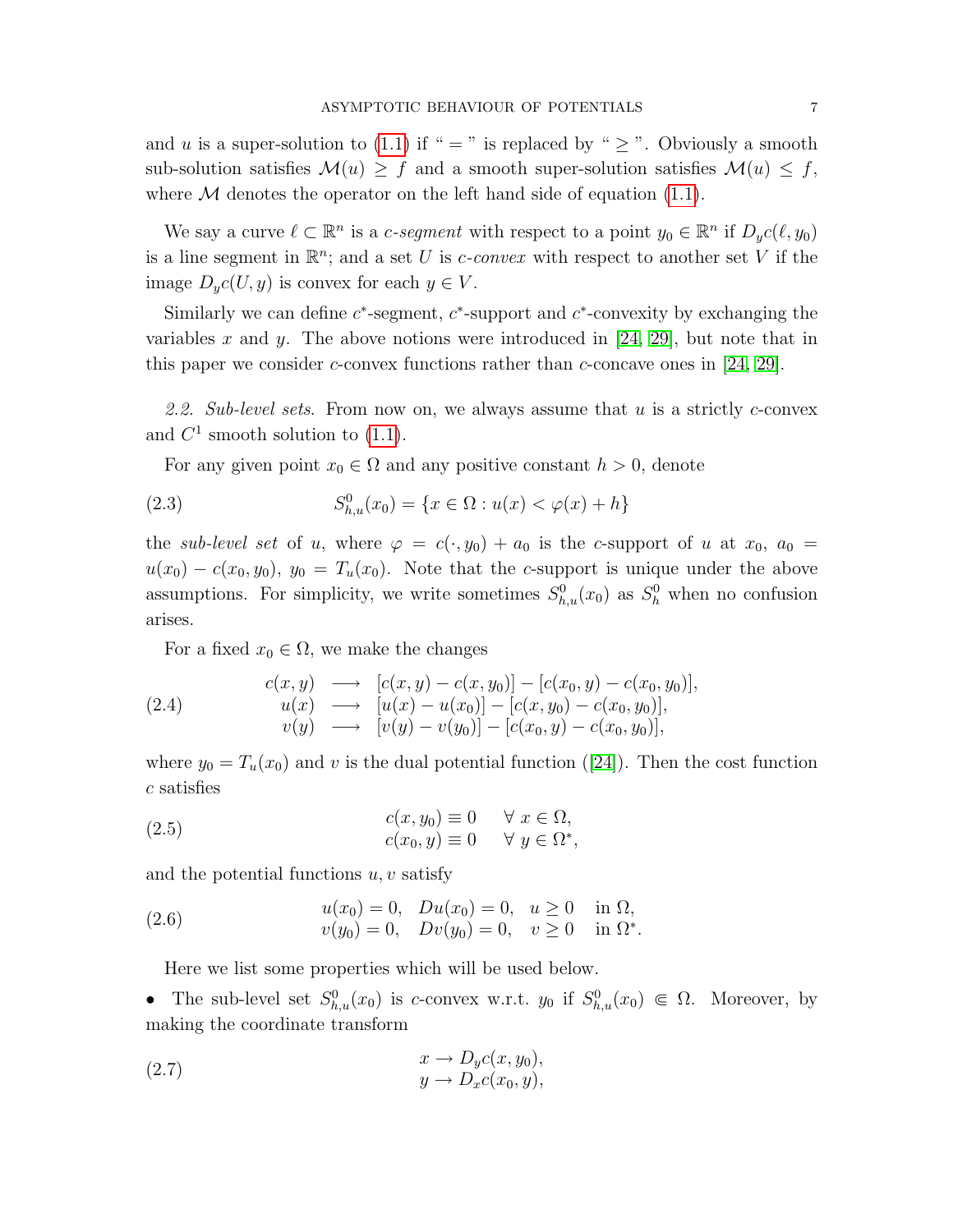the sub-level set  $S_{h,u}^0(x_0)$  can be made *convex* [\[20\]](#page-41-8). We note that the second transform for y is not needed for the convexity of  $S_h^0$  but is needed in the normalization §2.4 below. Note that the c-convexity of sub-level sets was also invoked and used critically in [\[11\]](#page-40-12).

• We also have

<span id="page-9-4"></span>(2.8) 
$$
D_{p_k} A_{ij}(\cdot, p_0) \equiv 0, \quad \text{for all } i, j, k.
$$

This formula was also proved in [\[20\]](#page-41-8), see (2.2) and (2.11) there.

• It is well known that [\[17\]](#page-40-10) for any convex set  $D \subset \mathbb{R}^n$  of positive volume, there is a unique ellipsoid  $E$ , called the *minimum ellipsoid* of  $D$ , which attains the minimum volume among all ellipsoids containing the set  $D$  and satisfies

<span id="page-9-2"></span>
$$
\frac{1}{n}E \subset D \subset E,
$$

where  $\frac{1}{n}E = \{z + \frac{1}{n}\}$  $\frac{1}{n}(x-z) : x \in E$  and z is the centre of E. We say D is normalized if  $E$  is a unit ball.

• By a rotation of the coordinates, we may assume that

<span id="page-9-1"></span>(2.10) 
$$
E = \{ \sum_{i} (x_i - z_i)^2 / r_i^2 < 1 \}, \quad r_1 \geq \cdots \geq r_n
$$

is the minimum ellipsoid of  $S_h^0$ . It was proved in [\[20,](#page-41-8) [22\]](#page-41-11) that

<span id="page-9-0"></span>(2.11) 
$$
C^{-1} \le (r_1 \cdots r_n)^2 / h^n \le C,
$$

where the constant C depends only on n, the constant  $c_0$  in  $(1.7)$ , and the upper and lower bounds of f, but is independent of  $h$ . See also [\[11\]](#page-40-12) for loosing the dependency of  $c_0$  in  $(2.11)$ .

• We have furthermore the estimate [\[20,](#page-41-8) Lemma 4]

<span id="page-9-5"></span>
$$
(2.12)\qquad \qquad hr_1^2/r_n^2 \le C
$$

for some constant  $C > 0$  depending only on n, the cost function c and sup f, inf f. We point out that C actually depends on the constant  $c_0$  in condition (A3).

The following lemma shows that the volume of the sub-level set  $S_h^0$  is comparable The following femma shows that the volto that of the Euclidean ball of radius  $\sqrt{h}$ .

**Lemma 2.1.** For any small  $h > 0$  such that  $S_h^0 \\\in \Omega$ , we have

<span id="page-9-3"></span>(2.13) 
$$
C_1h^{n/2} \le |S_h^0| \le C_2h^{n/2},
$$

where  $C_1, C_2 > 0$  depend only on n, inf<sub>Ω</sub> f, sup<sub>Ω</sub> f, and the cost function c.

*Proof.* Let E be the minimum ellipsoid of the sub-level set  $S_h^0$ , given in [\(2.10\)](#page-9-1). By the relation  $(2.9)$ , estimate  $(2.13)$  follows from  $(2.11)$ .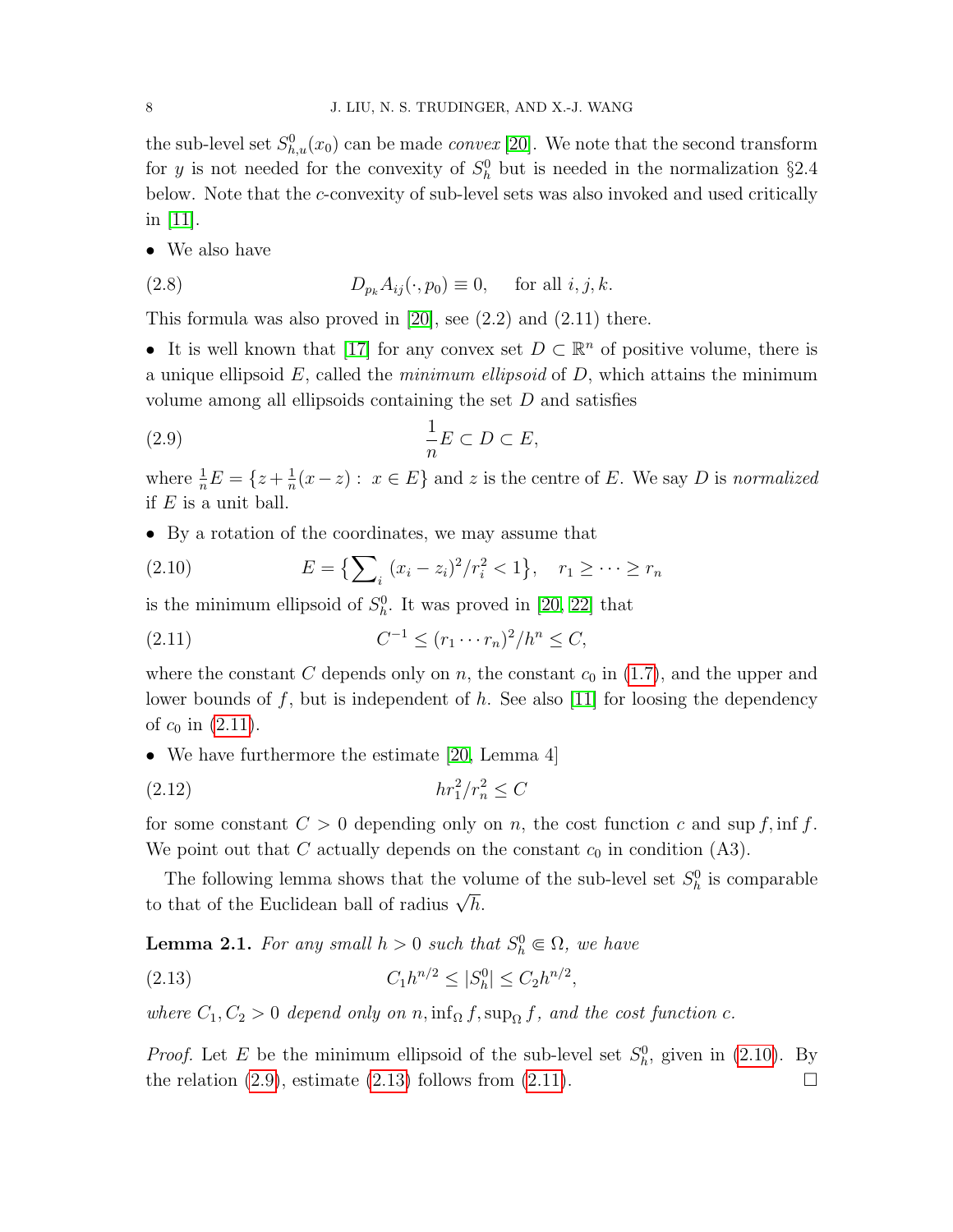2.3. Some preliminary estimates. For any domain  $E \subset \mathbb{R}^n$ , denote  $\mathcal{N}_{\delta}(E) = \{x \in$  $\mathbb{R}^n$ : dist $(x, E) < \delta$  the  $\delta$ -neighborhood of E, and  $\mathcal{N}_{-\delta}(E) = \{x \in E : \text{dist}(x, \partial E) >$ δ} the δ-subset of E. Denote  $A_{ij,kl} = D^2_{p_kp_l} A_{ij}$ . We have (see [\(1.6\)](#page-4-0),[\(1.7\)](#page-4-1)),

(2.14) 
$$
A_{ij,kl} = (c_{ij,rs} - c^{m,n} c_{ij,m} c_{n,rs}) c^{r,k} c^{s,l},
$$

which is uniformly bounded. We also denote

<span id="page-10-1"></span>(2.15) 
$$
Mu = \{D_{ij}u - A_{ij}(\cdot, Du)\}.
$$

In the following two lemmas,  $r_0$  is a fixed, small constant. But  $r_0$  can be any fixed constant if the matrix  $A(x, Du)$  is small. In Section 3 below, we will show that for the normalized solution  $\bar{u} = \bar{u}_h$  (see [\(2.19\)](#page-12-0) below),  $A(x, Du)$  can be as small as we want, provided  $h$  is small.

<span id="page-10-2"></span>**Lemma 2.2.** Let  $\delta > \varepsilon > 0$  be small constants, and  $v \in C^0, w \in C^2$  be two c-convex functions in  $B_{r_0}(0) \in \Omega$  with  $||v - w||_{L^{\infty}(B_{r_0})} \leq \varepsilon$ . Then

$$
(2.16) \t\t T_v(B_{r_0-C\varepsilon/\delta}) \subset \mathcal{N}_\delta\{T_w(B_{r_0})\},\,
$$

where  $C = r_0^{-1}$ ,  $T_v$ ,  $T_w$  are the c-normal mappings of v, w respectively. If  $w \in C^2(\overline{B}_{r_0})$ and  $det Mw > 0$ , then

(2.17) N<sup>−</sup>δ{Tw(B<sup>r</sup>0−Cε/δ)} ⊂ Tv(B<sup>r</sup><sup>0</sup> ),

where C depends also on the  $C^2$  norm of w.

*Proof.* Let  $w^* = w + \varepsilon - \delta(r_0^2 - |x|^2)$ . Then

<span id="page-10-0"></span>
$$
D_i w^* = D_i w + 2\delta x_i,
$$
  
\n
$$
D_{ij} w^* = D_{ij} w + 2\delta \delta_{ij}.
$$

By  $(2.8)$ , we have

$$
|A_{ij,p_k}(\cdot, p)| \le |A_{ij,kl}| \, |p| \le C
$$

when p is the gradient of w. Hence for any  $i, j$  and  $x \in B_{r_0}(0)$ , we have

$$
|A_{ij}(\cdot,Dw)-A_{ij}(\cdot,Dw^*)|=|\sum\nolimits_k A_{ij,p_k}(\cdot,p)D_k(w-w^*)|\leq Cr_0\delta.
$$

Therefore, for  $r_0 > 0$  small such that  $Cr_0 \leq 1/4$ ,

$$
Mw^* \geq Mw + \delta I,
$$

where I is the  $n \times n$  unit matrix. It implies that  $w^*$  is c-convex as the matrix  $\{D_{ij}w^* - A_{ij}(\cdot, Dw^*)\}$  is positive definite [\[29\]](#page-41-7). By the assumption  $||v-w||_{L^{\infty}(B_{r_0})} \leq \varepsilon$ , we have obviously

$$
\begin{array}{ll} w^* \geq v & \textrm{on $\partial B_{r_0}$,}\\ w^* \leq v & \textrm{when $|x| \leq r_0 - \frac{\varepsilon}{r_0 \delta}$.}\end{array}
$$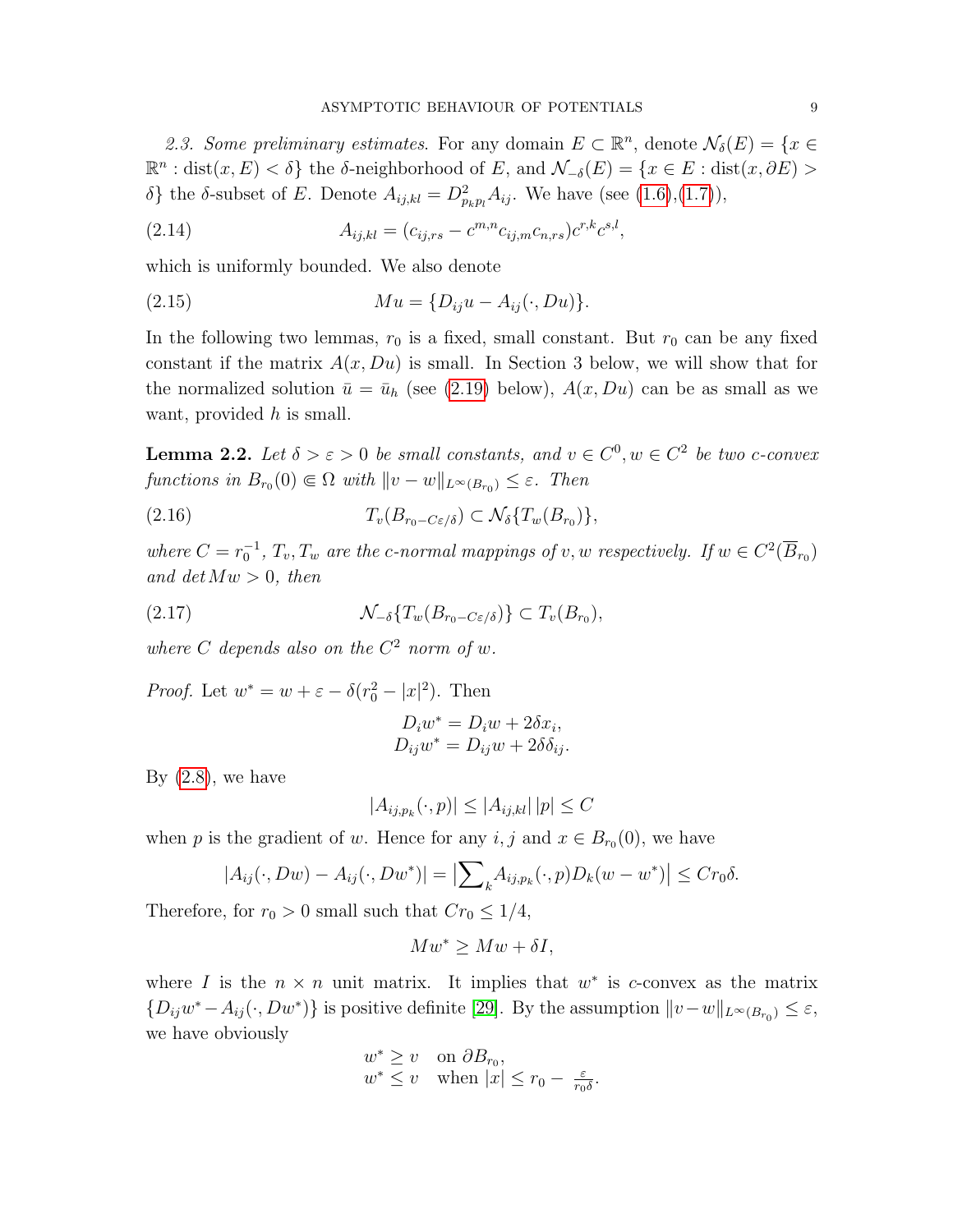By the monotonicity lemma (Lemma 5.2 in [\[24\]](#page-41-2)), we obtain

$$
T_v(B_{r_0-\varepsilon/r_0\delta}) \subset T_{w^*}(B_{r_0}).
$$

By the definition of  $w^*$ ,

$$
\{\nabla w^*|_{B_{r_0}}\} \subset \mathcal{N}_{2\delta r_0} \{\nabla w|_{B_{r_0}}\}.
$$

By  $(1.3)$  and the assumption  $(A2)$  we obtain

$$
T_v(B_{r_0-\varepsilon/r_0\delta}) \subset \mathcal{N}_{C'\delta r_0}\{T_w(B_{r_0})\}.
$$

When  $r_0$  is small,  $2C'r_0 < 1$ . The first inclusion is proved.

By considering the auxiliary function  $w_* = w - \varepsilon + \delta (r_0^2 - |x|^2)$ , we can similarly obtain the second inclusion  $\mathcal{N}_{-\delta}\lbrace T_w(B_{r_0-C\epsilon/\delta})\rbrace \subset T_v(B_{r_0})$ . Note that  $w \in C^2(\overline{B}_{r_0})$ ,  $w_*$  is c-convex when  $\delta > 0$  is small, depending on the  $C^2$ -norm of w.

Note that the assumption  $w \in C^2$  for [\(2.16\)](#page-10-0) can be relaxed. The  $C^2$  assumption is used only in the calculation of the matrix  $Mw^*$ .

Next we give a comparison principle, which shows that close data imply close solutions.

<span id="page-11-0"></span>**Lemma 2.3.** Let v and w be respectively solutions to  $det[Mv] = f$  and  $det[Mw] = 1$ in  $B_{r_0}$ , where M is the operator in [\(2.15\)](#page-10-1). Suppose  $|v - w| < \varepsilon$  on  $\partial B_{r_0}$  and  $1 < f <$  $1 + \varepsilon$ . Then

$$
(2.18) \t\t\t ||v - w||_{L^{\infty}(B_{r_0})} \leq 2\varepsilon.
$$

*Proof.* By the comparison principle [\[24\]](#page-41-2), we have  $v \leq w + \varepsilon$ . To prove  $v \geq w - 2\varepsilon$ , let  $w^* = w + \varepsilon(|x|^2 - r_0^2) - \varepsilon$ . From the proof of the previous lemma, and note that w is smooth, we have  $Mw^* \geq Mw + \varepsilon I$ . Hence

$$
\det Mw^* \ge \det Mw + \varepsilon \sum M^{ii} \ge 1 + \varepsilon,
$$

where  $\{M^{ij}\}\$ is the co-factor matrix of Mw. By the comparison principle again, we obtain  $v \geq w^*$ .

2.4. Renormalization. The argument in this paper is built upon a normalization process which we introduce now. Let  $S_h^0 = S_{h,u}^0(x_0)$  be a sub-level set of u, which is convex by the change [\(2.7\)](#page-8-0). Let E be the minimum ellipsoid of  $S_h^0$  as in [\(2.10\)](#page-9-1). First we make the changes  $(2.4)$  such that  $(2.5)$ ,  $(2.6)$  hold. By a translation of coordinates we also assume

$$
x_0 = 0, \quad y_0 = 0.
$$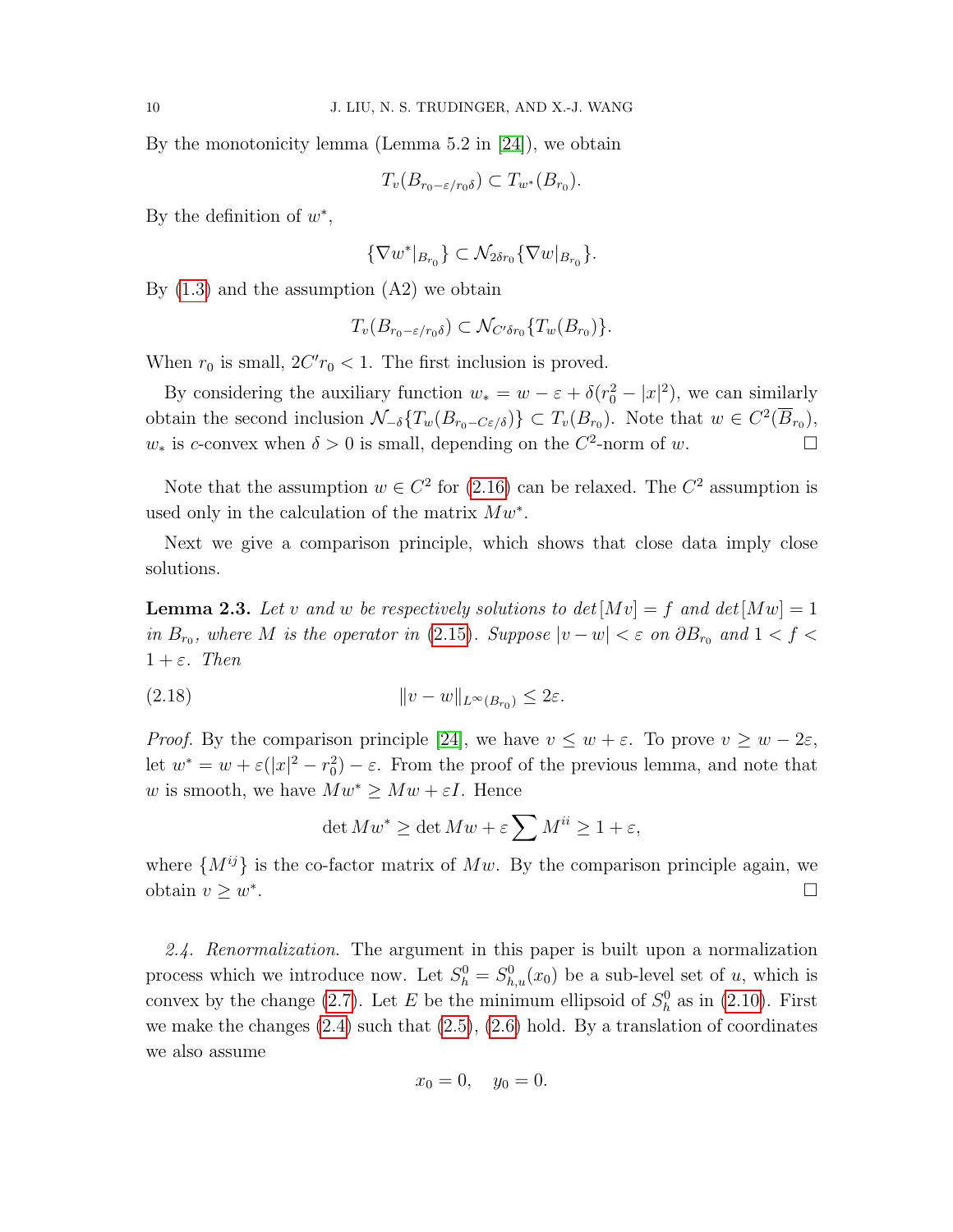The normalization of u in  $S_h^0$  is the rescaled solution

<span id="page-12-0"></span>
$$
\bar{u}(\bar{x}) = \frac{1}{h}u(x),
$$
\n
$$
\bar{u}(\bar{x}) = \frac{1}{h}u(x),
$$

together with the change of the cost function

(2.20) 
$$
\bar{c}(\bar{x},\bar{y}) = \frac{1}{h}c(x,y),
$$

where

(2.21) 
$$
\bar{x} = G_h x, \quad G_h = \text{diag}(r_1^{-1}, \cdots, r_n^{-1}),
$$

(2.22) 
$$
\bar{y} = G_h^* y, \quad G_h^* = h^{-1} \text{diag}(r_1, \cdots, r_n).
$$

Note that both  $\bar{u} = \bar{u}_h$  and  $\bar{c} = \bar{c}_h$  depend on h. We point out that the transforms  $G_h, G_h^*$  are different. By  $(2.11)$ ,

<span id="page-12-4"></span><span id="page-12-2"></span>
$$
C^{-1}h^{-n/2} \le |G_h^*| \approx |G_h| \le Ch^{-n/2},
$$

where  $|G_h|$  denotes the determinant of the corresponding matrix, which is positive.

Denote  $U = \{x \in \mathbb{R}^n : (r_1x_1, \dots, r_nx_n) \in S_h^0\}$ . Then  $\inf_U \bar{u} = 0$  and  $\bar{u} = 1$  on  $\partial U$ . After the normalization, equation [\(1.1\)](#page-2-0) becomes

(2.23) 
$$
\det [D^2 \bar{u} - \bar{A}(\cdot, D\bar{u})] = \bar{f},
$$

where  $\bar{f} = \frac{(r_1 \cdots r_n)^2}{h^n} f$ ,  $\bar{A}_{ij} = \frac{r_i r_j}{h} A_{ij}$ . By [\(2.8\)](#page-9-4),  $(2.24)$  $\bar{A}_{ijk}(\cdot, 0) = 0.$ 

By direct computation,

(2.25) 
$$
\bar{A}_{ij,kl} = h \frac{r_i r_j}{r_k r_l} A_{ij,kl}, \quad i, j, k, l = 1, \cdots, n,
$$

which is uniformly bounded [\[20,](#page-41-8) Lemma 4].

#### <span id="page-12-3"></span>3. Convergence of the normalized cost function

In this section we show that the cost function  $\bar{c}$  is locally uniformly smooth and converges to the cost function  $\bar{x} \cdot \bar{y}$  as  $h \to 0$ .

By making the linear transform  $\hat{y}_k = c_{k,l}(0,0)y_l$  as in [\[29\]](#page-41-7), such that  $c_{x_i,\hat{y}_j}$  =  $c_{x_i,y_k}c^{k,j} = \delta_{ij}$ , we may assume directly that  $c_{i,j}(0,0) = \delta_{ij}$ . Now we make the substitution  $(2.4)$  such that  $(2.5)$  and  $(2.6)$  hold. By a translation of coordinates we also assume  $x_0 = y_0 = 0$  in [\(2.4\)](#page-8-1). By the Taylor expansion we have

<span id="page-12-1"></span>(3.1) 
$$
c(x,y) = x \cdot y + c_{ij,k}x_ix_jy_k + c_{i,jk}x_iy_jy_k + c_{ij,kl}x_ix_jy_ky_l + c_{ijk,l}x_ix_jx_ky_l + c_{ijk,l}x_ix_jy_ky_l + \cdots
$$

for  $(x, y)$  near  $(0, 0)$ .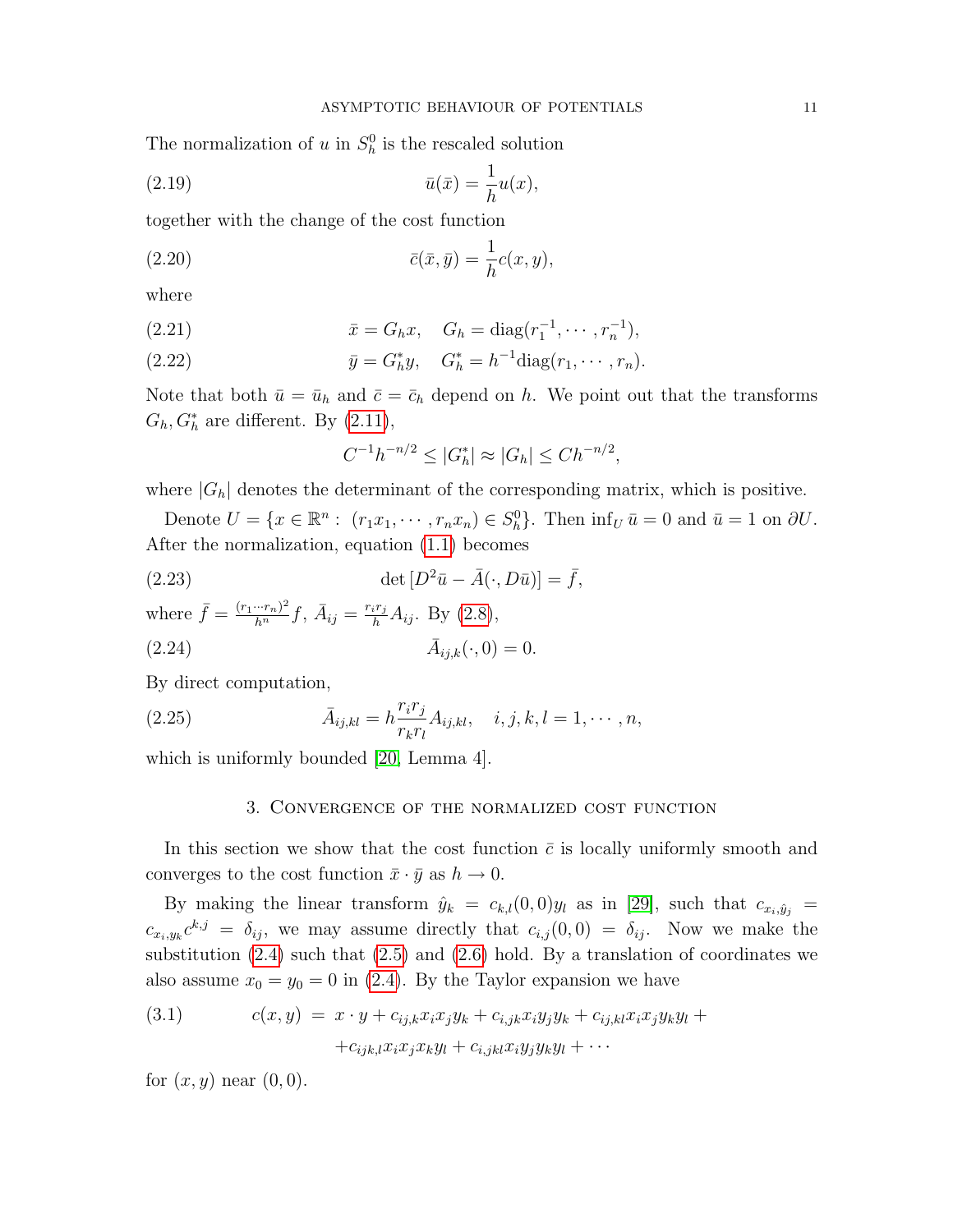For simplicity we call a term  $x_{i_1} \cdots x_{i_n} y_{j_1} \cdots y_{j_b}$  (which is homogeneous of degree a in x and degree b in y) an  $(a, b)$ -term. By the substitution  $(2.4)$ , the coefficients of  $(0, k), (k, 0)$ -terms are 0 for all  $k \geq 0$ , as shown in  $(2.5)$ .

<span id="page-13-0"></span>As in [\(2.7\)](#page-8-0) we make the coordinate transform

(3.2) 
$$
\tilde{x}_i = D_{y_i}c(x, 0) = x_i + c_{jk,i}x_jx_k + c_{jkl,i}x_jx_kx_l + \cdots, \n\tilde{y}_i = D_{x_i}c(0, y) = y_i + c_{i,jk}y_jy_k + c_{i,jkl}y_jy_ky_l + \cdots,
$$

where  $1 \leq i \leq n$ . Then

<span id="page-13-2"></span>(3.3) 
$$
\tilde{x} \cdot \tilde{y} = x \cdot y + c_{ij,k} x_i x_j y_k + c_{i,jk} x_i y_j y_k + c_{ij,m} c_{m,kl} x_i x_j y_k y_l + c_{ij,k,l} x_i x_j x_k y_l + c_{i,jkl} x_i y_j y_k y_l + \cdots
$$

Hence in the  $(\tilde{x}, \tilde{y})$ -coordinates, the cost function c becomes

<span id="page-13-3"></span>(3.4) 
$$
\tilde{c}(\tilde{x}, \tilde{y}) = \tilde{x} \cdot \tilde{y} + (c_{ij,kl} - c_{ij,m}c_{m,kl})\tilde{x}_i \tilde{x}_j \tilde{y}_k \tilde{y}_l + \sum R_{a,b}(\tilde{x}, \tilde{y})
$$

for  $(\tilde{x}, \tilde{y})$  near  $(0, 0)$ . The summation above is for  $a, b \geq 2$  and  $5 \leq a + b \leq N$  (it was pointed out above that  $R_{0,b} = R_{a,0} = 0$ , and we will show below that  $R_{1,b} = R_{a,1} = 0$ , where  $N \geq 5$  is an integer. When  $a + b = N$ , we also use the mean-value formula in the Taylor expansion. From  $(3.1)$  and  $(3.2)$ ,

<span id="page-13-1"></span>(3.5) 
$$
\begin{aligned}\n\tilde{c}_{i,j} &= \delta_{ij}, \\
\tilde{c}_{ij,k} &= \tilde{c}_{i,jk} = 0, \\
\tilde{c}_{ij,kl} &= c_{ij,kl} - c_{ij,m}c_{m,kl} = A_{ij,kl}.\n\end{aligned}
$$

The second formula in [\(3.5\)](#page-13-1) follows from [\(2.8\)](#page-9-4),  $D_{p_k} A_{ij} = c^{m,k} c_{ij,m}$ . By inserting [\(3.2\)](#page-13-0) into  $(3.3)$  and using  $(3.1)$ , it is also easy to check that in  $(3.4)$ , all coefficients of the  $(1, k), (k, 1)$ -terms are 0 for  $k \geq 2$ . Therefore, if  $R_{a,b}(\tilde{x}, \tilde{y})$  is a nonzero remainder term, then either  $a \ge 2$  or  $b \ge 2$ , and  $a + b \ge 5$ .

<span id="page-13-6"></span>**Lemma 3.1.** Let  $\bar{u}, \bar{c}$  and  $\bar{x}, \bar{y}$  be the normalization as defined in §2.4 (which depend on h). Then as  $h \to 0$ , the cost function  $\bar{c}$  sub-converges locally in  $C^k$  for any  $k \geq 0$ to the polynomial

<span id="page-13-5"></span>(3.6) 
$$
\overline{c}^0(\overline{x}, \overline{y}) = \overline{x} \cdot \overline{y} + a_{ij,kl}\overline{x}_i\overline{x}_j\overline{y}_k\overline{y}_l,
$$

where  $a_{ij,kl}$  are bounded constants.

*Proof.* The normalization  $(2.19)$ – $(2.22)$  can be decomposed into two steps.

(i),  $\hat{u}(\hat{x}) = \frac{1}{h}u(\tilde{x}), \hat{c}(\hat{x}, \hat{y}) = \frac{1}{h}c(\tilde{x}, \tilde{y}),$  and the dilation of the coordinates L:  $(\hat{x}, \hat{y}) =$  $h^{-1/2}(\tilde{x}, \tilde{y})$ . In this step, the cost function [\(3.4\)](#page-13-3) changes to

<span id="page-13-4"></span>(3.7) 
$$
\hat{c}(\hat{x}, \hat{y}) = \hat{x} \cdot \hat{y} + \hat{c}_{ij, kl} \hat{x}_i \hat{x}_j \hat{y}_k \hat{y}_l + \sum_{2 \le a, b \le N} h^{\frac{a+b}{2} - 1} R_{a,b}(\hat{x}, \hat{y})
$$

where  $\hat{c}_{ij,kl} = h\tilde{c}_{ij,kl} = hA_{ij,kl}$ , and the factor  $h^{\frac{a+b}{2}-1}$  arises in the dilation.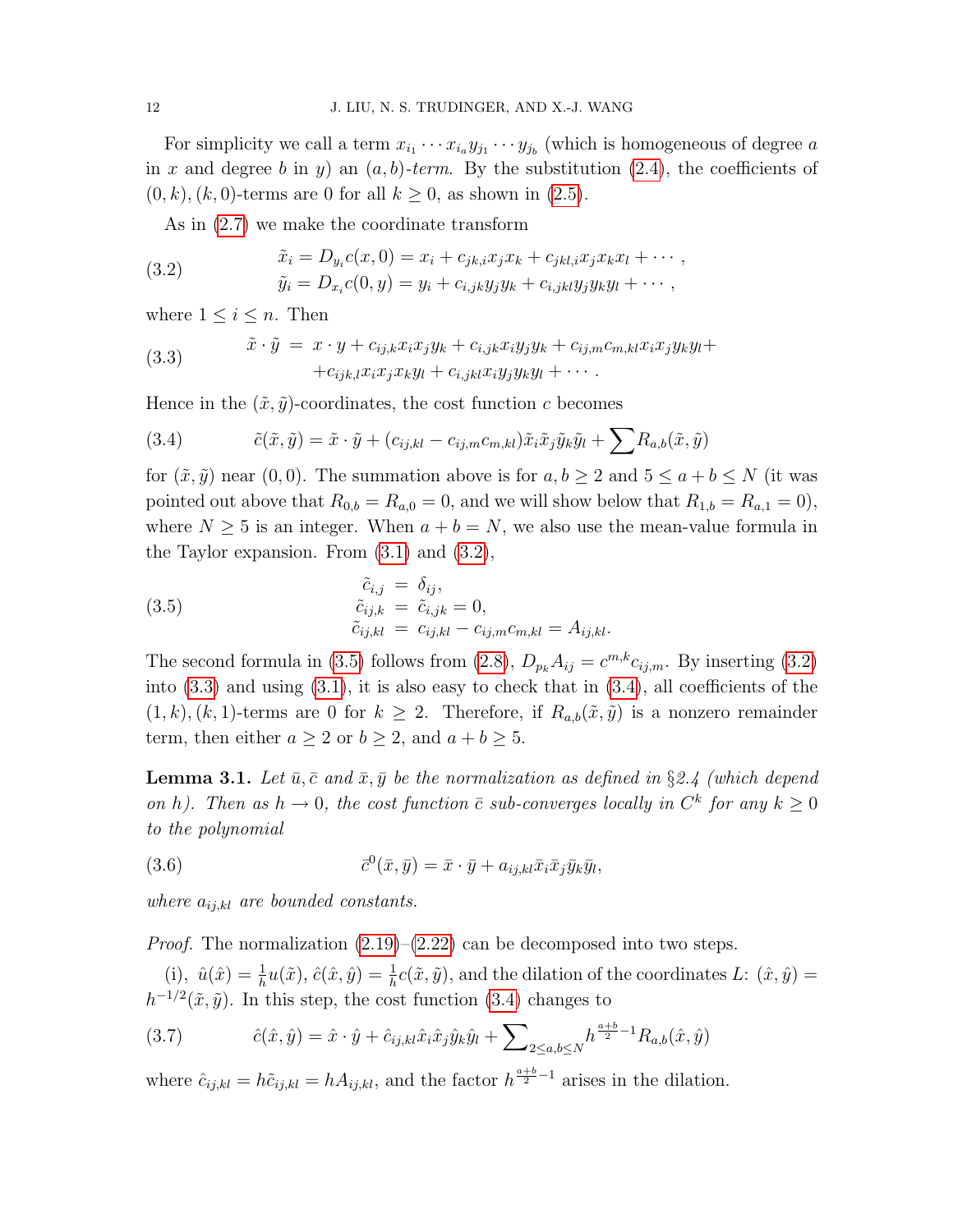(ii),  $\bar{u}(\bar{x}) = \hat{u}(Q^{-1}\hat{x}), \bar{c}(\bar{x}, \bar{y}) = \hat{c}(Q^{-1}\hat{x}, Q\hat{y}),$  and the coordinates transforms  $\bar{x} =$  $Q\hat{x}, \bar{y} = Q^{-1}\hat{y}$ , where

<span id="page-14-3"></span>(3.8) 
$$
Q = Q_h = h^{1/2} \text{diag}(r_1^{-1}, \cdots, r_n^{-1}).
$$

In this step, the cost function [\(3.7\)](#page-13-4) becomes

<span id="page-14-1"></span>(3.9) 
$$
\bar{c}(\bar{x},\bar{y}) = \bar{x} \cdot \bar{y} + h \frac{r_i r_j}{r_k r_l} A_{ij,kl} \bar{x}_i \bar{x}_j \bar{y}_k \bar{y}_l + \sum_{2 \leq a,b \leq N} \bar{R}_{a,b}(\bar{x},\bar{y}).
$$

By  $(2.11)$ ,  $C^{-1} \leq |Q_h| \leq C$ , here  $|Q_h|$  denotes the determinant of the corresponding matrix.

As pointed in [\(2.25\)](#page-12-3), the coefficients  $h\frac{r_ir_j}{r_ir_j}$  $\frac{r_ir_j}{r_kr_l}A_{ij,kl}$  are uniformly bounded. The remainder terms  $\bar{R}_{a,b}(\bar{x},\bar{y})$  satisfy

<span id="page-14-2"></span>(3.10)  

$$
|\bar{R}_{a,b}(\bar{x}, \bar{y})| \le h^{\frac{a+b}{2}-1} \frac{r_1^a}{h^{a/2}} \frac{h^{b/2}}{r_n^b} |R_{a,b}(\bar{x}, \bar{y})|
$$

$$
= h^{b-1} \frac{r_1^a}{r_n^b} |R_{a,b}(\bar{x}, \bar{y})|
$$

for all  $(a, b)$  satisfying  $a \geq 2, b \geq 2, a + b \geq 5$ . Since c is smooth, the coefficients of  $R_{a,b}$  are bounded. Therefore to show that  $\bar{R}_{a,b}$  is bounded, it suffices to estimate the factor  $h^{b-1} \frac{r_1^a}{r_n^b}$ . We claim that for all  $a \geq 2, b \geq 2, a+b \geq 5$ ,

(3.11) 
$$
h^{b-1} \frac{r_1^a}{r_n^b} \to 0 \text{ as } h \to 0.
$$

Indeed, by [\(2.12\)](#page-9-5) we have

(3.12) 
$$
h^{b-1} \frac{r_1^a}{r_n^b} = h^{b/2-1} r_1^{a-b} \cdot \left( h^{b/2} \frac{r_1^b}{r_n^b} \right) \leq Ch^{b/2-1} r_1^{a-b}.
$$

By the strict c-convexity of potential functions [\[29\]](#page-41-7), we have  $r_1 \rightarrow 0$  as  $h \rightarrow 0$ . When  $a \geq b$ , we have either  $\frac{b}{2} - 1 > 0$  or  $a - b > 0$ . Hence

<span id="page-14-0"></span>
$$
h^{b/2-1}r_1^{a-b} \to 0 \text{ as } h \to 0.
$$

When  $b \ge a \ge 3$ , by  $(2.11)$  we have  $r_1 \ge Ch^{1/2}$ . Hence

$$
h^{b/2-1}r_1^{a-b} \le h^{a/2-1} \to 0.
$$

When  $b > a = 2$ , we go back to [\(3.11\)](#page-14-0). By the  $C^{1,\alpha}$  regularity of potential functions [\[20,](#page-41-8) [23\]](#page-41-4),  $h \leq Cr_n^{1+\alpha}$ . Hence by [\(2.12\)](#page-9-5),

(3.13) 
$$
h^{b-1}\frac{r_1^a}{r_n^b} \leq Ch^{b-2}/r_n^{b-2} \to 0.
$$

The claim is proved.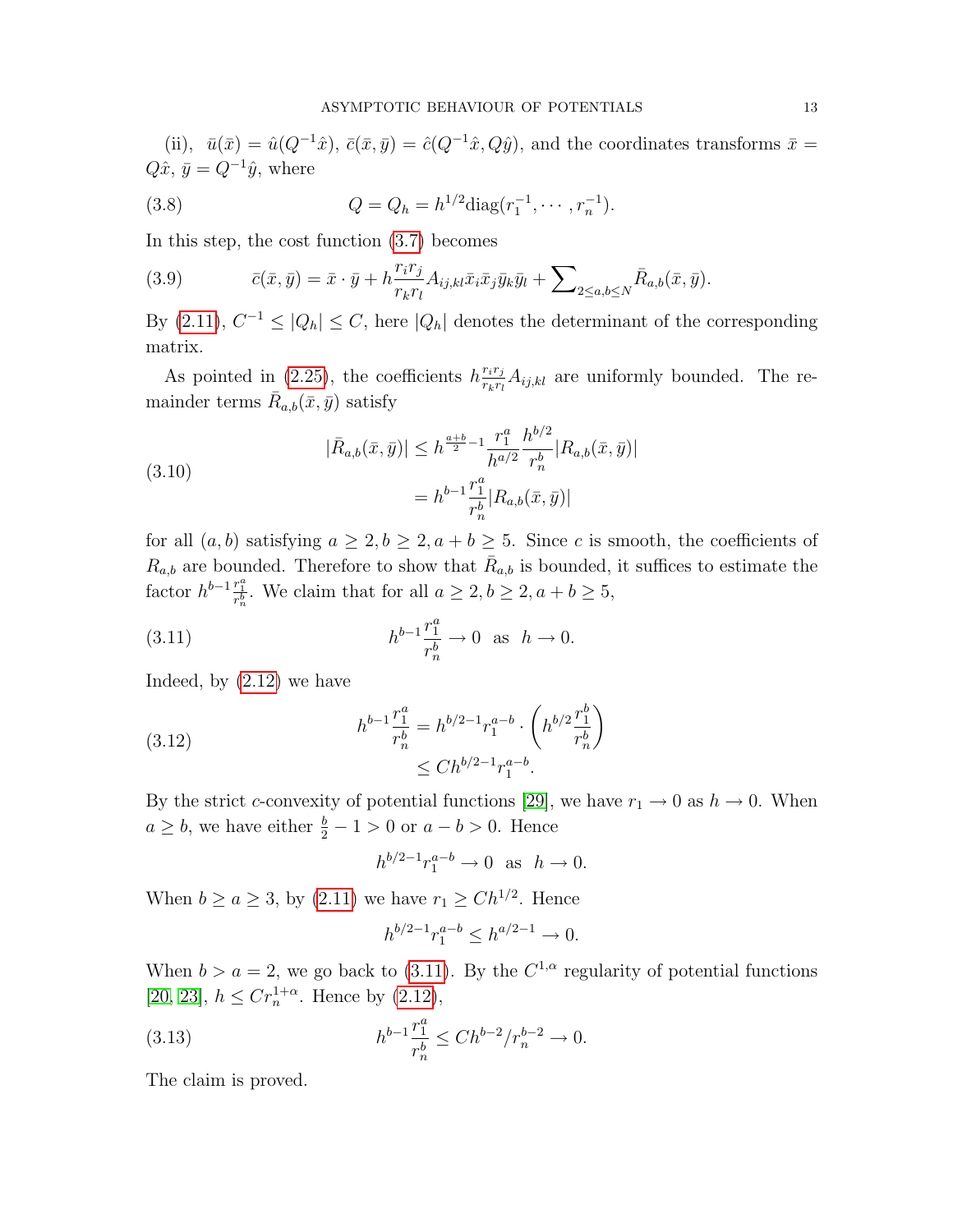Therefore the coefficients in [\(3.9\)](#page-14-1) are uniformly bounded, and  $|\bar{R}_{a,b}| \to 0$  locally uniformly. Hence the cost function  $\bar{c}$  converges locally uniformly to the function in [\(3.6\)](#page-13-5).

To prove the local convergence in  $C^k$ , we write the Taylor expansion as follows

$$
\bar{c}(\bar{x},\bar{y}) = \sum_{|\alpha|+|\beta|
$$

where  $(\bar{x}', \bar{y}') = t(\bar{x}, \bar{y})$  for some  $t \in [0, 1]$ , and  $N > 1$  is chosen sufficiently large. From the above proof, the first part I converges locally uniformly. As I is a polynomial, hence it converges smoothly to a polynomial.

Therefore we need only to show that the second part  $II$  converges locally in  $C<sup>k</sup>$ for any given k. It suffices to show that  $II = o(|\bar{x}|^k + |\bar{y}|^k)$ . By the expression [\(3.9\)](#page-14-1),  $II = \sum_{a+b=N} \bar{R}_{a,b}(\bar{x}, \bar{y}).$  Hence we need only to show that

(3.14) 
$$
\bar{R}_{a,b}(\bar{x},\bar{y}) = o(|\bar{x}|^k + |\bar{y}|^k).
$$

Noticing that  $h \le \min(|\bar{x}|, |\bar{y}|)$ , similarly to [\(3.10\)](#page-14-2), it suffices to show that

(3.15) 
$$
h^{b-k-1}\frac{r_1^a}{r_n^b} \to 0 \text{ as } h \to 0.
$$

If  $a \geq b$ , by  $(2.12)$  we have

<span id="page-15-0"></span>
$$
h^{b-k-1}\frac{r_1^a}{r_n^b} \leq h^{b/2-k-1}r_1^{a-b}.
$$

Note that the strict c-convexity of the potential functions implies that  $r_1 \n\t\leq h^{\delta}$  for some  $\delta > 0$ . Hence

$$
h^{b-k-1} \frac{r_1^a}{r_n^b} \le h^{b/2 - k - 1 + \delta(a-b)} \to 0
$$

provided  $N = a + b$  is sufficiently large. If  $a \leq b$ , by [\(2.12\)](#page-9-5) we have

$$
h^{b-k-1} \frac{r_1^a}{r_n^b} \le \frac{h^{b-a/2-k-1}}{r_n^{b-a}}
$$

.

By the  $C^{1,\alpha}$  regularity, we have  $h \leq Cr_n^{1+\alpha}$ . Hence

$$
\frac{h^{b-a/2-k-1}}{r_n^{b-a}} \le r_n^{\alpha(b-a)+a/2-k-1} \to 0
$$

if  $N = a + b$  is sufficiently large. We have thus proved [\(3.14\)](#page-15-0). This completes the  $\Box$ 

Lemma [3.1](#page-13-6) is critical for the rest part of this paper. The above proof relies on the condition (A3), from which we have [\(2.12\)](#page-9-5), the strict c-convexity,  $C^{1,\alpha}$  regularity, and the boundedness of the coefficients  $h \frac{r_i r_j}{r_i r_i}$  $\frac{r_ir_j}{r_kr_l}A_{ij,kl}$ . In the proof we have also used the assumption that the cost function  $c \in C^{\infty}$ , so that we can choose N sufficiently large.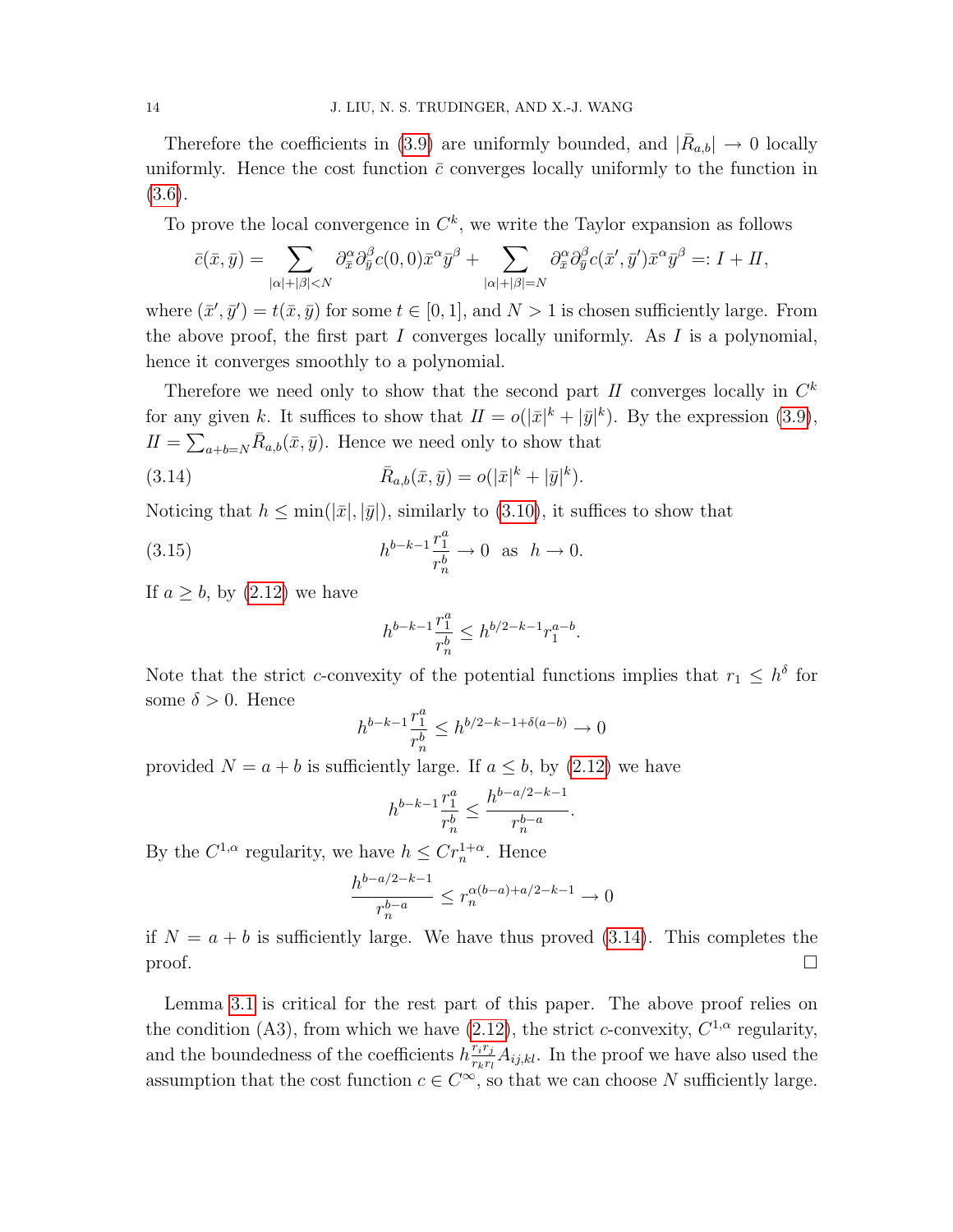But for the proof of Theorems [1.2](#page-5-3) and [1.3,](#page-6-0) it suffices to have the  $C<sup>4</sup>$  convergence in Theorem [1.1](#page-5-2) (or in Lemma [3.1\)](#page-13-6). For the  $C<sup>4</sup>$  convergence, from the above proof, we need to assume the cost function  $c \in \mathbb{C}^m$  for a very large m, which depends on the  $\alpha$ in the  $C^{1,\alpha}$  regularity.

Note that

<span id="page-16-1"></span>
$$
\frac{\partial^2 \bar{c}(\bar{x}, \bar{y})}{\partial \bar{x}_i \partial \bar{y}_j} = r_i r_j^{-1} \frac{\partial^2 c(x, y)}{\partial x_i \partial y_j}.
$$

.

Hence we have

(3.16) 
$$
\det \left( \frac{\partial^2 \bar{c}(\bar{x}, \bar{y})}{\partial \bar{x}_i \partial \bar{y}_j} \right) = \det \left( \frac{\partial^2 c(x, y)}{\partial x_i \partial y_j} \right)
$$

For any given constant  $R > 0$  and any point  $(\bar{x}, \bar{y}) \in B_R(0) \times B_R(0)$ , by the strict c-convexity and  $C^1$  regularity of potential functions [\[29\]](#page-41-7),

(3.17) 
$$
G_h^{-1}(\bar{x}), (G_h^*)^{-1}(\bar{y}) \to 0 \text{ as } h \to 0,
$$

where  $G_h$  and  $G_h^*$  are given in [\(2.21\)](#page-12-2) and [\(2.22\)](#page-12-2). Hence when  $h \to 0$ , we have

(3.18) 
$$
\det \left( \frac{\partial^2 \bar{c}(\bar{x}, \bar{y})}{\partial \bar{x}_i \partial \bar{y}_j} \right) \to 1
$$

locally uniformly. In particular the limit function  $\bar{c}^0$  in [\(3.6\)](#page-13-5) satisfies

(3.19) 
$$
\det \left( \frac{\partial^2 \bar{c}(\bar{x}, \bar{y})}{\partial \bar{x}_i \partial \bar{y}_j} \right) \equiv 1.
$$

Since  $\bar{c}^0$  is a 4th order polynomial, it follows that

$$
(3.20) \t\t \overline{c}^0(\bar{x}, \bar{y}) \equiv \bar{x} \cdot \bar{y}.
$$

It also implies that the coefficients  $\bar{A}_{ij,kl} = h \frac{r_i r_j}{r_k r_l}$  $\frac{r_ir_j}{r_kr_l}A_{ij,kl}$  given in  $(2.25)$  converge to zero uniformly. Therefore Lemma [3.1](#page-13-6) can be strengthened to

<span id="page-16-0"></span>**Theorem 3.1.** Let  $\bar{u}, \bar{c}$  and  $\bar{x}, \bar{y}$  be the normalization in §2.4. Then as  $h \to 0$ , the cost function  $\bar{c}$  sub-converges in  $C^4$  to the polynomial

$$
(3.21) \t\t \overline{c}^0(\bar{x}, \bar{y}) = \bar{x} \cdot \bar{y}.
$$

By Theorem [3.1,](#page-16-0) conditions (A1) and (A2) are satisfied by  $\bar{c}$  (=  $\bar{c}_h$ ), in a uniform way in h. But condition  $(A3)$ , or  $(1.7)$ , is degenerated to a weak version, namely

(3.22) 
$$
D_{p_k p_l}^2 \bar{A}_{ij}(\bar{x}, p) \xi_i \xi_j \eta_k \eta_l \ge 0 \quad \forall \xi, \eta \in \mathbb{R}^n \text{ with } \xi \perp \eta.
$$

**Remark [3.1](#page-16-0).** (i) The proof of Theorem 3.1 uses the strict c-convexity and the  $C^{1,\alpha}$ continuity of potential functions, but not the continuity of  $f$ . So it holds for solutions to [\(1.1\)](#page-2-0) provided  $C_1 \le f \le C_2$  for any positive constants  $C_1, C_2$ .

(ii) From now on, when we study a sub-level set  $S_{h,u}^0$  of u, we always mean a small h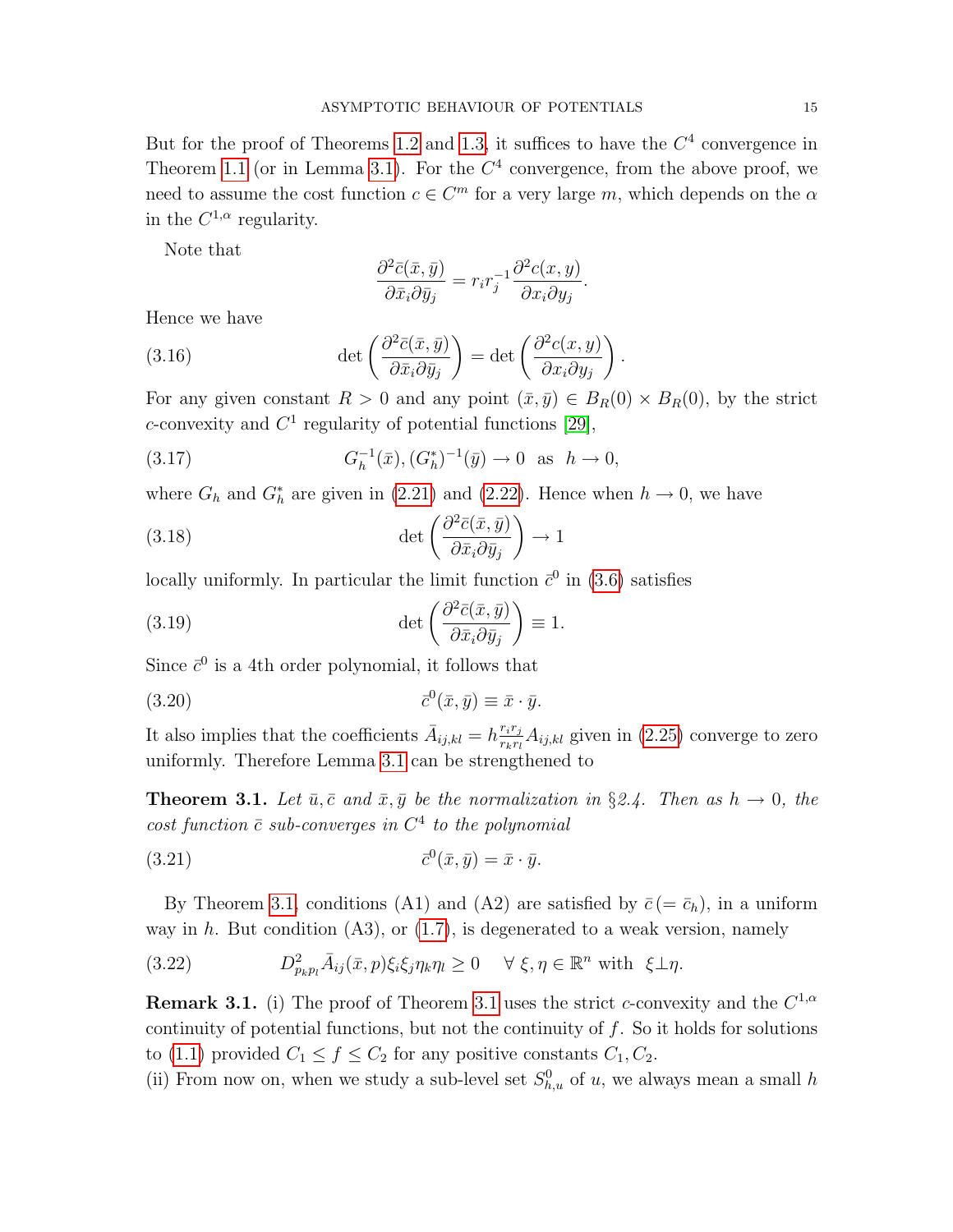such that  $S_{h,u}^0 \in \Omega$ , and the rescaled solution  $\bar{u}$  satisfies [\(2.23\)](#page-12-4) with small  $\bar{A}$ .

### 4. A Bernstein theorem

In the previous section we proved the smooth convergence of the normalized cost function to the cost  $\bar{c}(x, y) = x \cdot y$ , namely Theorem [3.1.](#page-16-0) In this section we consider the behavior of the potential function  $\bar{u}$  as  $h \to 0$ .

4.1. A local gradient estimate. In our rescaling argument we need an interior gradient estimate for the rescaled solution  $\bar{u} = \bar{u}_h$ . First we prove that after normalization  $(2.19)$ – $(2.22)$ , the minimum point of  $\bar{u}$  stays away from the boundary  $\partial U$ , uniformly as  $h \to 0$ . In the following we will write  $\bar{x}$  as x for simplicity.

<span id="page-17-2"></span>**Lemma 4.1.** There exist two small constants  $\lambda, \delta_0 > 0$ , such that

(4.1) 
$$
dist(S^0_{\lambda,\bar{u}}, \partial S^0_{1,\bar{u}}) \ge \delta_0
$$

for all  $h > 0$  small.

*Proof.* If not, we assume that dist  $(S^0_{\lambda,\bar{u}}, \partial S^0_{1,\bar{u}}) =: \delta \to 0$ , as  $h \to 0$ . Before the normalization  $G_h$ , let  $x_0 \in \partial S_{\lambda h,u}^0$  and  $\hat{x} \in \partial S_{h,u}^0$  such that

(4.2) 
$$
|G_h(x_0) - G_h(\hat{x})| = \delta \to 0, \text{ as } h \to 0.
$$

By choosing a proper coordinate system we assume that  $x_0 = 0$  and  $\hat{x}$  is on the positive  $x_n$ -axis. Denote  $d = |x_0 - \hat{x}|$  and

<span id="page-17-3"></span><span id="page-17-1"></span><span id="page-17-0"></span>
$$
S' = S_{h,u}^0 \cap \{x_n > -2d\}.
$$

Because the normalization does not change the ratio  $\frac{|S'|}{|S'|}$  $\frac{|S'|}{|S_{h,u}^0|}$ , then from  $(4.2)$ ,

(4.3) 
$$
\frac{|S'|}{|S_{h,u}^0|} = O(\delta) \to 0 \quad \text{as } \delta \to 0.
$$

The boundary of S' consists of two parts, one lies on the hyperplane  $\{x_n = -2d\}$  and the other one is the remaining part of  $\partial S'$ .

Let  $E'$  be the minimum ellipsoid of the convex set  $S'$ . Making a rotation of the coordinates  $x' = Rx$ , we assume that  $E' = \left\{ \left( \frac{x_i - x_i^*}{r'_i} \right)^2 < 1 \right\}$  with  $r'_1 \geq \cdots \geq r'_n$ , where  $x^*$  is the centre of the ellipsoid. Then  $(4.3)$  implies that

(4.4) 
$$
\frac{r'_1 \cdots r'_n}{h^{n/2}} \to 0 \quad \text{as} \quad \delta \to 0.
$$

By [\(4.2\)](#page-17-0) we also have  $r'_n \leq Cd$ . Next we make a coordinate transform  $x'' = T'x'$ , where

$$
T' = \text{diag}(r_1'^{-1}, \cdots, r_n'^{-1}),
$$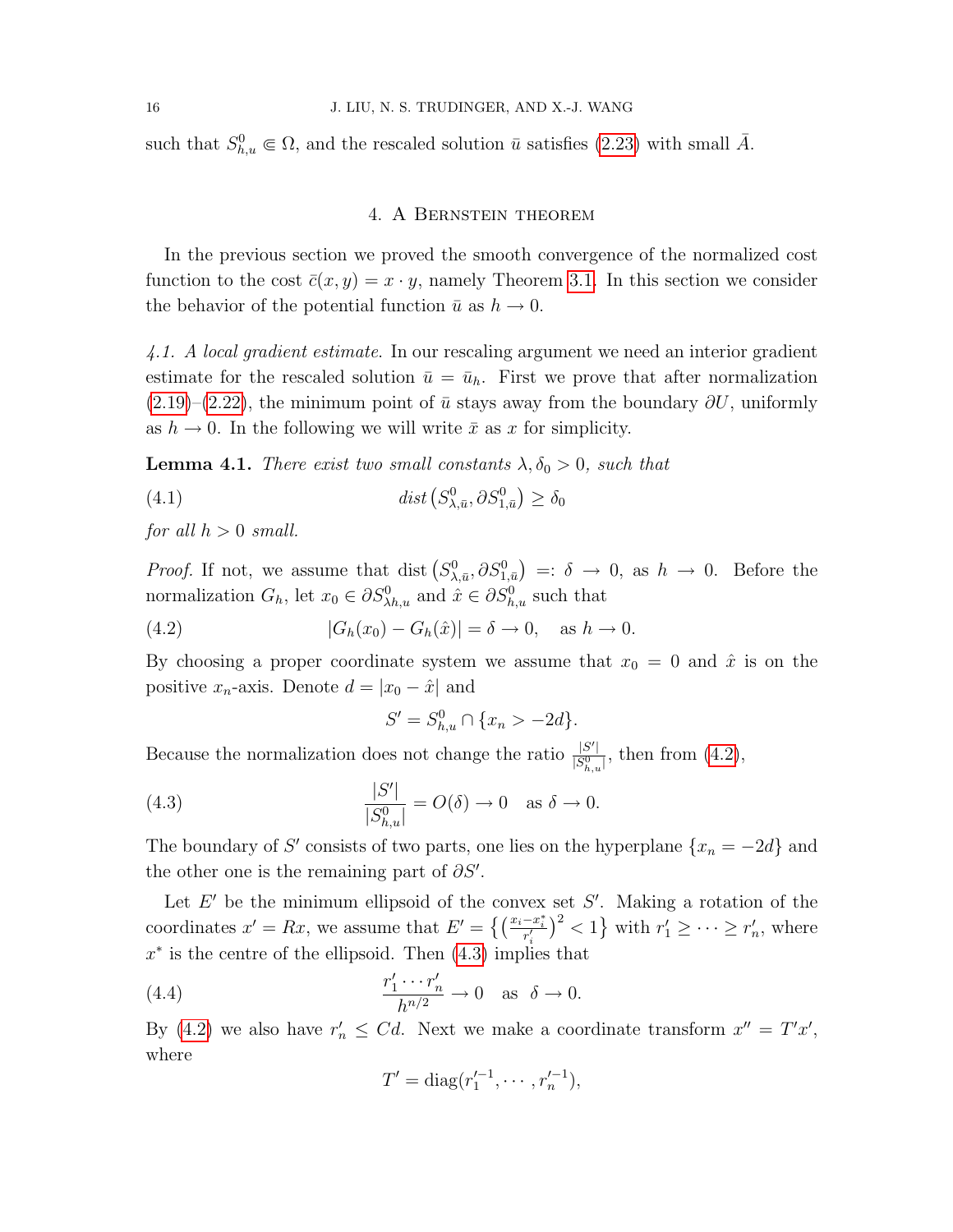such that E' becomes the unit ball. Then  $\bar{u}$  satisfies (in the x''-variables)

(4.5) 
$$
\det \left[ D_{ij}\bar{u} - h A_{ij,kl} \frac{r'_i r'_j}{r'_k r'_l} D_k \bar{u} D_l \bar{u} \right] = \tilde{f} \quad \text{in} \ \ U',
$$

where  $\tilde{f} = \frac{(r'_1 \cdots r'_n)^2}{h^n} f$  and  $U' = T'(S')$ . The RHS  $\rightarrow 0$  as  $\delta \rightarrow 0$ . From the argument in [\[20\]](#page-41-8), we have the estimate

(4.6) 
$$
\{hA_{ij,kl}\frac{r'_i r'_j}{r'_k r'_l}\} \leq C,
$$

uniformly in h and  $\delta$ . See Remark 3.1 in [\[20\]](#page-41-8).

Note that the boundary  $\partial U'$  has two parts,  $\partial U' = \Gamma_1 \cup \Gamma_2$ , where

$$
\Gamma_1 := T'R\left(S_{h,u}^0 \cap \{x_n = -2d\}\right),
$$
  
\n
$$
\Gamma_2 := T'R\left(\partial S_{h,u}^0 \cap \{x_n > -2d\}\right),
$$

and  $R$  is the rotation introduced above. We make another rotation of coordinates  $x''' = R'x''$  such that  $\Gamma_1$  is parallel to  $\{x_n = 0\}$  and  $R'(U')$  lies on the upper side of  $\Gamma_1$ . For simplicity we write  $x'''$  as x. After the rotation, we have the equation

(4.7) 
$$
\det [D_{ij}\bar{u} - a_{ij,kl}D_k\bar{u}D_l\bar{u}] = g
$$

with  $|a_{ij,kl}| < C$  and  $g \to 0$  as  $\delta \to 0$ .

After the above coordinate changes we have  $U' \in B_2(0)$ . In particular, after the rotation  $R'$  we have

$$
\Gamma_1 = \{x_n = -c_1\}
$$

for some constant  $c_1 > 0$ . We claim that  $\frac{1}{n} \leq c_1 \leq 4$ . Indeed, since S' is contained in the slab  $\{-2d < x_n < d\}$ , after the above linear coordinate changes,  $U' \subset \{-c_1 < c_2\}$  $x_n < \frac{1}{2}$  $\frac{1}{2}c_1$ . But U' is normalized. So  $\frac{1}{n} \le c_1 \le 4$ .

Now we construct the auxiliary function

$$
w(x) = \frac{\varepsilon}{2}|x|^2 + \frac{4\varepsilon}{c_1}x_n + \lambda + \varepsilon,
$$

where  $\varepsilon > 0$  is a relatively small constant. By direct calculation,

$$
|w_{x_i}| \leq C\varepsilon \text{ in } U',
$$
  

$$
w_{x_ix_j} = \varepsilon \delta_{ij}.
$$

Hence

$$
\{D_{ij}w - \sum_{k,l} a_{ij,kl}D_kwD_lw\} \ge (\varepsilon - C\varepsilon^2)I
$$

as a matrix. Hence if  $\varepsilon > 0$  is sufficiently small, we have  $\det M w \geq (\varepsilon/2)^n$ , where  $Mw$  is the matrix on the left hand side of the above inequality.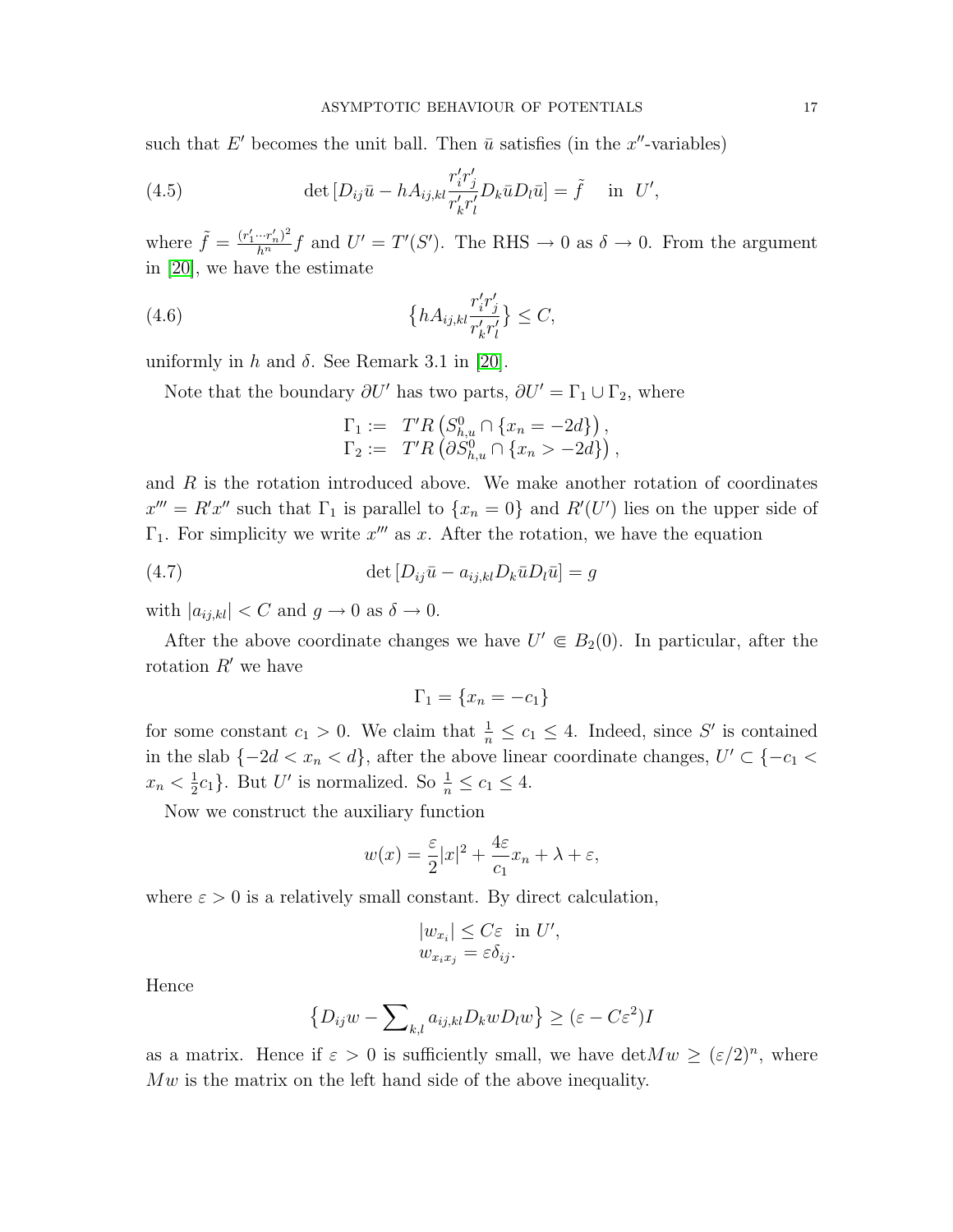Next we estimate w on the boundary  $\partial U'$ . Recalling that  $U' \in B_2(0)$ , hence on the part  $\Gamma_1$  we have

$$
w(x) = \frac{\varepsilon}{2}|x|^2 - 4\varepsilon + \lambda + \varepsilon
$$
  
\n
$$
\leq 2\varepsilon - 4\varepsilon + \lambda + \varepsilon
$$
  
\n
$$
= \lambda - \varepsilon < 0. \quad \text{(if } \lambda < \varepsilon \text{)}
$$

That is,

$$
w < 0 \le \bar{u} \quad \text{on} \quad \Gamma_1.
$$

Noting that  $|x| \leq 2$ ,  $|x_n| \leq c_1$ , we have

$$
w(x) \le 7\varepsilon + \lambda \le 8\varepsilon < 1 \quad \text{on } \Gamma_2.
$$

Hence

$$
w < 1 = \bar{u} \quad \text{on } \Gamma_2.
$$

Now we let  $\lambda = \frac{1}{2}$  $\frac{1}{2}\varepsilon$  and fix a small  $\varepsilon > 0$  such that the above inequalities hold.

If  $\delta$  is sufficiently small such that  $g < (\varepsilon/2)^n$ , we find that w is a subsolution. So by the comparison principle we have  $w \leq \bar{u}$ . Hence

$$
\bar{u}(0) \ge w(0) = \lambda + \varepsilon = \frac{3}{2}\varepsilon.
$$

But on the other hand, we have  $\bar{u}(0) = \lambda$ . The contradiction gives a positive lower bound for  $\delta$ . Hence the lemma is proved.

Remark 4.1. From Lemma [4.1](#page-17-2) we obtain

(4.8) 
$$
u(\theta x) \ge \lambda u(x) \text{ for } x \in \partial S_{h,u}^0
$$

for any  $h > 0$  small, where  $\theta = 1 - \frac{1}{2}$  $\frac{1}{2}\delta_0$ . It follows that

$$
u(x) \ge \lambda^k u(\theta^{-k} x)
$$

for any  $x$  near the origin. Hence

$$
(4.9) \t\t u(x) \ge C|x|^{1+\beta},
$$

where  $\beta$  is determined by  $\theta^{1+\beta} = \lambda$ . This estimate was previously proved in [\[22\]](#page-41-11) by a duality argument.

**Remark 4.2.** Applying Lemma [4.1](#page-17-2) to  $\bar{u}$  in the set  $\{x \in \mathbb{R}^n : \bar{u}(x) < \lambda^{-1}\}$ , for  $\lambda \in (0,1)$ , we have  $dist(S_{1,\bar{u}}^0, \partial S_{\lambda^{-1},\bar{u}}^0) \ge \delta_0 > 0$ . Hence by the interior gradient estimate (3.11) in [\[20\]](#page-41-8), Lemma [4.1](#page-17-2) can be strengthened to the following:

•  $\forall \lambda \in (0,1), \exists \delta_0 > 0$  such that  $(4.1)$  holds for all  $h > 0$  small.

<span id="page-19-0"></span>From this statement we in turn obtain the following interior gradient estimate.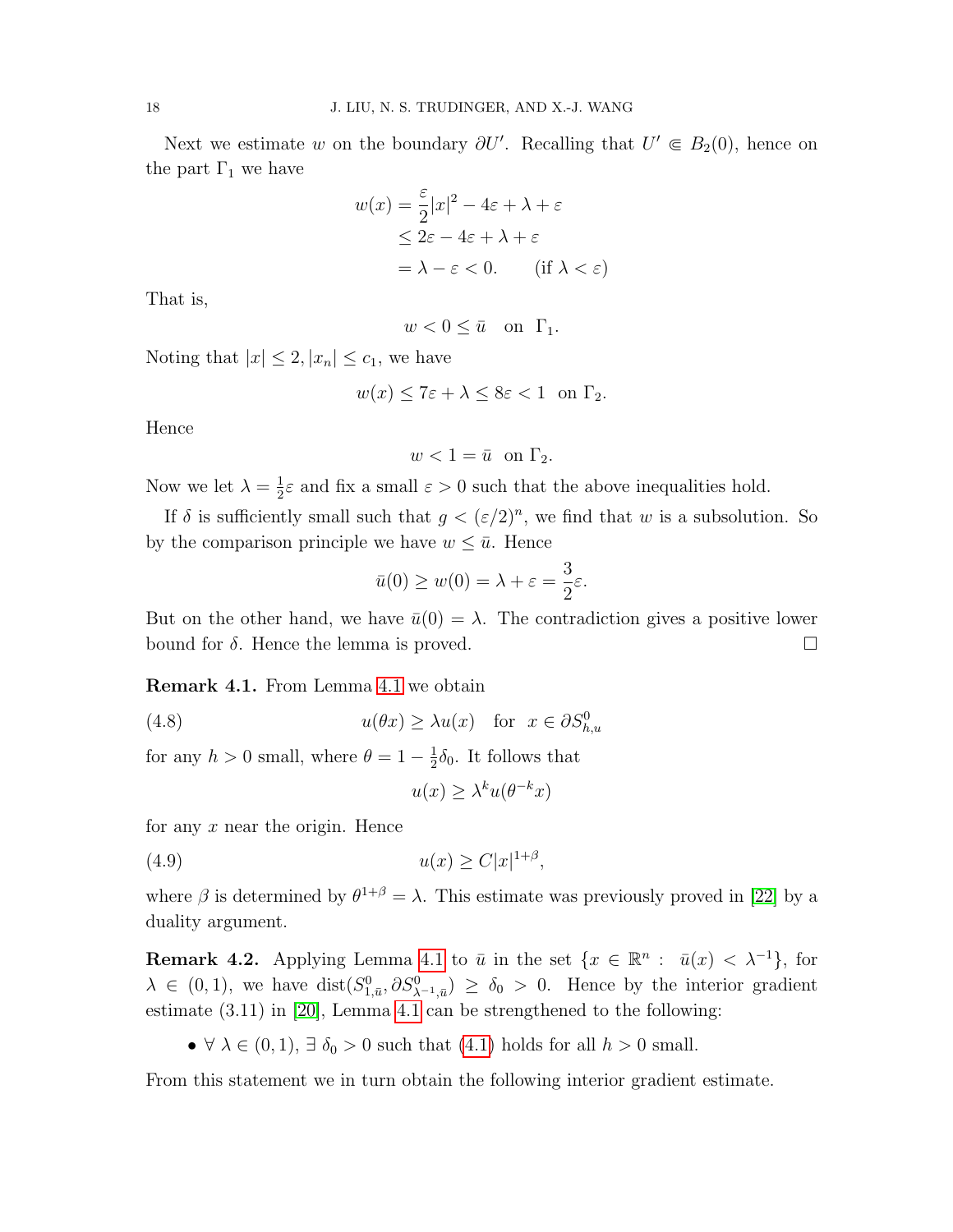**Lemma 4.2.**  $\forall \lambda \in (0,1), \exists C_{\lambda} > 0$  such that

<span id="page-20-0"></span>(4.10)  $|D\bar{u}(x)| \leq C_{\lambda}, \quad \forall \ x \in S_{\lambda,\bar{u}}^0$ 

for all  $h > 0$  small.

Lemma [4.2](#page-19-0) strengthens the gradient estimate in [\[20\]](#page-41-8), where an estimate was obtained in the set  $\{x \in S^0_{1,\bar{u}} : dist(x, \partial S^0_{1,\bar{u}}) > \delta\}$  for  $\delta > 0$ . The estimate [\(4.10\)](#page-20-0) was pointed out before Lemma 3.1 in [\[22\]](#page-41-11), with its proof based on estimates in [\[20\]](#page-41-8). It is nontrivial and so we include the details of the proof here. Note that the proof of Lemma [4.1](#page-17-2) can be simplified if one uses Theorem [3.1,](#page-16-0) which implies that the coefficients  $\bar{A}_{ij,kl} = h \frac{r_i r_j}{r_k r_l}$  $\frac{r_ir_j}{r_kr_l}A_{ij,kl}$  given in [\(2.25\)](#page-12-3) converge to zero uniformly. However the gradient estimate [\(4.10\)](#page-20-0) was also used in [\[22\]](#page-41-11) so we present our original proof which is independent of Theorem [3.1.](#page-16-0)

By the gradient estimate,  $\bar{u} = \bar{u}_h$  converges along a subsequence  $h_k \to 0$  to a locally Lipschitz continuous function  $u^0$ ,

<span id="page-20-2"></span>
$$
(4.11) \t\t u0 = \lim_{k \to \infty} uk
$$

where  $u^k = \bar{u}_{h_k}$ . By our normalization in §2, we have  $u^0(0) = 0$  and  $u^0 \ge 0$ .

<span id="page-20-3"></span>**Corollary 4.1.** The function  $u^0$  is convex and is defined on the entire space  $\mathbb{R}^n$ .

*Proof.* Recall that  $\bar{u}$  is  $\bar{c}$ -convex, namely at any point  $x_0 \in G_h^{-1}$  $_{h}^{-1}(\Omega)$ , there is a  $\bar{c}$ support of  $\bar{u}$  at  $x_0$ . Hence by Theorem [3.1,](#page-16-0)  $u^0$  is convex.

Let D be the domain of definition of  $u^0$ . If  $D \neq \mathbb{R}^n$ , then  $u^0(x) \to \infty$  as  $x \to \partial D$ . For any constant  $m \geq 1$ , denote  $S_m^0 = \{x \in D : u^0(x) < m\}$  the sub-level set. Let  $T_m$  be the linear coordinate transform which normalizes  $S_m^0$ . Let

(4.12) 
$$
u_m^0(x) = \frac{1}{m} u^0(T_m^{-1}(x)),
$$

$$
u_m^k(x) = \frac{1}{m} u^k(T_m^{-1}(x)).
$$

Then for any given  $m, u_m^k \to u_m^0$  locally uniformly.

If  $D \neq \mathbb{R}^n$ , the interior gradient estimate [\(4.10\)](#page-20-0) does not hold for  $u_m^0$  for sufficiently large m. Fix such an m. By the convergence  $u_m^k \to u_m^0$ , hence [\(4.10\)](#page-20-0) does not hold for  $u_m^k$  for sufficiently large k. But note that

$$
(4.13) \t\t u_m^k = \bar{u}_{h_k m}
$$

and for the fixed m,  $h_k m \to 0$  as  $k \to \infty$ . By Lemma [4.2](#page-17-0) we reach a contradiction.  $\square$ 

<span id="page-20-1"></span>4.2. Bernstein Theorem. By the above interior gradient estimate and using the interior second derivative estimate of Pogorelov type [\[22,](#page-41-11) [21\]](#page-41-18), the equation becomes uniformly elliptic and we have the following interior estimate [\[22,](#page-41-11) [21\]](#page-41-18).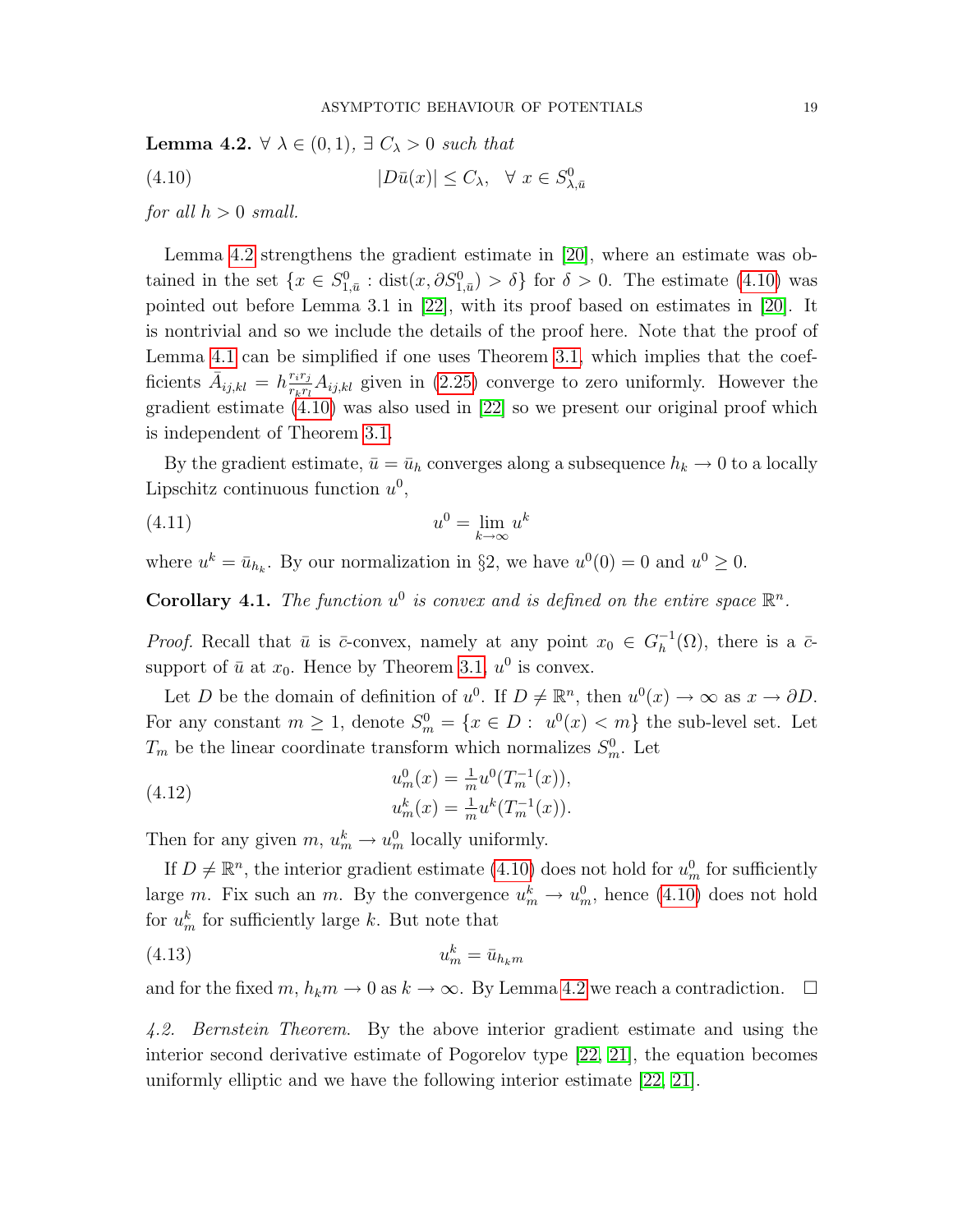**Lemma 4.3.** Let  $w \in C^4(U)$  be a solution to the equation [\(2.23\)](#page-12-4) with right hand side  $\bar{f} \equiv 1$ . Suppose U is normalized,  $w = 1$  on  $\partial U$ . Then for any  $t < 1$ , we have the estimate

<span id="page-21-0"></span>(4.14) kwkC4(Ut) ≤ C,

where  $U_t = \{x \in U : w(x) < t\}$ , C is a constant depending on n, t, the cost function c, and the upper bound in  $(4.10)$ .

## Remark 4.3.

(i) In Lemma [4.3,](#page-20-1) the estimate  $(4.14)$  still holds if U has a good shape, namely if there exists a constant  $C^*$  (independent of U) such that  $B_r \subset U \subset B_R$  for constants  $R > r > 0$  with  $R/r \leq C^*$ . But in this case the constant C in [\(4.14\)](#page-21-0) also depends on  $C^*$ .

(ii) For the rescaled function  $\bar{u}$ , Lemma [4.3](#page-20-1) also holds at  $t = 1$ , or more generally at any fixed  $t > 0$ , provided h is sufficiently small.

<span id="page-21-2"></span>**Theorem 4.1.** When f is positive and continuous, the function  $u^0$  in [\(4.11\)](#page-20-2) is a quadratic function,

$$
(4.15) \t\t u0(x) = |x|2.
$$

*Proof.* By  $(2.23)$ ,  $u^k$  is a solution to

<span id="page-21-1"></span>
$$
\det [D^2 u^k - A^k(\cdot, Du^k)] = f^k \text{ in } G_k(\Omega),
$$

where  $G_k = G_{h_k}$ ,  $A^k = \overline{A}_{h_k}$  and  $f^k = \overline{f}_{h_k}$ . Note that  $\overline{A}$  and  $\overline{f}$  in [\(2.23\)](#page-12-4) depend on h. For any given constant  $m \geq 1$ , let  $w^k = w_m^k$  be the solution to

(4.16) 
$$
\begin{cases} \det [D^2w - A^k(\cdot, Dw)] = \inf_{S_m^0} f^k & \text{in } S_m^0, \\ w = u^k & \text{on } \partial S_m^0, \end{cases}
$$

where  $S_m^0 = \{x \in \mathbb{R}^n : u^0(x) < m\}$  is the sub-level set. Since  $u^0$  is convex (Corollary [4.1\)](#page-20-3) and  $S_1^0$  is normalized, there exists  $R > 0$  such that  $S_m^0 \subset B_R(0)$ . The existence of solutions to the Dirichlet problem [\(4.16\)](#page-21-1) can be obtained by the Perron method [\[14\]](#page-40-13). By the a priori estimate (Lemma [4.3\)](#page-20-1) and approximation [\[24\]](#page-41-2), the solution to [\(4.16\)](#page-21-1) is smooth and we have the estimate  $||w^k||_{C^4(S^0_{m/2})} \leq C$ . Hence by choosing a subsequence,  $w^k \to w^0$  locally smoothly in  $S^0_{m/2}$  and  $w^0$  is a smooth function.

By [\(3.17\)](#page-16-1) and since f is continuous,  $f^k$  converges locally uniformly to  $f(0)$ . Hence as  $k \to \infty$ ,

$$
f^k - \inf_{S_m^0} f^k \to 0 \text{ uniformly in } S_m^0.
$$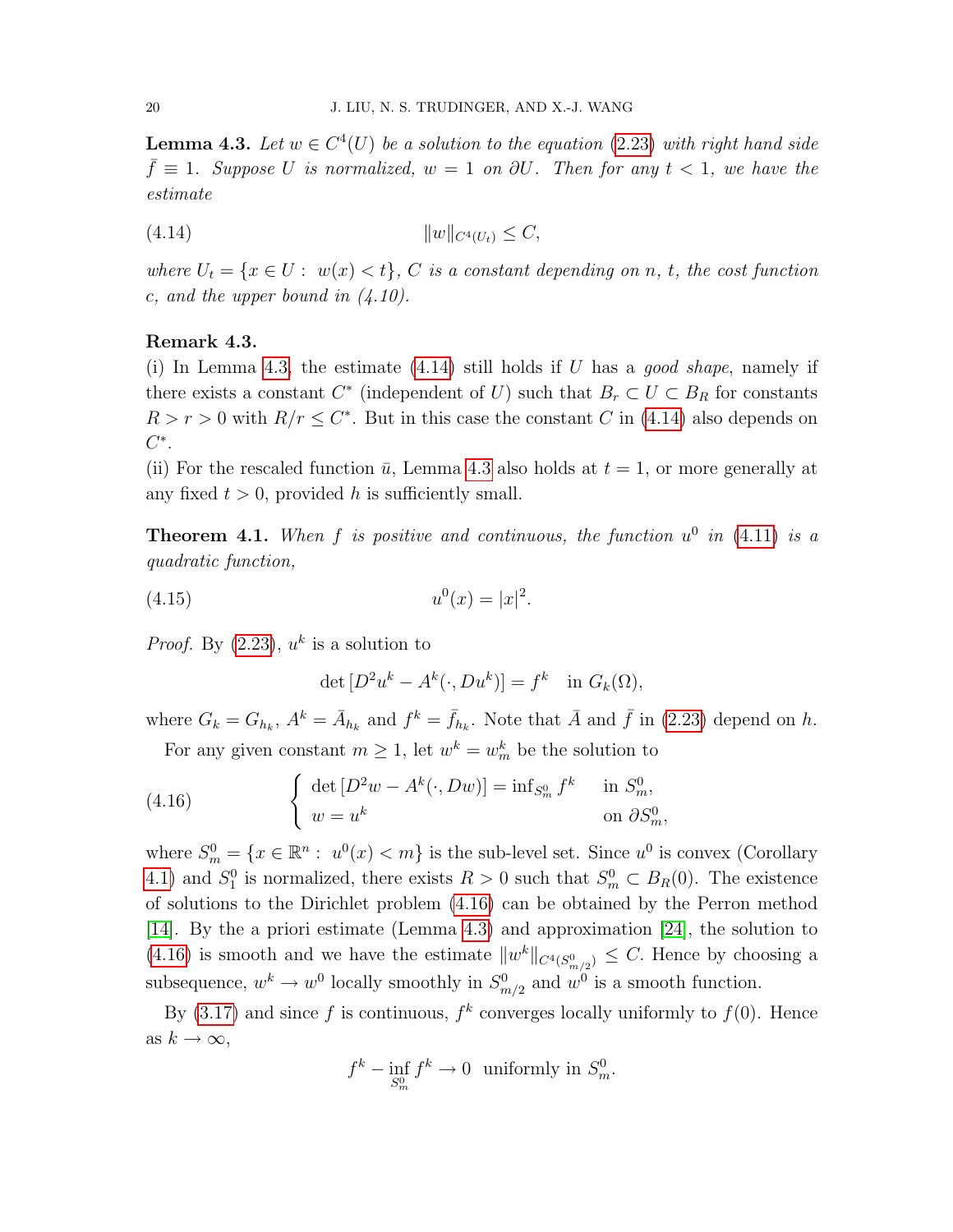Let  $\tilde{w}^k = w^k + \delta(|x|^2 - R^2)$ , from Theorem [3.1](#page-16-0)  $M\tilde{w}^k \geq Mw^k + \delta I$  when k is sufficiently large, where  $M$  denotes the matrix operator in  $(2.15)$ . By the comparison principle [\[29\]](#page-41-7), we then have

$$
w^k \ge u^k \ge w^k - \delta R^2.
$$

Therefore,  $\forall \varepsilon > 0$  set  $\delta = \varepsilon/R^2$ , there exists  $k_0 > 0$  such that when  $k \geq k_0$ ,

$$
(4.17) \t\t |w^k - u^k| \le \varepsilon.
$$

Namely,  $w^k - u^k \to 0$  uniformly in  $S_m^0$ . Hence we have  $w^0 = u^0$ . That is,  $u^0 \in C^4$ .

Since  $f$  is positive and continuous, we have

<span id="page-22-0"></span>
$$
\lim_{k \to \infty} \inf_{S_m^0} f^k = f(0).
$$

Observe that  $w^k$  is a solution to [\(4.16\)](#page-21-1) and  $w^k$  converges smoothly to  $w^0 = u^0$ . We see that  $u^0$  is a smooth convex solution to

(4.18) 
$$
\det D^2 u = f(0) \quad \text{in } \mathbb{R}^n.
$$

By the Bernstein theorem for [\(4.18\)](#page-22-0) [\[25\]](#page-41-19), we conclude that  $u^0$  is a quadratic function. Since the sub-level set  $S_{1,u^0}^0$  is normalized and  $u(0) = \min u = 0$ , we have  $f(0) = 2^n$ and  $u^{0}(x) = |x|^{2}$ . The contract of the contract of the contract of the contract of  $\Box$ 

Instead of applying the Bernstein theorem for [\(4.18\)](#page-22-0), we can prove Theorem [4.1](#page-21-2) directly, by an argument similar to that for the standard Monge-Ampère equation [\(4.18\)](#page-22-0) [\[25\]](#page-41-19). It is a rescaling argument based on the interior gradient estimate [\(4.10\)](#page-20-0) and the a priori estimate [\(4.14\)](#page-21-0).

**Remark 4.4.** In Theorem [4.1,](#page-21-2) f is assumed to be continuous. But in Theorem [1.3](#page-6-0) and in Theorem 7.1 below,  $f$  can be discontinuous. In the case when  $f$  is discontinuous and  $|f-1| \leq \varepsilon$  for some small  $\varepsilon > 0$ , one easily verifies that  $u^0$  satisfies

<span id="page-22-1"></span>(4.19) 
$$
1 - \varepsilon \le \det D^2 u^0 \le 1 + \varepsilon
$$

in the viscosity sense. Denote

(4.20) 
$$
\det D^2 u^0 =: \tilde{f} \text{ in } \mathbb{R}^n.
$$

By the weak continuity of the measure  $\mu_{u,p^*}$  in [\(2.1\)](#page-7-1) (see Corollary 3.1, [\[24\]](#page-41-2)), one sees that  $\tilde{f}$  is a weak limit of  $f^k$ . By [\(4.19\)](#page-22-1), we also have  $\tilde{f} \in L^{\infty}(\Omega)$  and  $|\tilde{f} - 1| \leq \varepsilon$ . Therefore by [\[3,](#page-40-14) [7\]](#page-40-15),  $u^0$  is strictly convex and of polynomial growth at  $|x| = \infty$ . In particular the covering property in §4.3 below also holds.

4.3. Covering property. From the Bernstein property (Theorem [4.1\)](#page-21-2), the potential function u satisfies some nice properties. As was pointed out at the beginning of  $\S 2.2$ ,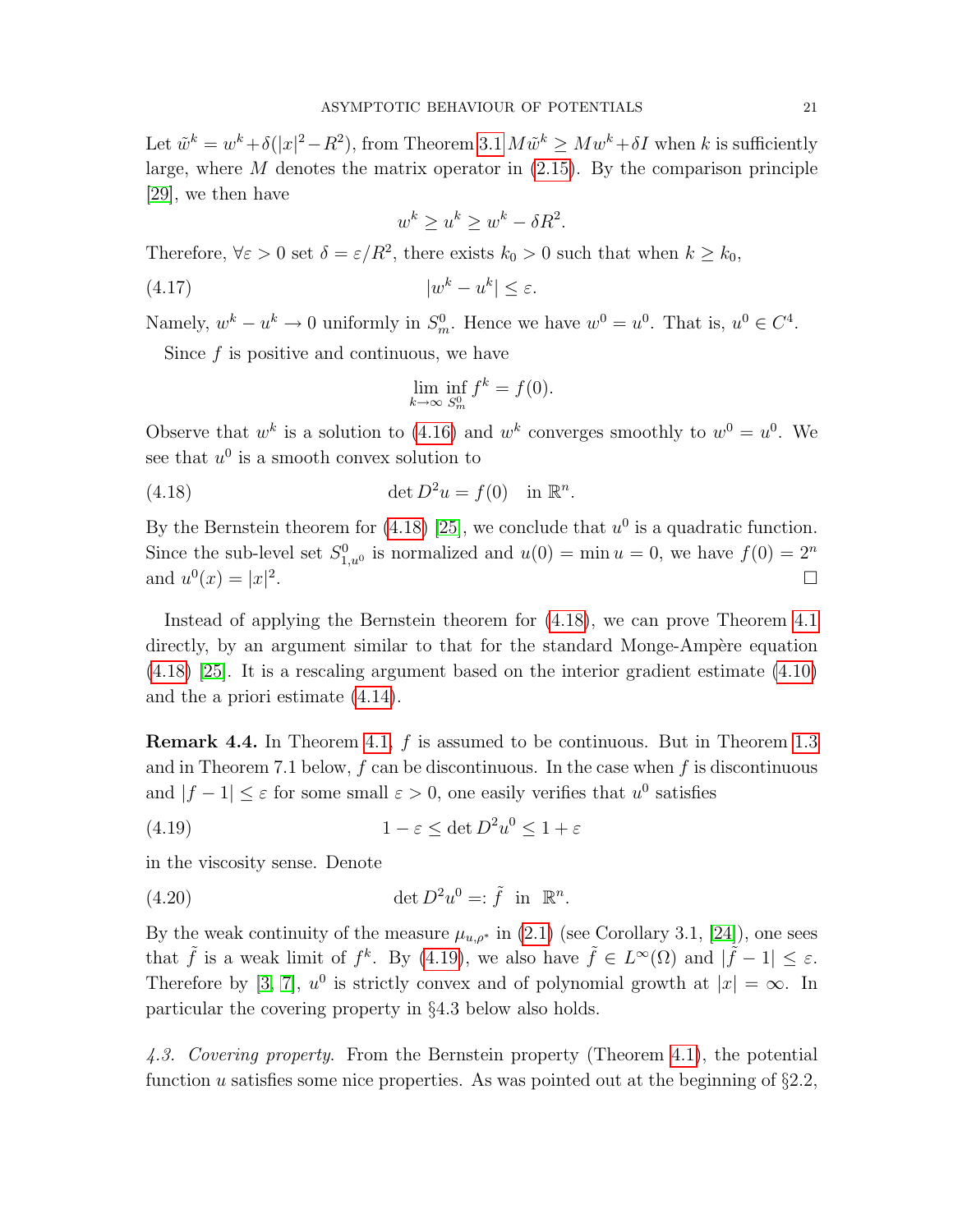we always assume that u is a strictly c-convex,  $C^1$  smooth solution to [\(1.1\)](#page-2-0). First we have the separating property.

<span id="page-23-1"></span>**Lemma 4.4.** For any given  $\delta > 0$ , there exists a constant  $K > 1$  with the following property. Let  $S^0_\mu(x), S^0_\nu(y)$  be two of the sub-level sets with  $x, y \in \Omega_\delta$  and  $\mu \geq \nu$ . If  $y \notin S^0_\mu(x)$ , we have

<span id="page-23-0"></span>(4.21) 
$$
S_{\mu/K}^0(x) \cap S_{\nu/K}^0(y) = \emptyset,
$$

where  $\Omega_{\delta} = \{x \in \Omega : dist(x, \partial \Omega) > \delta\}.$ 

*Proof.* To prove [\(4.21\)](#page-23-0) it suffices to prove  $S^0_{\mu/K}(x) \cap S^0_{\mu/K}(y) = \emptyset$ . Namely we may assume  $\mu = \nu$ . But it simply follows from the Bernstein theorem by a compactness argument.

More precisely, if there exist  $x_k, y_k \in \Omega_\delta$  and a sequence  $\mu_k \to 0$  such that  $y_k \notin$  $S^0_{\mu_k}(x_k)$  but  $S^0_{\mu_k/k}(x_k) \cap S^0_{\mu_k/k}(y_k) \neq \emptyset$ , by the strict c-convexity of potential functions [\[29\]](#page-41-7), we must have  $|x_k - y_k| \to 0$ . Choose  $h_k \to 0$  such that  $y_k \in \partial S_{h_k,u}^0(x_k)$ . Then by Theorem [4.1,](#page-21-2) the rescaled function  $u^k$  converges to the quadratic function  $|x|^2$ . We get a contradiction when  $K > 4$ .

#### Remark 4.5.

(i) If instead f satisfies  $|f - 1| \leq \varepsilon$ , for some small  $\varepsilon > 0$ , Lemma [4.4](#page-23-1) is also true for some  $K > 0$  depending only on the strict convexity of  $u^0$ , where  $u^0$  is the limit function in [\(4.11\)](#page-20-2), which satisfies [\(4.19\)](#page-22-1) such that  $u^0(0) = 0, u^0 \ge 0$  and  $S^0_{1,u^0}$  is normalized.

(ii) By a similar compactness argument, we also have the *engulfing property* for  $u$ . Namely, there exists a constant  $K > 1$  such that for any  $x, y \in \Omega_{\delta}$ , if  $y \in S_h^0(x)$ , then  $S_h^0(x) \subset S_{Kh}^0(y).$ 

(iii) The strict c-convexity of potential functions to  $(1.1)$  was proved in [\[29\]](#page-41-7). By Theorem [4.1](#page-21-2) or the strict convexity of [\(4.19\)](#page-22-1), the rescaled solution  $\bar{u}$  is strictly cconvex with respect to the rescaled cost function  $\bar{c}$ , uniformly in the rescaling.

The following covering theorem is important for the proof of the  $W^{2,p}$  estimate.

<span id="page-23-2"></span>**Theorem 4.2.** Let  $A, B \in \Omega_{\delta}$  be two subsets of  $\Omega_{\delta}$ . Let  $\mathcal{F} = \{S_{h_x,u}^0(x) : x \in B\}$ be a set of sub-level sets such that  $A \subset \bigcup_{x \in B} S^0_{h_x,u}(x)$ . Then there exists a sequence  $\{S_i, i = 1, 2, \dots\}$ , where  $S_i = S^0_{h_{x_i},u}(x_i)$ , such that

 $(P1)$   $A \subset \bigcup S_i;$ 

(P2)  $\exists$  a constant K such that any two sub-level sets in  $\{S_{h_i/K}^0(x_i)\}\$ are disjoint.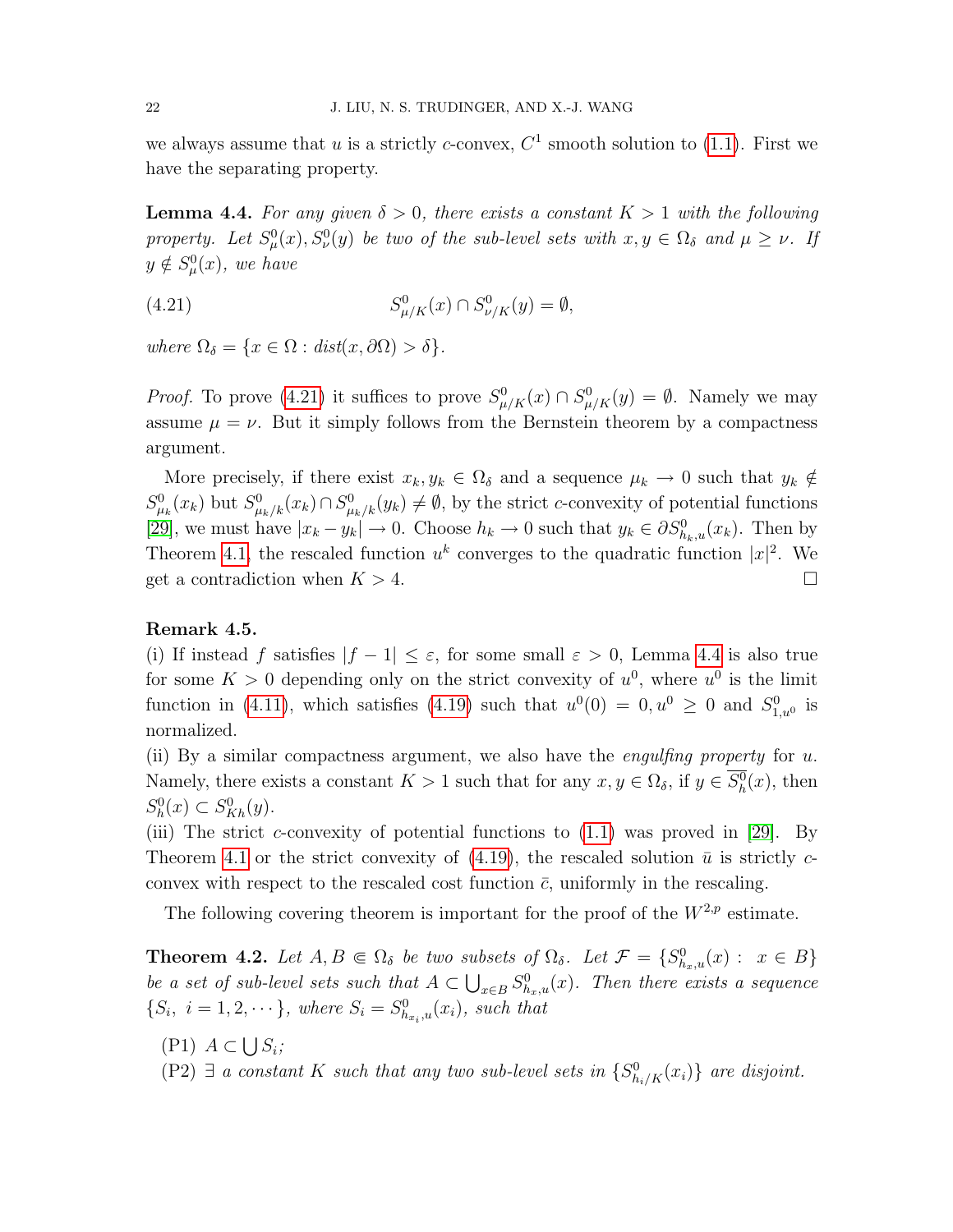*Proof.* We pick up  $S_i = S^0_{h_{x_i},u}(x_i)$  one by one as follows. Let  $M := \sup\{h : S^0_h(x) \in$  $\mathcal{F}$  and pick up a sub-level set  $S_1 = S_{h_1}^0(x_1)$  such that  $h_1 > M/2$ . Let

$$
\mathcal{F}_1 = \{ S_h^0(x) \in \mathcal{F} \colon x \in A - S_1 \}, \quad M_1 = \sup \{ h : S_h^0(x) \in \mathcal{F}_1 \}.
$$

Pick  $S_2 = S_{h_2}^0(x_2) \in \mathcal{F}_1$  such that  $h_2 > M_1/2$ .

Assume  $S_1, S_2, \cdots, S_m$  have been chosen. If for some  $m \geq 1$ ,  $A - \bigcup_{i=1}^m S_i = \emptyset$ , then we are through. Otherwise, in  $A - \bigcup_{i=1}^{m} S_i$  we can select  $S_{m+1} = S_{h_{m+1}}^0(x_{m+1})$ as above. Therefore we get a sequence  $\{S_i: i = 1, 2, \dots\}.$ 

By Lemma [4.4,](#page-23-1) (P2) is satisfied. By (P2) we have  $h_i \to 0$  as  $i \to \infty$ , which in turn implies (P1) is satisfied.  $\square$ 

#### 5. Eccentricity estimate

In this section, we give an estimate for the eccentricity of the sub-level sets  $S_h^0$ , or more precisely, the eccentricity of the minimum ellipsoid of  $S_h^0$ . The estimate was proved in [\[16\]](#page-40-16) for the standard Monge-Ampère equation [\(1.5\)](#page-3-0). Let  $Q_h$  be the linear transform given in [\(3.8\)](#page-14-3) and let  $\lambda_{h,max}$  and  $\lambda_{h,min}$  be the largest and the smallest eigenvalues of  $Q_h$ . We give an estimate for the growth rate of  $\frac{\lambda_{h,max}}{\lambda_{h,min}}$  as  $h \to 0$ . As a consequence we obtain Theorem [1.3.](#page-6-0) We also obtain the log-Lipschitz continuity of Du if  $\omega_f$  satisfies an integral condition; and an upper bound for the second derivatives  $D^2u$  when f is Dini continuous, where

(5.1) 
$$
\omega_f(r) = \sup\{|f(x) - f(y)| : |x - y| < r\}.
$$

First we prove the following theorem.

<span id="page-24-0"></span>**Theorem 5.1.** There exists a small constant  $\varepsilon_0 > 0$  such that if  $|f - 1| < \varepsilon_0$ , then a strictly c-convex solution u to [\(1.1\)](#page-2-0) satisfies the estimate

<span id="page-24-2"></span>(5.2) 
$$
|Du(x) - Du(y)| \leq C d[1 + e^{-2\theta \psi(d)}] \quad \forall \ x, y \in \Omega',
$$

where  $d = |x - y|$ ,  $\Omega' \in \Omega$ , the constants C and  $\theta$  depend on  $n, \varepsilon_0$ , dist $(\Omega', \partial \Omega)$ , and the c-convexity of u (both C and  $\theta$  are uniformly bounded for small  $\varepsilon_0$ ), and

(5.3) 
$$
\psi(d) = -\int_d^1 \frac{\omega_f(r)}{r} dr.
$$

From Theorem [5.1](#page-24-0) it follows a number of interesting estimates (including Theorem [1.3\)](#page-6-0), which will be stated in Corollaries [5.1](#page-31-0) and [5.2](#page-31-1) below. To prove Theorem [5.1,](#page-24-0) we first state two lemmas, which correspond to Lemmas 4.1 and 4.2 in [\[22\]](#page-41-11).

<span id="page-24-1"></span>**Lemma 5.1.** Let u be a  $C^2$  smooth solution to

<span id="page-24-3"></span>
$$
det[u_{ij} - A_{ij}(x, Du)] = 1,
$$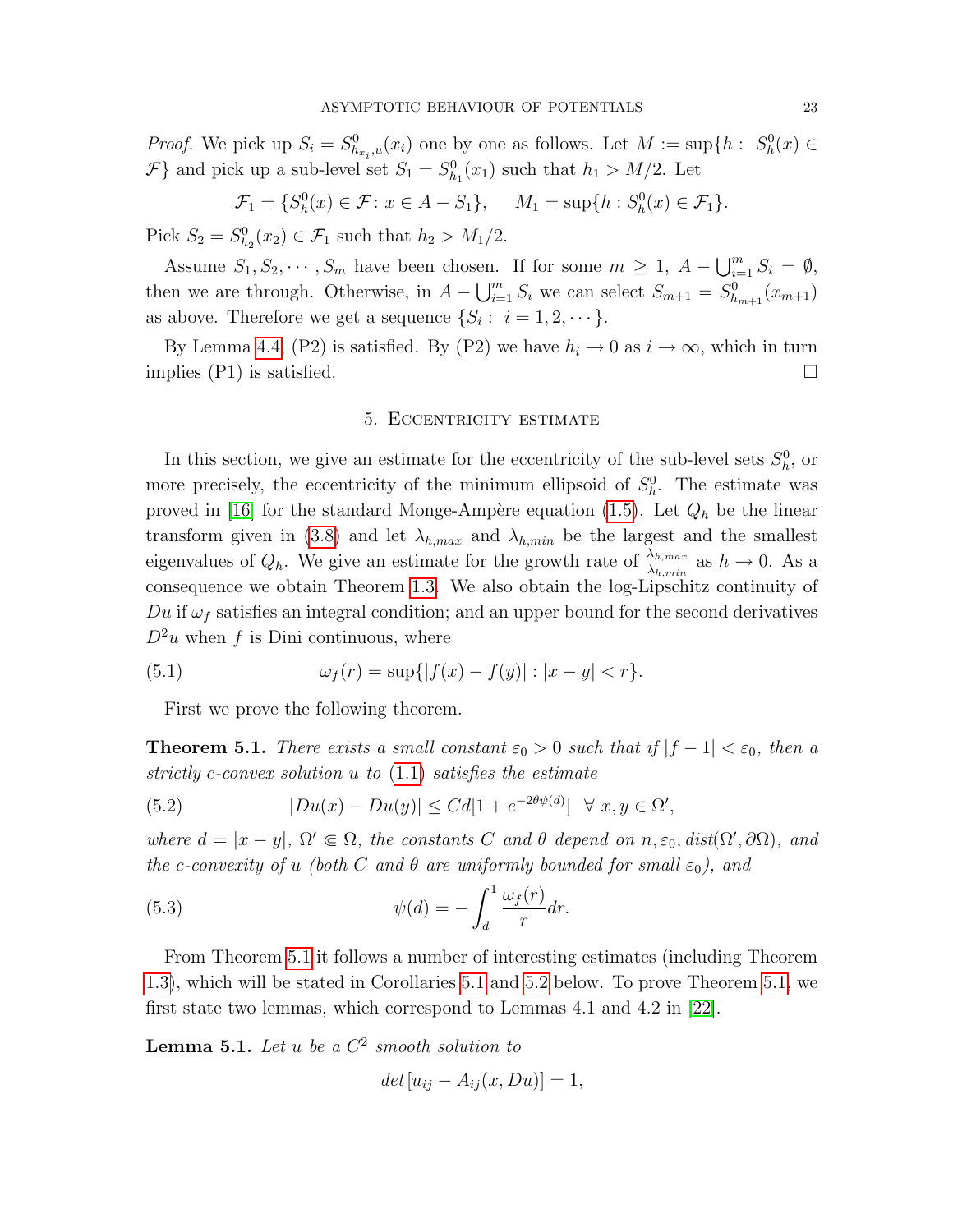in a bounded convex domain  $\Omega$ . Suppose u vanishes on  $\partial\Omega$ , and at some point  $x_0 \in \frac{3}{4}\Omega$ ,  $|D^2u(x_0)| \leq C$ . Then the domain  $\Omega$  is of good shape.

*Proof.* By making a proper dilation of the coordinates x and the solution  $u$ , which does not change the condition and conclusion of the lemma, we may assume that the volume  $|\Omega| \approx 1$ . If the lemma is not true, we normalize the domain  $\Omega$ . Then after normalization, the largest eigenvalue of  $D^2u(x_0)$  becomes very large but the matrix  $A_{ij}$  is uniformly bounded [\[20,](#page-41-8) [22,](#page-41-11) [21\]](#page-41-18). Hence after normalization, the largest eigenvalue of the matrix  $Mu$  at  $x_0$  becomes very large, which is in contradiction with the a priori estimate  $(4.14)$ .

For a convex domain  $\Omega$ , we denote by  $\alpha\Omega$  the  $\alpha$ -dilation of  $\Omega$  with respect to the center  $x_c$  of its minimum ellipsoid, namely  $\alpha \Omega = \{x_c + \alpha(x - x_c) : x \in \Omega\}$ . See also Remark 4.3(i) for the definition of good shape.

<span id="page-25-0"></span>**Lemma 5.2.** Let  $u^{(m)}$ ,  $m = 1, 2$ , be two generalized solutions to [\(1.1\)](#page-2-0) in  $\Omega$ . Suppose  $\Omega$  is a normalized convex domain. Then if  $||u^{(m)}||_{C^4} \leq C_0$ ,  $|u^{(1)} - u^{(2)}| \leq \delta$  in  $3\Omega/4$ for some constant  $\delta > 0$ , we have, for  $1 \leq k \leq 3$ ,

$$
|D^{k}(u^{(1)} - u^{(2)})| \leq C\delta \quad in \ \ \frac{1}{2}\Omega.
$$

*Proof.* Since both  $u^{(1)}$  and  $u^{(2)}$  are solutions to  $(1.1), u^{(1)} - u^{(2)}$  satisfies a linearized Monge-Ampère equation, see (4.4) in [\[22\]](#page-41-11). By the assumption  $||u^{(m)}||_{C^4} \leq C_0$ , the linearized Monge-Ampère equation is uniformly elliptic with smooth coefficients. Hence Lemma [5.2](#page-25-0) follows from the Schauder estimate.

#### Remark 5.1.

(i) Lemma [5.2](#page-25-0) can be applied to two rescaled solutions of equation [\(1.1\)](#page-2-0) obtained by the same rescaling. If the two functions  $u^{(1)}$  and  $u^{(2)}$  are obtained from the solution u of [\(1.1\)](#page-2-0) by different rescaling, then the matrix  $\overline{A}$  in [\(2.23\)](#page-12-4) are different and the linearized Monge-Ampère equation in the proof of Lemma [5.2](#page-25-0) is not homogeneous. (ii) Note also that  $A_{ij}$  are bounded. Hence the condition  $|D^2u(x_0)| \leq C$  in Lemma

[5.1](#page-24-1) can be replaced by  $|Mu(x_0)| < C$ , where Mu is the matrix in [\(2.15\)](#page-10-1).

*Proof of Theorem 5.1.* To prove  $(5.2)$  we may assume that x and y are not far away, so that  $x \in S_{h,u}^0(y)$  for some small  $h > 0$ . There is no loss of generality in assuming that  $y = 0$ . By the normalization in §2, we may assume that  $u \ge u(0) = 0$ ,  $Du(0) = 0$ , and the sub-level set  $S_h^0$  is convex. By  $(2.19)$ – $(2.22)$  we may assume that  $S_1^0$  is normalized, and  $|A_{ij}|$  are small by Theorem [3.1.](#page-16-0)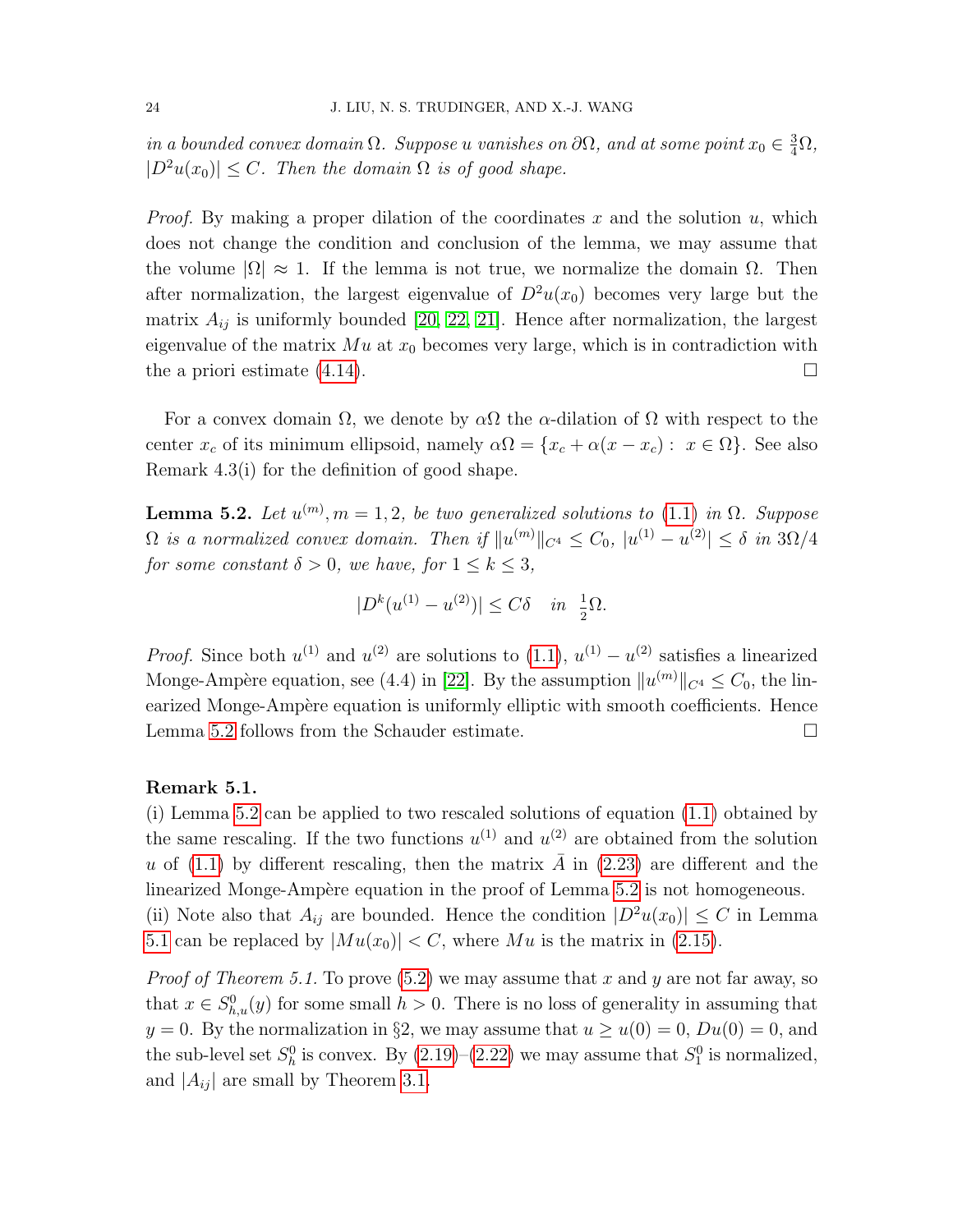To prove Theorem [5.1](#page-24-0) we need to estimate the ratio  $\frac{\lambda_{h,max}}{\lambda_{h,min}}$  for a sequence  $h_k =$  $N^{-k} \to 0$  for some large constant  $N > 1$  (for simplicity we choose  $N = 4$ ), where  $\lambda_{h,max}$  and  $\lambda_{h,min}$  are the largest and the smallest eigenvalues of  $Q_h$ , and  $Q_h$  is the linear transform given in [\(3.8\)](#page-14-3). Denote

(5.4) 
$$
\nu(t) = \sup_{z \in B_1} \{|f(x) - f(y)| : x, y \in S^0_{t^2}(z)\}, \text{ and } \nu_k = \nu(2^{-k}).
$$

**Step 1.** Let  $u_k, k = 0, 1, \dots$ , be the solution of

(5.5) 
$$
\det [D_{ij}^2 u_k - A_{ij}(x, Du_k)] = f_k \quad \text{in } U_k,
$$

$$
u_k = u \quad \text{on } \partial U_k,
$$

where  $U_k = S_{4-k,u}^0$ , and  $f_k = \inf_{U_k} f$ . We make a linear transform

(5.6) 
$$
x^{(k)} = \bar{Q}^{(k)}x \text{ such that } D_{x^{(k)}}^2 u_k(0) = I,
$$

where I denotes the unit matrix. We can decompose  $\bar{Q}^{(k)} = \bar{Q}_k \cdot \bar{Q}_{k-1} \cdots \bar{Q}_1 \cdot \bar{Q}_0$  as follows.

By the comparison principle (Lemma [2.3\)](#page-11-0),  $|u - u_0| \leq C \nu_0$  and  $|u - u_1| \leq C \nu_1$ . Hence

$$
|u_0 - u_1| \leq C\nu_0 \quad \text{in} \quad U_1.
$$

Since  $U_0$  is normalized, by Lemma [4.3,](#page-20-1)  $||u_0||_{C^4(S^0_{3/4,u})} \leq C$ . First we make a linear transform

$$
x^{(0)} = \overline{Q}_0 x
$$
 such that  $D_{x^{(0)}}^2 u_0(0) = I$ .

Here and below we use D to denote derivatives in x, and  $D_{x^{(i)}}$  to denote derivatives in the new coordinates  $x^{(i)}$ ,  $i = 0, 1, 2, \cdots$ .

By Lemma [5.1,](#page-24-1) the sub-level set  $U_1$  in the coordinates  $x^{(0)}$  has a good shape. By Lemma [4.3,](#page-20-1)  $||u_1||_{C^{4}(S^0_{3/16,u})} \leq C$  in the coordinates  $x^{(0)}$ . By Lemma [5.2](#page-25-0) we obtain

$$
|D_{x^{(0)}}u_0(x) - D_{x^{(0)}}u_1(x)| \leq C\nu_0,
$$
  

$$
|D_{x^{(0)}}^2u_0(x) - D_{x^{(0)}}^2u_1(x)| \leq C\nu_0
$$

in the domain  $S_{4^{-2},u_1}^0$ , in the coordinates  $x^{(0)}$ .

By induction we assume that  $D_{x^{(k-1)}}^2 u_{k-1}(0) = I$ . Then by Lemma [5.1,](#page-24-1) the sub-level set  $U_k$  has a good shape in the coordinates  $x^{(k-1)}$ . Make a linear transform

$$
x^{(k)} = \bar{Q}_k x^{(k-1)}
$$
 such that  $D_{x^{(k)}}^2 u_k(0) = I$ .

After the transform  $\overline{Q}_k$ , the sub-level set  $U_{k+1}$  has a good shape. Therefore the a priori estimate in Lemma [4.3](#page-20-1) holds for  $\hat{u}_0 := 4^k u_k(\frac{x}{2^k})$  $(\frac{x}{2^k})$  and  $\hat{u}_1 := 4^k u_{k+1}(\frac{x}{2^k})$  $\frac{x}{2^k}$ ). Hence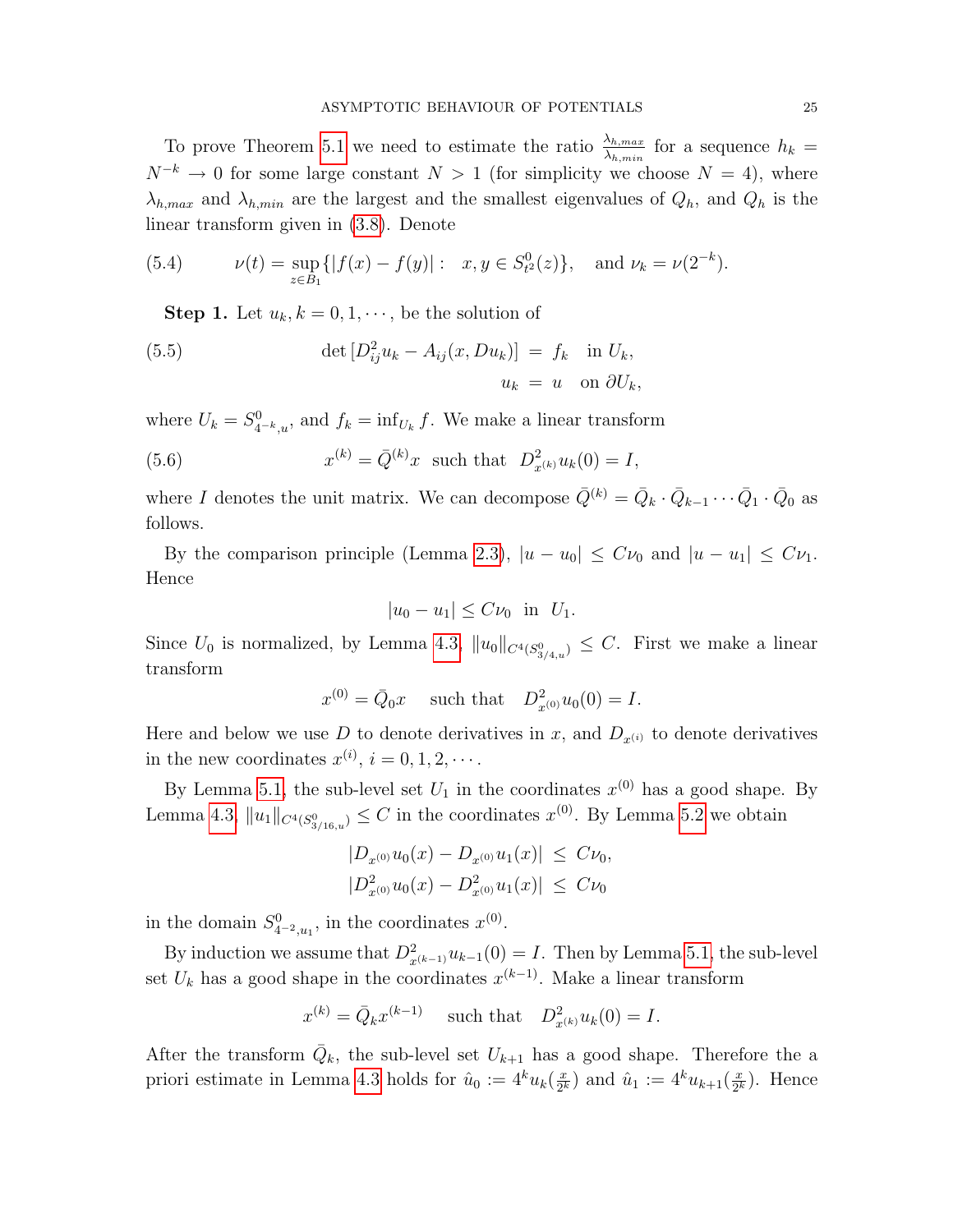applying Lemma [5.2](#page-25-0) to  $\hat{u}_0$  and  $\hat{u}_1$ , and scaling back we obtain

(5.7) 
$$
|D_{x^{(k)}}u_k(x) - D_{x^{(k)}}u_{k+1}(x)| \leq C2^{-k}\nu_k,
$$

<span id="page-27-0"></span>(5.8) 
$$
|D_{x^{(k)}}^2 u_k(x) - D_{x^{(k)}}^2 u_{k+1}(x)| \leq C \nu_k,
$$

in  $S_{4^{-k-2},u_{k+1}}^0$  in the coordinates  $x^{(k)}$ , where  $2^{-k}$  in [\(5.7\)](#page-27-0) is the scaling constant.

We point out here that the linear transform  $\overline{Q}^{(k)}$  may not be unimodular, namely det  $\bar{Q}^{(k)}$  may not be equal to 1. Also one should note that  $\bar{Q}^{(k)}$  is different from  $Q_{h_k}$  in [\(3.8\)](#page-14-3). The transform  $\overline{Q}^{(k)}$  normalizes the Hessian matrix  $D^2u_k(0)$ , but by definition [\(3.8\)](#page-14-3),  $Q_{h_k}$  makes the sub-level set  $S_{h_k}^0$  comparable to a ball of radius  $\sqrt{h}$ . But by (3.8),  $Q_{h_k}$  makes the sub-level set  $S_{h_k}^0$  comparable to a ball of radius  $\sqrt{h}$ . But by Lemma [5.1,](#page-24-1)  $Q_{h_1}^{-1}$  $\bar{Q}_{h_k}^{-1} \cdot \bar{Q}^{(k)}$  is a uniformly bounded linear transform.

**Step 2.** We want to estimate  $\lambda_k = \lambda_{max}(\bar{Q}^{(k)})$ , the largest eigenvalue of  $\bar{Q}^{(k)}$ . Assume that in the coordinates  $x^{(k-1)}$ ,  $u_k$  has the Taylor expansion (after a rotation of axes such that  $D_{x^{(k-1)}}^2 u_k(0)$  is diagonal)

$$
u_k(x) = u_k(0) + a_{k,i}x_i + \frac{1}{2}b_{k,i}x_i^2 + O(|x|^3).
$$

By induction assumption,  $D_{x^{(k-1)}}^2 u_{k-1}(0) = I$ . Hence the Taylor expansion of  $u_{k-1}$  in the coordinates  $x^{(k-1)}$  has the form

$$
u_{k-1}(x) = u_{k-1}(0) + a_{k-1,i}x_i + \frac{1}{2}x_i^2 + O(|x|^3).
$$

By [\(5.7\)](#page-27-0),

$$
|a_{k,i} - a_{k-1,i}| \le C2^{-k} \nu_k, \quad i = 1, \cdots, n.
$$

Hence

(5.9) 
$$
|a_{k,i}| \leq \sum_{j=k}^{\infty} |a_{j,i} - a_{j+1,i}| \leq C2^{-k} \nu_k.
$$

By [\(5.8\)](#page-27-0),

(5.10) 
$$
|b_{k,i} - 1| \le 2\theta \nu_k, \quad i = 1, \cdots, n,
$$

where  $\theta$  is a constant independent of k. From the above Taylor expansion, the transform  $\overline{Q}_k$  is given by

<span id="page-27-1"></span>
$$
\bar{Q}_k x = (b_{k,1}^{1/2} x_1, \cdots, b_{k,n}^{1/2} x_n),
$$

and in the coordinates  $x^{(k)}$ ,

$$
u_k(x) = u_k(0) + \frac{a_{k,i}}{b_{k,i}^{1/2}} x_i + \frac{1}{2} x_i^2 + O(|x|^3).
$$

So the largest eigenvalue of  $\overline{Q}_k$  is

$$
\lambda_{\max}(\bar{Q}_k) = \max_{1 \le j \le n} b_{k,j}^{1/2}.
$$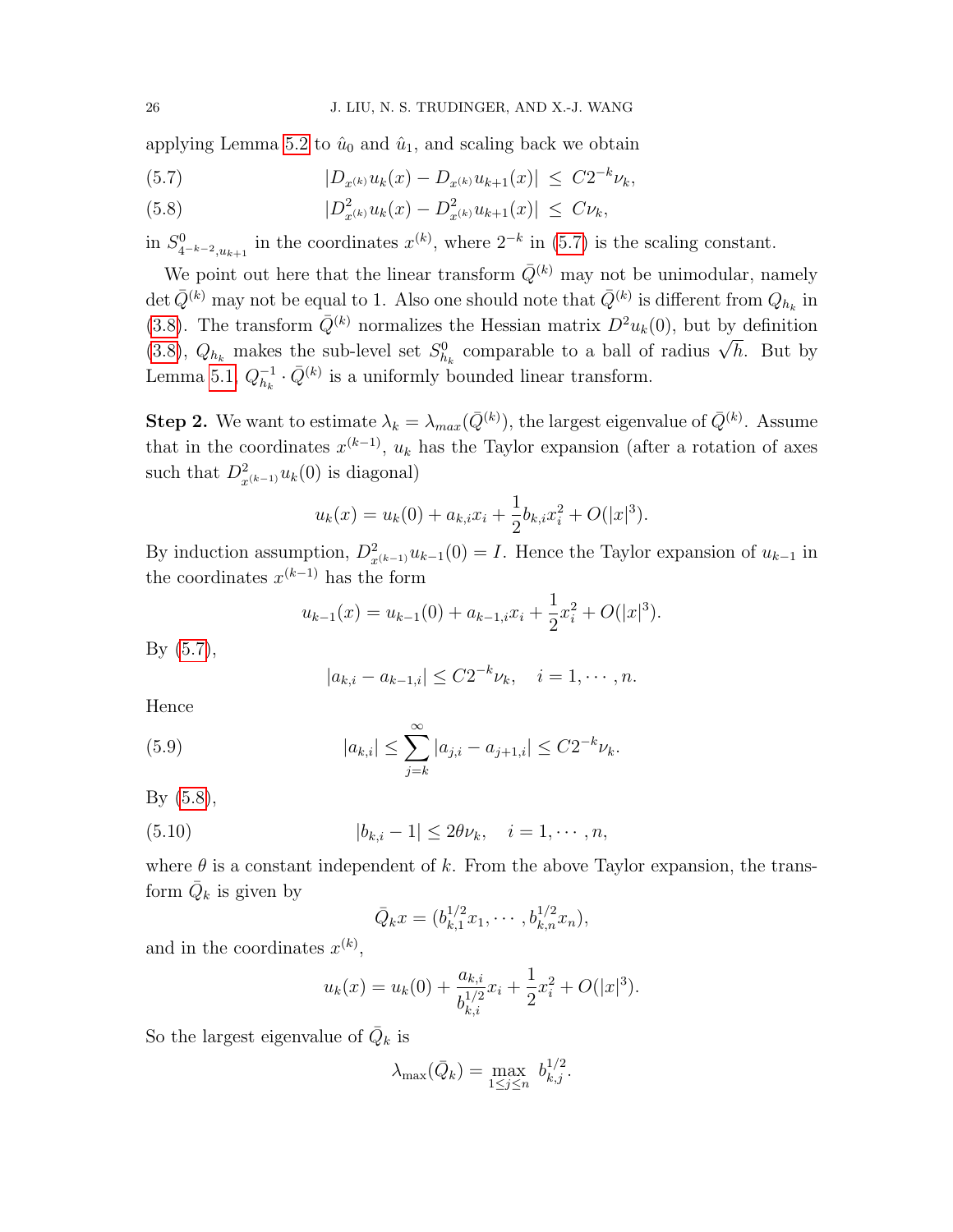By [\(5.10\)](#page-27-1) we obtain

(5.11)  $\lambda_{\max}(\bar{Q}_k) \leq 1 + \theta \nu_k,$ 

which implies that

<span id="page-28-0"></span>
$$
\det \bar{Q}_k = 1 + O(\nu_k).
$$

From [\(5.11\)](#page-28-0), we obtain

<span id="page-28-2"></span>(5.12) 
$$
\lambda_k \leq \prod_{j=0}^k \lambda_{max}(\bar{Q}_j) \leq \prod_{j=0}^k (1 + \theta \nu_j)
$$

$$
= e^{\sum_{j=0}^k \log(1 + \theta \nu_j)} \leq e^{\theta \sum_{j=0}^k \nu_j}.
$$

**Step 3.** Next we estimate  $|Du(z) - Du(0)|$ , where z is a point near 0. We have  $|Du(z) - Du(0)| \leq |Du_k(z) - Du_k(0)|$ 

$$
+ |Du_k(0) - Du(0)| + |Du(z) - Du_k(z)|
$$
  
=:I<sub>1</sub> + I<sub>2</sub> + I<sub>3</sub>,

where we choose  $k = k_z \geq 1$  such that  $4^{-k-4} \leq u(z) \leq 4^{-k-3}$ .

To estimate  $I_2$ , we have

$$
I_2 = |Du_k(0) - Du(0)| \le \sum_{i=k}^{\infty} |Du_i(0) - Du_{i+1}(0)|.
$$

Recall that

$$
|Du_i(0) - Du_{i+1}(0)| \leq \lambda_i |D_{x^{(i)}} u_i(0) - D_{x^{(i)}} u_{i+1}(0)|.
$$

By [\(5.8\)](#page-27-0),

$$
|D_{x^{(i)}}u_i(0) - D_{x^{(i)}}u_{i+1}(0)| \leq C2^{-i}\nu_i.
$$

We obtain

<span id="page-28-1"></span>
$$
|Du_i(0) - Du_{i+1}(0)| \le C\lambda_i 2^{-i}\nu_i,
$$

where  $C$  is independent of  $i$ . Hence we obtain

(5.13) 
$$
I_2 \leq C \sum_{i=k}^{\infty} \lambda_i 2^{-i} \nu_i.
$$

Similarly we can estimate  $I_3$ , namely

(5.14) 
$$
I_3 \leq C \sum_{i=k}^{\infty} \lambda_i 2^{-i} \nu_i.
$$

Note that to get [\(5.14\)](#page-28-1), one needs to repeat that above argument at z. Hence  $\lambda_i$  and  $\nu_i$  in [\(5.14\)](#page-28-1) are constants of u and f at z. However our estimates below for  $\lambda_i$  and  $\nu_i$ apply to all points in  $\Omega_{\delta}$ . Therefore we may regard  $\lambda_i$  and  $\nu_i$  as constants independent of the point in  $\Omega_{\delta}$ .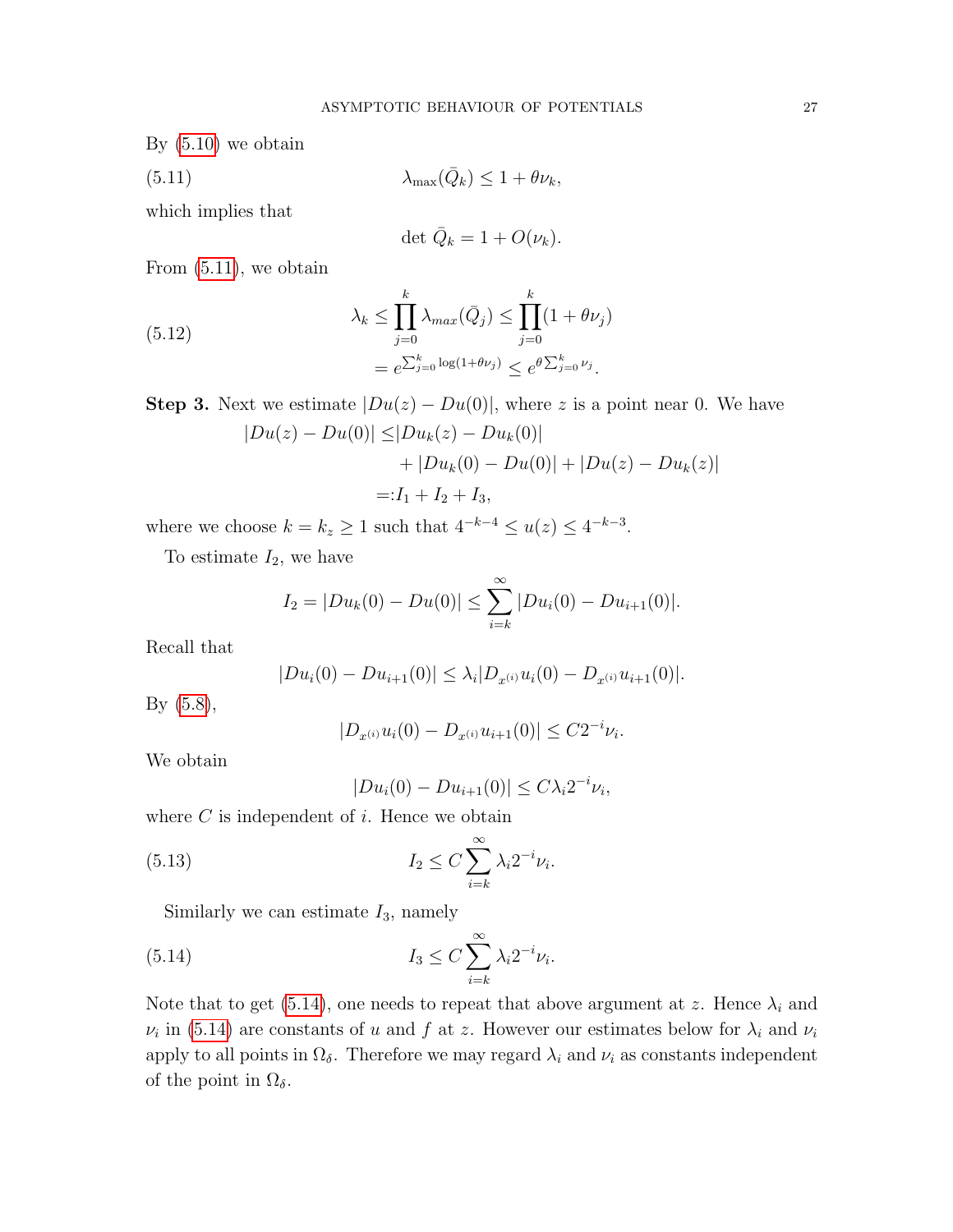To estimate  $I_1$ , by  $(5.8)$  we have

$$
|D_{x^{(i)}}^2 u_i(x) - D_{x^{(i)}}^2 u_{i+1}(x)| \le C\nu_i
$$

for any  $i = 0, 1, \dots, k$ , and  $x \in \overline{Q}^{(i)}(S^0_{4^{-i-2},u})$ . Hence

$$
|D^2u_i(x) - D^2u_{i+1}(x)| \leq C\lambda_i^2\nu_i
$$

for any  $x \in S^0_{4^{-i-2},u}$ .

Denote  $h_i = u_i - u_{i-1}$ . We have

$$
|Dh_i(z) - Dh_i(0)| \le |D^2h_i||z| \le C\lambda_i^2 \nu_i|z|.
$$

Hence,

(5.15)  

$$
I_1 \le |Du_0(z) - Du_0(0)| + \sum_{i=1}^k |Dh_i(z) - Dh_i(0)|
$$

$$
\le C|z|\left[1 + \sum_{i=0}^k \lambda_i^2 \nu_i\right].
$$

We thus obtain

(5.16) 
$$
|Du(z) - Du(0)| \leq C \sum_{i=k}^{\infty} \lambda_i 2^{-i} \nu_i + C|z| \left[1 + \sum_{i=0}^{k} \lambda_i^2 \nu_i\right].
$$

By [\(5.12\)](#page-28-2) we therefore obtain (recall that  $Du(0) = 0$ )

<span id="page-29-0"></span>
$$
|Du(z)| \leq C \sum_{i=k}^{\infty} 2^{-i} \nu_i e^{\theta \sum_{j=0}^i \nu_j} + C|z| \left[ 1 + \sum_{i=0}^k \nu_i e^{2\theta \sum_{j=0}^i \nu_j} \right]
$$
  

$$
\leq C \int_0^{2^{-k}} \nu(t) e^{\theta \int_t^1 \frac{\nu(s)}{s} ds} dt + C|z| \left[ 1 + \int_{2^{-k}}^1 \frac{\nu(t)}{t} e^{2\theta \int_t^1 \frac{\nu(s)}{s} ds} dt \right].
$$

**Step 4.** We simplify  $(5.17)$  to get  $(5.2)$ . Denote

(5.18) 
$$
\varphi(t) = -\int_t^1 \frac{\nu(s)}{s} ds.
$$

Assume that  $\nu$  is small. Since  $r\varphi'(r) = \nu(r)$  is small, both  $\int_0^r e^{-\theta \varphi(t)}$  and  $re^{-\theta \varphi(r)} \to 0$ as  $r \to 0$ . Then the first integral on the right hand side of [\(5.17\)](#page-29-0) is equal to

$$
\int_0^r \nu(t)e^{\theta \int_t^1 \frac{\nu(s)}{s} ds} dt = \int_0^r t\varphi'(t)e^{-\theta \varphi(t)} dt \quad (r = 2^{-k})
$$

$$
= \frac{-r}{\theta}e^{-\theta \varphi(r)} + \frac{1}{\theta}\int_0^r e^{-\theta \varphi(t)},
$$

and the second one is equal to

$$
\int_r^1 \varphi'(t)e^{-2\theta\varphi(t)}dt = \frac{1}{2\theta}[e^{-2\theta\varphi(r)} - e^{-2\theta\varphi(1)}].
$$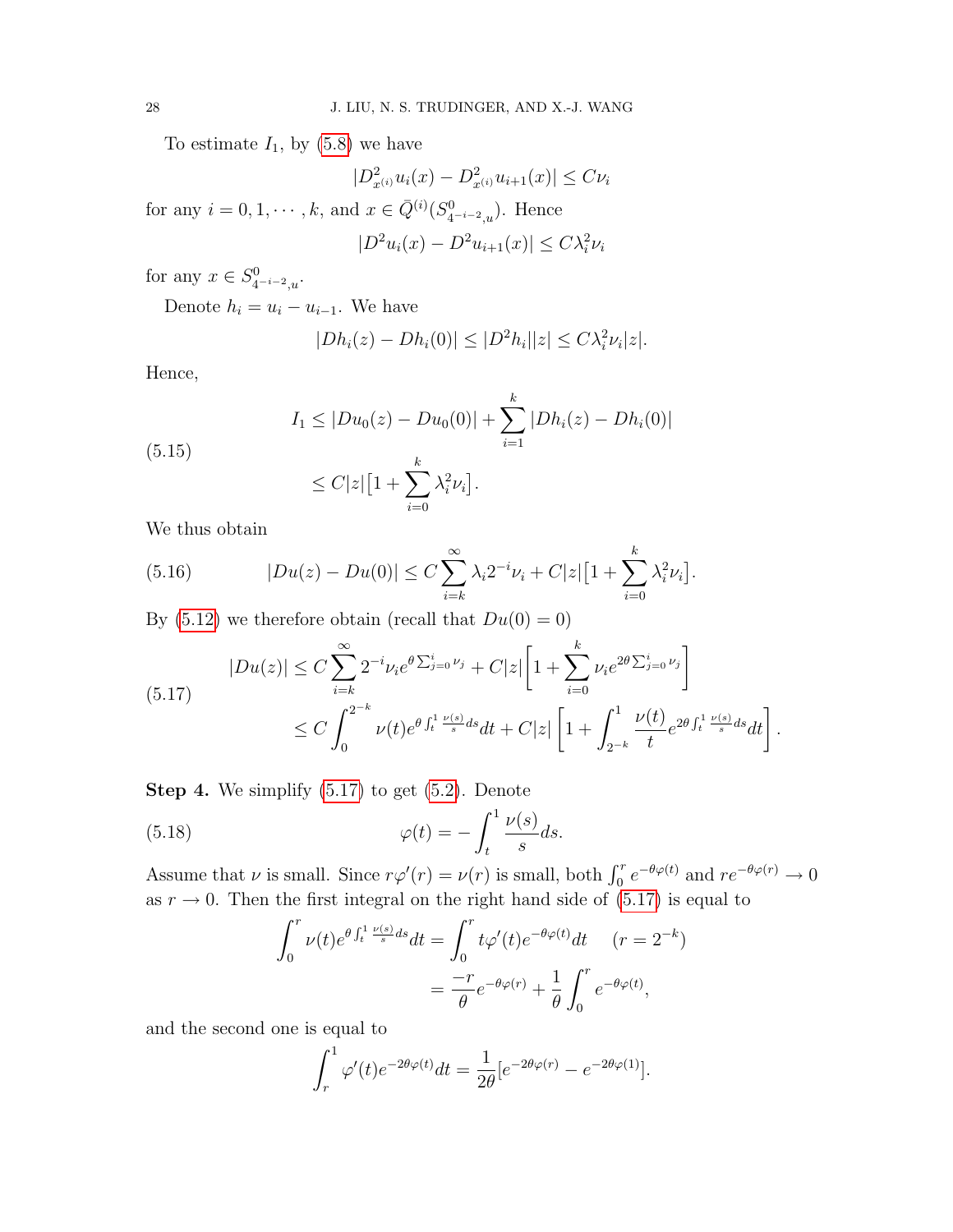Moreover,

$$
\lim_{r \to 0} \frac{\int_0^r e^{-\theta \varphi(t)}}{re^{-\theta \varphi(r)}} = \lim_{r \to 0} \frac{(\int_0^r e^{-\theta \varphi(t)})'}{(re^{-\theta \varphi(r)})'} = \lim_{r \to 0} \frac{e^{-\theta \varphi(r)}}{e^{-\theta \varphi(r)}(1 - \theta r \varphi'(r))} = 1,
$$

which implies that

<span id="page-30-0"></span>
$$
\int_0^r e^{-\theta \varphi(t)} = O(re^{-\theta \varphi(r)}) \text{ as } r \to 0.
$$

Therefore from [\(5.17\)](#page-29-0),

(5.19) 
$$
|Du(z)| \leq C2^{-k}[1+e^{-\theta \varphi(2^{-k})}] + C|z|[1+e^{-2\theta \varphi(2^{-k})}].
$$

By the transform  $x^{(k)} = \overline{Q}^{(k)}x$ , the sub-level set  $U_k$  has a good shape. Let  $\overline{u}(\overline{x}) =$  $4^k u\left(\frac{1}{2^k}\right)$  $\frac{1}{2^k}(\bar{Q}^{(k)})^{-1}\bar{x}$ , then  $\bar{u}$  satisfies the equation [\(2.23\)](#page-12-4). Recall that  $4^{-k-4} \leq u(z) \leq$  $4^{-k-3}$ . Thus

 $4^{-4} \le \bar{u}(\bar{z}) \le 4^{-3}$ , where  $\bar{z} = 2^{k} \bar{Q}^{(k)} z$ .

By the gradient estimate Lemma [4.2,](#page-19-0) we have  $|\bar{z}| \geq C$ . Hence

$$
|\bar{Q}^{(k)}z| \ge C2^{-k}.
$$

From [\(5.12\)](#page-28-2) we then have

(5.20) 
$$
|z| \geq C2^{-k} \|\bar{Q}^{(k)}\|^{-1} \geq C2^{-k} e^{\theta \varphi(2^{-k})}.
$$

If  $e^{\theta \varphi(2^{-k})} \leq 1$ , then from [\(5.19\)](#page-30-0) and [\(5.20\)](#page-30-1),

<span id="page-30-1"></span>
$$
|Du(z)| \le C2^{-k} e^{-\theta \varphi(2^{-k})} + C|z| e^{-2\theta \varphi(2^{-k})}
$$
  
 
$$
\le C|z| e^{-2\theta \varphi(2^{-k})}.
$$

If  $e^{\theta \varphi(2^{-k})} > 1$ , then from  $(5.20)$ ,  $|z| \ge C2^{-k}$ . It is easily seen that

<span id="page-30-2"></span>
$$
2^{-k}[1 + e^{-\theta \varphi(2^{-k})}] \le C|z|[1 + e^{-2\theta \varphi(2^{-k})}].
$$

We have therefore proved that

(5.21) 
$$
|Du(z) - Du(0)| \le C|z|[1 + e^{-2\theta \varphi(2^{-k})}].
$$

To obtain [\(5.2\)](#page-24-2) from [\(5.21\)](#page-30-2), recall that  $u \in C^{1,\alpha}$  for some  $\alpha$  close to 1, as noted at the end of Step 3. Hence for a small  $\sigma > 0$ , the sub-level set  $S^0_t$ .  $\mathcal{L}_{t^2,u}^0(0)$  is contained in the ball  $B_{t^{1-\sigma}}(0)$  provided  $t > 0$  is sufficiently small. In particular, we have  $2^{-k} \geq |z|^{1+\sigma}$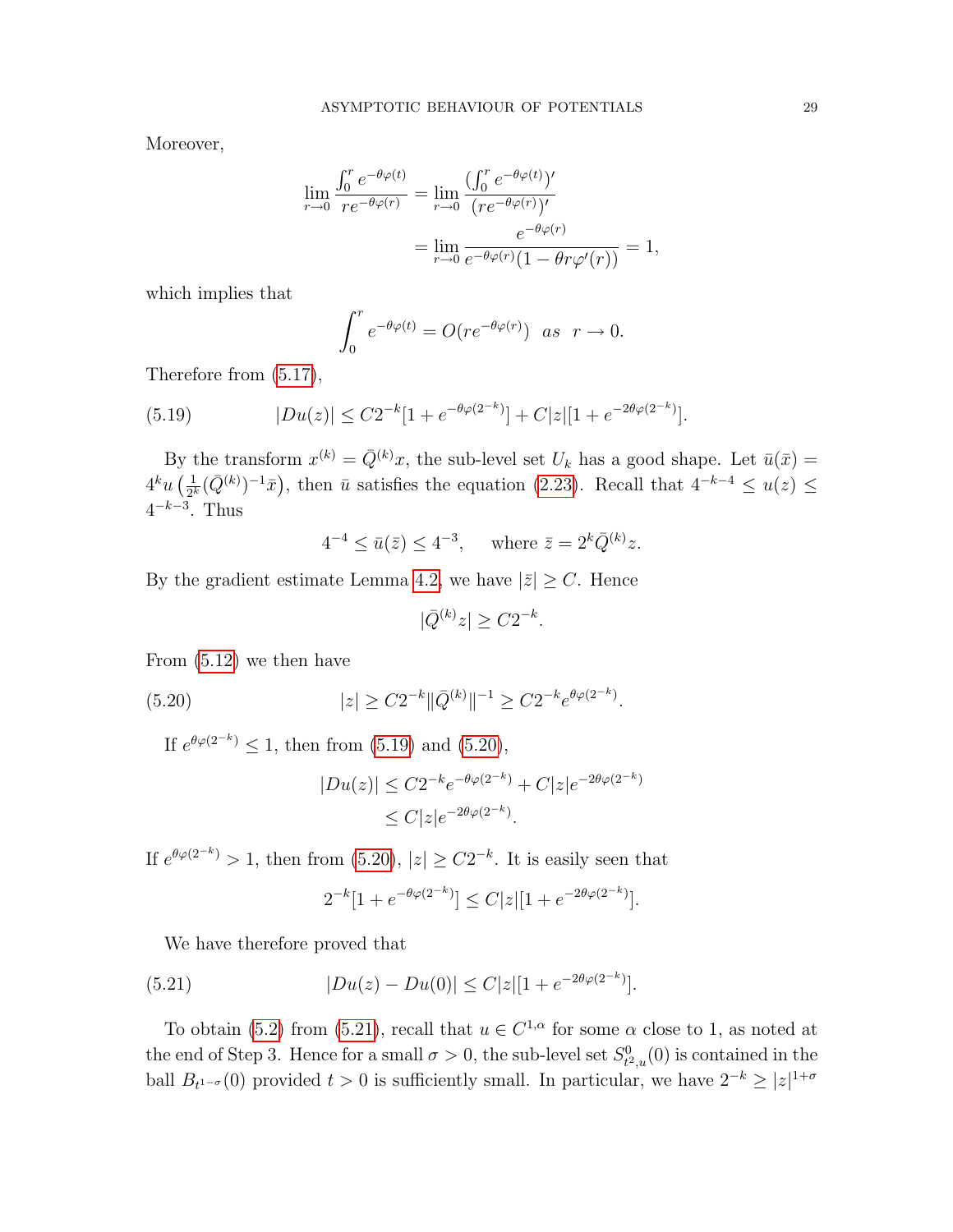and  $\nu(t) \leq \omega(t^{1-\sigma})$ . With  $d = |z|$  we then obtain

$$
|\varphi(2^{-k})| \le \int_{d^{1+\sigma}}^1 \frac{\nu(t)}{t} dt \le \int_{d^{1+\sigma}}^1 \frac{\omega(t^{1-\sigma})}{t} dt
$$
  
=  $\frac{1}{1-\sigma} \int_{d^{1+\sigma}}^1 \frac{\omega(t^{1-\sigma})}{t^{1-\sigma}} dt^{1-\sigma} \le \frac{1}{1-\sigma} \int_{d^{1-\sigma^2}}^1 \frac{\omega(t)}{t} dt$   
=  $\frac{1}{1-\sigma} |\psi(d^{1-\sigma^2})| \le \frac{1}{1-\sigma} |\psi(d)|,$ 

where  $\psi$  is defined in [\(5.3\)](#page-24-3). Therefore we get the desired estimate [\(5.2\)](#page-24-2) with the constant  $\theta$  replaced by  $\frac{\theta}{1-\sigma}$  for any  $\sigma > 0$  small, but fixed.

Theorem [5.1](#page-24-0) has some interesting consequences.

#### <span id="page-31-0"></span>Corollary 5.1.

(i) If  $|f-1| \leq \varepsilon$  for some small  $\varepsilon > 0$ , then  $u \in C_{loc}^{1+\alpha}(\Omega)$   $(\alpha = 1-2\theta\varepsilon)$ . (ii) If f is continuous, then  $u \in C^{1+\alpha}_{loc}(\Omega)$  for any  $\alpha \in (0,1)$ . (iii) If  $\omega_f(r) \leq \frac{C}{\log r}$  $\frac{C}{|\log r|}$  for some constant  $C \leq 1/2\theta$ , then Du is log-Lipschitz continuous, namely

(5.22) 
$$
|Du(x) - Du(y)| \le C|x - y|(1 + |\log|x - y||).
$$

(iv) If f is Dini continuous, namely  $\int_0^1$  $\omega_f(r)$  $\frac{f^{(r)}}{r}$ dr  $<\infty$ , then  $||u||_{C^{1,1}(\Omega_\delta)} \leq C$ .

Note that Corollary  $5.1(i)$  corresponds to Theorem [1.3.](#page-6-0) In the following we also use  $||Q||$  to denote the largest eigenvalue of the matrix Q.

<span id="page-31-1"></span>**Corollary 5.2.** Let u be a strictly generalized solution to [\(1.1\)](#page-2-0),  $det[Mu] = f$ , where  $|f - 1| < \varepsilon$ . Then for  $h > 0$  small,

$$
(5.23)\t\t\t\t\t\|Q_h\| \le Ch^{-C\varepsilon}
$$

where the constant  $C$  is independent of  $h$ .

*Proof.* Assume that  $4^{-k} \leq h \leq 4^{-k+1}$  for some  $k > 1$ . As was pointed out before,  $||Q_h|| \leq C ||\bar{Q}^{(k)}||$ . By [\(5.12\)](#page-28-2),

<span id="page-31-2"></span>
$$
\|\bar{Q}^{(k)}\| \le e^{\theta \sum_{i=0}^k \nu_i} \le e^{(k+1)\theta \varepsilon}.
$$

On the other hand, from  $h \leq 4^{-k+1}$  one has

$$
k \le \frac{\ln h^{-1}}{\ln 4} + 1.
$$

Combining the above inequalities, we obtain

$$
||Q_h|| \le Ce^{\theta \varepsilon \ln h^{-1} / \ln 4}
$$
  

$$
\le Ch^{-\theta \varepsilon / \ln 4},
$$

for  $h > 0$  small, where the constant C is independent of h.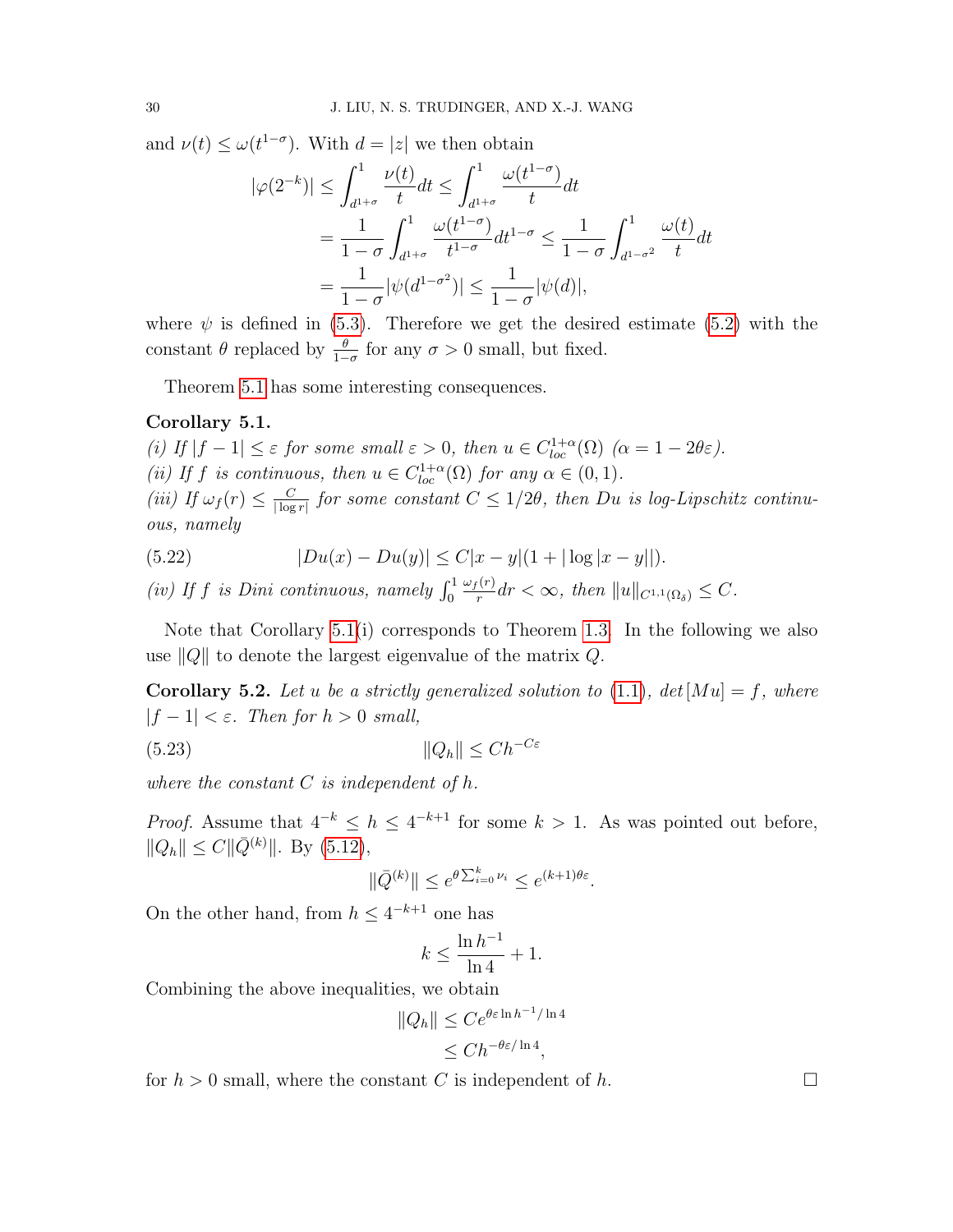In [\[4\]](#page-40-0) Caffarelli used a different rescaling and proved that  $||Q_h|| \leq h^{-\varepsilon^{\tau}}$  for some constant  $\tau > 1$ . See Corollary 2 in [\[4\]](#page-40-0). Our estimate [\(5.23\)](#page-31-2) improves the power from  $\varepsilon^{\tau}$  to  $C\varepsilon$ . We will use the estimate in Section 7 to prove the  $W^{2,p}$  estimate. We would like to point out that instead of  $(5.23)$ , it is sufficient to use the  $C^{1,\alpha}$  regularity of potential functions. We also refer the reader to the proof of the  $W^{2,p}$  estimate in [\[15\]](#page-40-17) which uses the engulfing property instead of the estimate  $||Q_h|| \leq h^{-\varepsilon^{\tau}}$ .

#### <span id="page-32-0"></span>6. Density estimate for second derivatives

In this section we prove that when  $|f-1| < \varepsilon$ , then after normalization, the density of points where u has large second derivatives has small Lebesgue measure when  $\varepsilon$  is small. The argument in this and the next section was inspired by that in  $|4|$ .

For a given small  $\varepsilon > 0$ , by Theorem [3.1](#page-16-0) we may assume

(6.1) 
$$
|A_{ij}(\cdot, Du)|, |A_{ij,kl}(\cdot, Du)| \leq \varepsilon,
$$

(6.2) 
$$
|\det D_{xy}^2 c - 1| \le \varepsilon.
$$

The assumptions [\(6.1\)](#page-32-0), [\(6.2\)](#page-32-0) imply our  $W^{2,p}$  estimate also depends on the rate of the convergence in Theorem [3.1,](#page-16-0) which in turn depends on the  $C<sup>1</sup>$  and the strict convexity estimates for potential functions obtained in [\[29\]](#page-41-7).

Given  $u \in C^0(\overline{\Omega})$ , denote

$$
\Gamma(u) = \sup v,
$$

where the sup is taken in the set of all c-convex functions v satisfying  $v \leq u$  in  $\Omega$ . Then  $\Gamma(u)$  is c-convex, and is called the c-convex envelope of u in  $\Omega$ . Apparently  $\Gamma(u) \leq u.$ 

The following lemma provides an estimate for the contact set

$$
\mathcal{C} = \{ x \in \Omega : \Gamma(u - v)(x) = (u - v)(x) \},
$$

<span id="page-32-1"></span>where  $v \in C^{2,\alpha}$  is a c-convex function.

**Lemma 6.1.** Let u be a solution to [\(1.1\)](#page-2-0) and v be a c-convex function in  $\Omega$ . Suppose  $1 < f < 1+\varepsilon$ , u is Lipschitz continuous,  $v \in C^{2,\alpha}(\overline{\Omega})$ . Then for any Borel set  $E \subset \Omega$ ,

<span id="page-32-3"></span>(6.4) 
$$
|T_{\Gamma}(E)| \leq \int_{\mathcal{C} \cap E} \left[ (1+\varepsilon)^{1/n} + C\varepsilon - \det^{1/n} Mv \right]^n \frac{dx}{|\det D_{xy}^2 c|},
$$

where  $|\cdot|$  denotes the Lebesgue measure,  $T_{\Gamma}$  is the c-normal mapping of  $\Gamma := \Gamma(u-v)$ .

*Proof.* For any Borel set  $E \subset \Omega$ , denote

<span id="page-32-2"></span>
$$
\mu(E) = |T_{\Gamma}(E)|.
$$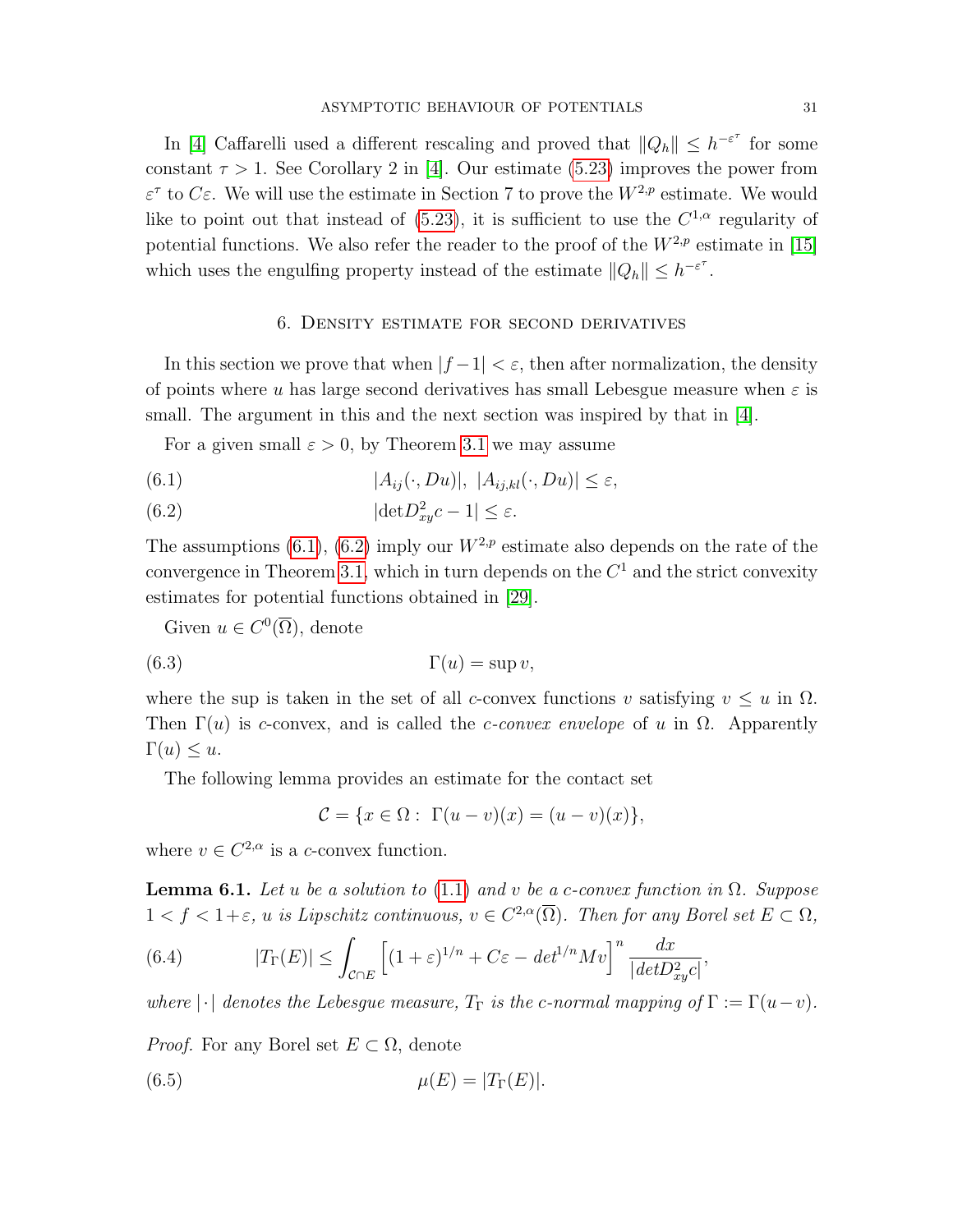Then  $\mu$  is the measure defined in [\(2.1\)](#page-7-1) (with  $\rho^* = 1$ ) for the function Γ. It is a Radon measure supported on the contact set C, namely it vanishes in the open set  $\Omega - C$ . By the weak convergence of the measure  $\mu$  [\[24\]](#page-41-2), it suffices to prove Lemma [6.1](#page-32-1) for smooth  $u$  (see Remark 6.1 below).

Recall that a measure  $\mu$  can be decomposed as the sum of a (local integrable) regular part and a singular part,  $\mu = \mu_r + \mu_s$ . For the measure  $\mu$  in [\(6.5\)](#page-32-2), since u and v are smooth, the function  $\Gamma$  is  $C^{1,1}$ . Hence the singular part  $\mu_s$  vanishes and the regular part is a  $L^{\infty}$  function. By the proof of Lemma 2.3 [\[28\]](#page-41-0), one can verify that the regular part  $\mu_r$  is given by

$$
\mu_r = \frac{\det \left[ \partial^2 \Gamma - A(x, \partial \Gamma) \right]}{\det c_{x,y}},
$$

where  $\partial^2 u(x) = D^2 u(x)$  if u is twice differentiable at x, and  $\partial^2 u(x) = 0$  otherwise.

Let  $T_{(u-v)}$  be the mapping determined by  $D(u-v)(x) = D_x c(x, T_{(u-v)}(x))$  (see [\(1.3\)](#page-2-1)). We have

$$
D^{2}(u-v)(x) = D_{x}^{2}c(x, T_{(u-v)}(x)) + c_{x,y} \cdot DT_{(u-v)}.
$$

Noting that for any point  $x \in \mathcal{C}$ , the function  $u - v - \Gamma$  attains its local minimum 0 at  $x$ , we have

(6.6) 
$$
\frac{D^2\Gamma(x) - D_x^2c(x, T_{\Gamma}(x))}{\det c_{x,y}} \le \frac{D^2(u-v)(x) - D_x^2c(x, T_{(u-v)}(x))}{\det c_{x,y}}
$$

at any twice differentiable point of Γ. Therefore for any Borel set  $E \subset \Omega$ ,

$$
\mu(E \cap C) = \mu_r(E \cap C) = \int_{E \cap C} \frac{\det [D^2 \Gamma(x) - D_x^2 c(x, T_{\Gamma}(x))]}{\det c_{x,y}} \leq \int_{E \cap C} \frac{\det [D^2(u - v)(x) - D_x^2 c(x, T_{(u-v)}(x))]}{\det c_{x,y}} \leq \int_{E \cap C} \frac{\det [M(u - v)(x)]}{\det c_{x,y}}.
$$

Write

$$
\det\left[M(u-v)\right] = \det\left[Mu - Mv + N\right],
$$

where  $Mu$  is the matrix in  $(2.15)$ ,

$$
N_{ij} = A_{ij}(\cdot, Du) - A_{ij}(\cdot, Dv) - A_{ij}(\cdot, D(u - v)).
$$

By [\(6.1\)](#page-32-0), we have  $|N_{ij}| \leq C \varepsilon$  for all *i*, *j*. Therefore

$$
\det^{1/n}[Mu - Mv + N] \le \det^{1/n}[Mu] - \det^{1/n}[Mv - N]
$$
  
\n
$$
\le \det^{1/n}[Mu] - \det^{1/n}[Mv] + C\varepsilon
$$
  
\n
$$
\le (1 + \varepsilon)^{1/n} + C\varepsilon - \det^{1/n}[Mv]
$$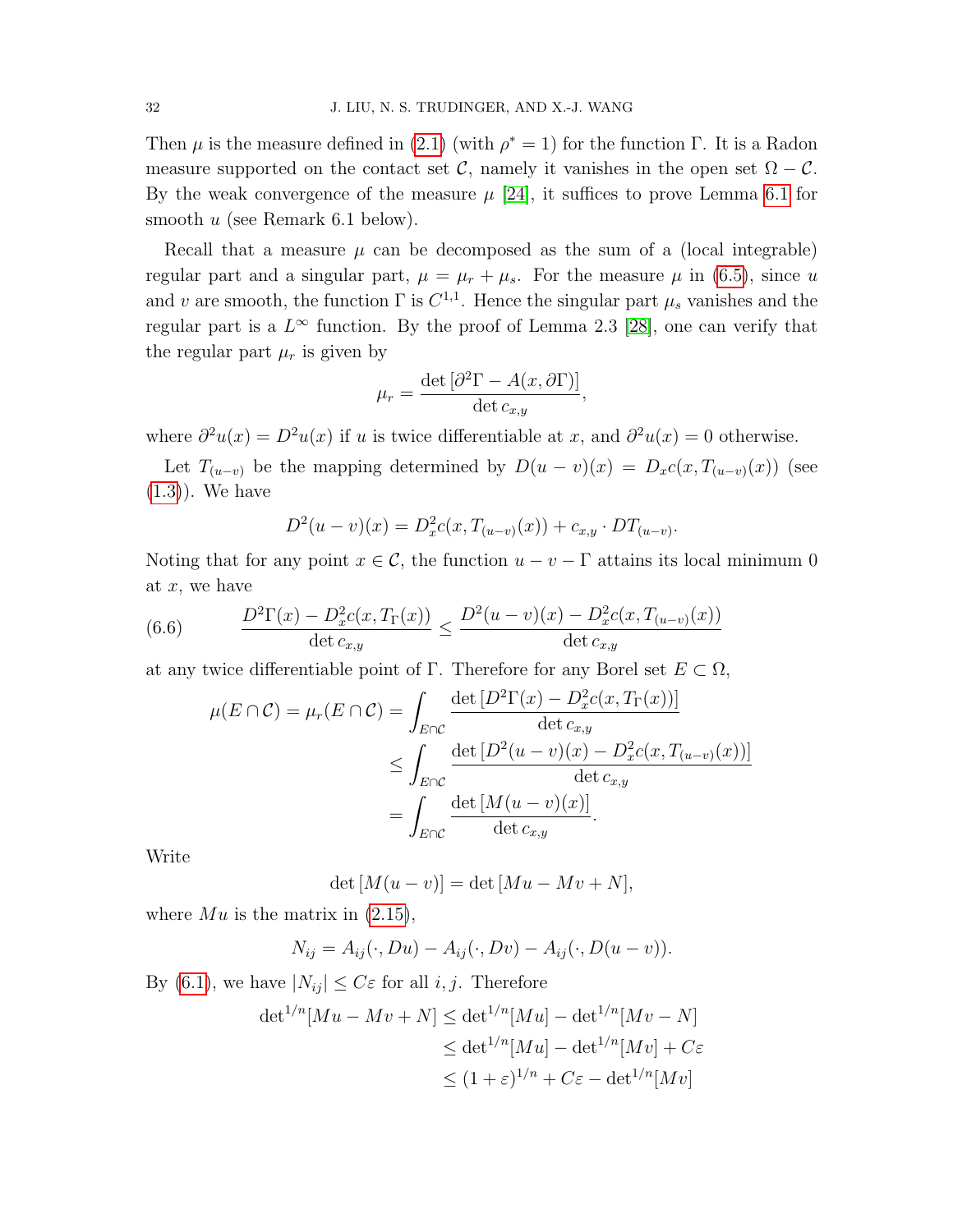where the first inequality is due to the concavity of  $\det^{1/n}$ , and the second is by the  $C^2$ -smoothness of v.

Remark 6.1. Note that under the assumption [\(6.1\)](#page-32-0) and the assumptions in Lemma [6.1,](#page-32-1) a solution  $u$  to  $(1.1)$  can be approximated by smooth solutions. Note that to prove [\(6.4\)](#page-32-3) it suffices to show that for any uniformly convex sub-domain  $\Omega \in \Omega$ , u can be approximated by smooth solutions in  $\tilde{\Omega}$ . Let  $w \in C^2$  be a smooth, uniformly convex function, vanishing on  $\partial \tilde{\Omega}$ . When the constant  $\varepsilon$  in [\(6.1\)](#page-32-0) is small, by direct computation we have

$$
M(u + \sigma w) \ge M(u) \text{ in } \tilde{\Omega}
$$

for  $\sigma > 0$  small. Hence  $u + \sigma w$  is a subsolution to [\(1.1\)](#page-2-0) in  $\Omega$ . In particular, it implies that there is a smooth solution  $u_{\delta}$  to [\(1.1\)](#page-2-0) in  $\tilde{\Omega}$  with  $f_{\delta}$ , the mollification of f, such that  $u_{\delta} = u$  on  $\partial \tilde{\Omega}$ . Next we give the estimate of the density of "good set" for the normalized solution.

We would also like to point out that, by approximation and the uniqueness of solutions to the Dirichlet problem [\[24\]](#page-41-2), to prove Theorem [1.2](#page-5-3) it suffices to prove it for smooth solutions.

<span id="page-34-0"></span>**Lemma 6.2.** Let u be a solution to [\(1.1\)](#page-2-0) and w be a solution to  $det[Mw] = 1$  in  $\Omega$ . Suppose  $1 < f < 1 + \varepsilon$ ,  $w \in C^2(\Omega)$ ,  $w - \varepsilon \le u \le w$ . Let U be a unit ball compactly contained in  $\Omega$ . Then

(6.7) 
$$
\left| \left\{ \Gamma(u - \frac{1}{2}w) = u - \frac{1}{2}w \right\} \cap U \right| \ge (1 - C\varepsilon^{1/2})|U|,
$$

where the constant  $C > 0$  depends on  $||w||_{C^2(U)}$ .

*Proof.* Set  $v = \frac{1}{2}w$ . We have

<span id="page-34-1"></span>
$$
Mv = \frac{1}{2}Mw + \frac{1}{2}A(\cdot, Dw) - A(\cdot, \frac{1}{2}Dw).
$$

Since  $w \in C^2(\overline{U})$ , by [\(6.1\)](#page-32-0) we have

$$
\det [D^2 v - A(\cdot, Dv)] = \frac{1}{2^n} + O(\varepsilon).
$$

It also implies that when  $\varepsilon > 0$  is small,  $v = \frac{1}{2}w$  is uniformly *c*-convex.

By assumption,

$$
\frac{1}{2}w - \varepsilon \le u - \frac{1}{2}w \le \frac{1}{2}w.
$$

Since  $\frac{1}{2}w$  is c-convex, we have

$$
\frac{1}{2}w - \varepsilon \le \Gamma(u - \frac{1}{2}w) \le \frac{1}{2}w.
$$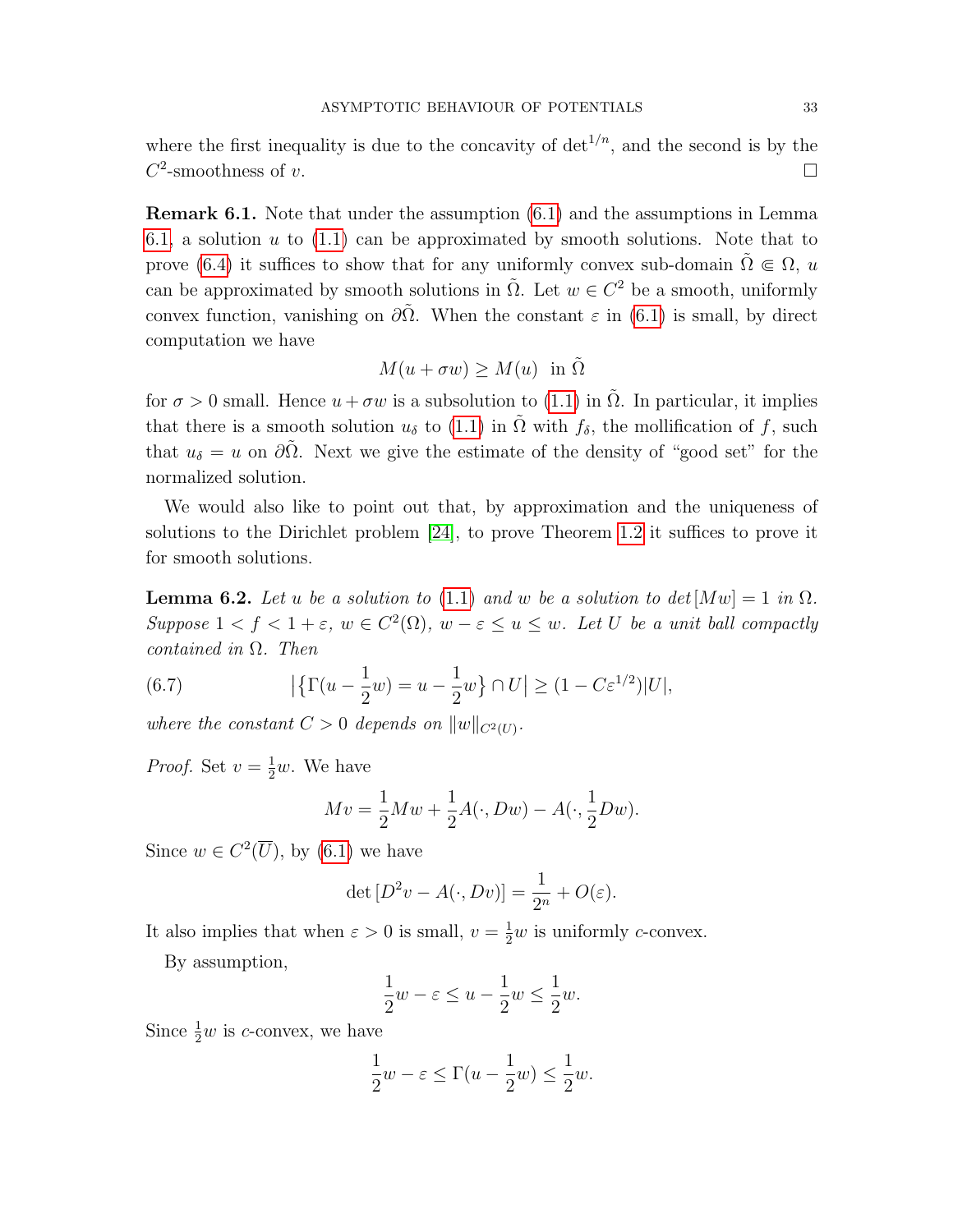From Lemma [2.2,](#page-10-2)

$$
N_{-\delta}\{T_{\frac{1}{2}w}(U_{C\varepsilon/\delta})\} \subset T_{\Gamma(u-\frac{1}{2}w)}(U),
$$

where  $U_{\delta} = \{x \in U : \text{ dist}(x, \partial U) > \delta\}$ . Since  $\frac{1}{2}w$  is uniformly c-convex,  $T_{\frac{1}{2}w}$  and its inverse are smooth mappings. Hence

<span id="page-35-0"></span>
$$
|N_{-\delta}\{T_{\frac{1}{2}w}(U_{C\varepsilon/\delta})\}| \geq |T_{\frac{1}{2}w}(U_{C\varepsilon/\delta})| - C\delta.
$$

We obtain

(6.8) 
$$
|T_{\Gamma(u-\frac{1}{2}w)}(U)| \geq |T_{\frac{1}{2}w}(U_{C\varepsilon/\delta})| - C\delta.
$$

Since  $\frac{1}{2}w$  is *c*-convex and smooth,

(6.9)  
\n
$$
|T_{\frac{1}{2}w}(U_{C\varepsilon/\delta})| = \int_{U_{C\varepsilon/\delta}} \det DT_{\frac{1}{2}w}
$$
\n
$$
= \int_{U_{C\varepsilon/\delta}} \frac{\frac{1}{2^n} + O(\varepsilon)}{|\det D_{xy}^2 c|}
$$
\n
$$
\geq (\frac{1}{2^n} - C\varepsilon)|U_{C\varepsilon/\delta}|.
$$

By Lemma [6.1](#page-32-1) and assumption [\(6.2\)](#page-32-0) we also have

<span id="page-35-1"></span>(6.10) 
$$
|T_{\Gamma(u-\frac{1}{2}w)}(U)| \leq \frac{\left((1+\varepsilon)^{1/n} + C\varepsilon - \det^{1/n} Mv\right)^n}{\inf|\det D_{xy}^2 c|} |\mathcal{C} \cap U|
$$

$$
\leq \left(\frac{1}{2^n} + C\varepsilon\right)|\mathcal{C} \cap U|
$$

where  $C = \{\Gamma(u - \frac{1}{2}w) = u - \frac{1}{2}w\}$  is the contact set. Combining [\(6.8\)](#page-35-0)–[\(6.10\)](#page-35-1) we obtain

$$
\left(\frac{1}{2^n}-C\varepsilon\right)|U_{C\varepsilon/\delta}|\leq \left(\frac{1}{2^n}+C\varepsilon\right)|C\cap U|+C\delta.
$$

Let  $\delta = \varepsilon^{1/2}$ . We obtain

$$
\frac{|\{\Gamma(u-\frac{1}{2}w)=u-\frac{1}{2}w\}\cap U|}{|U|}\geq 1-C\varepsilon^{1/2}.
$$

For the proof of the  $W^{2,p}$  estimate, we choose the domain  $\Omega$  in Lemma [6.2](#page-34-0) the sub-level set  $S_{2,u}^0 = S_{2,u}^0(0)$ , and the domain  $\Omega$  in Lemma [6.1](#page-32-1) any convex subset of  $S_{3/2,u}^0$ , for the normalized solution u in §2.4 (i.e. the function  $\bar{u}$  in §2.4). To apply Lemma [6.2](#page-34-0) we choose the domain  $U := S_{1,u}^0(0)$  and assume U is normalized. Then by Section 5,  $U$  is close to a unit ball. Hence we have, instead of  $(6.7)$ , we have

<span id="page-35-2"></span>(6.11) 
$$
\left| \left\{ \Gamma(u - \frac{1}{2}w) = u - \frac{1}{2}w \right\} \cap U \right| \ge (1 - \varepsilon')|U|,
$$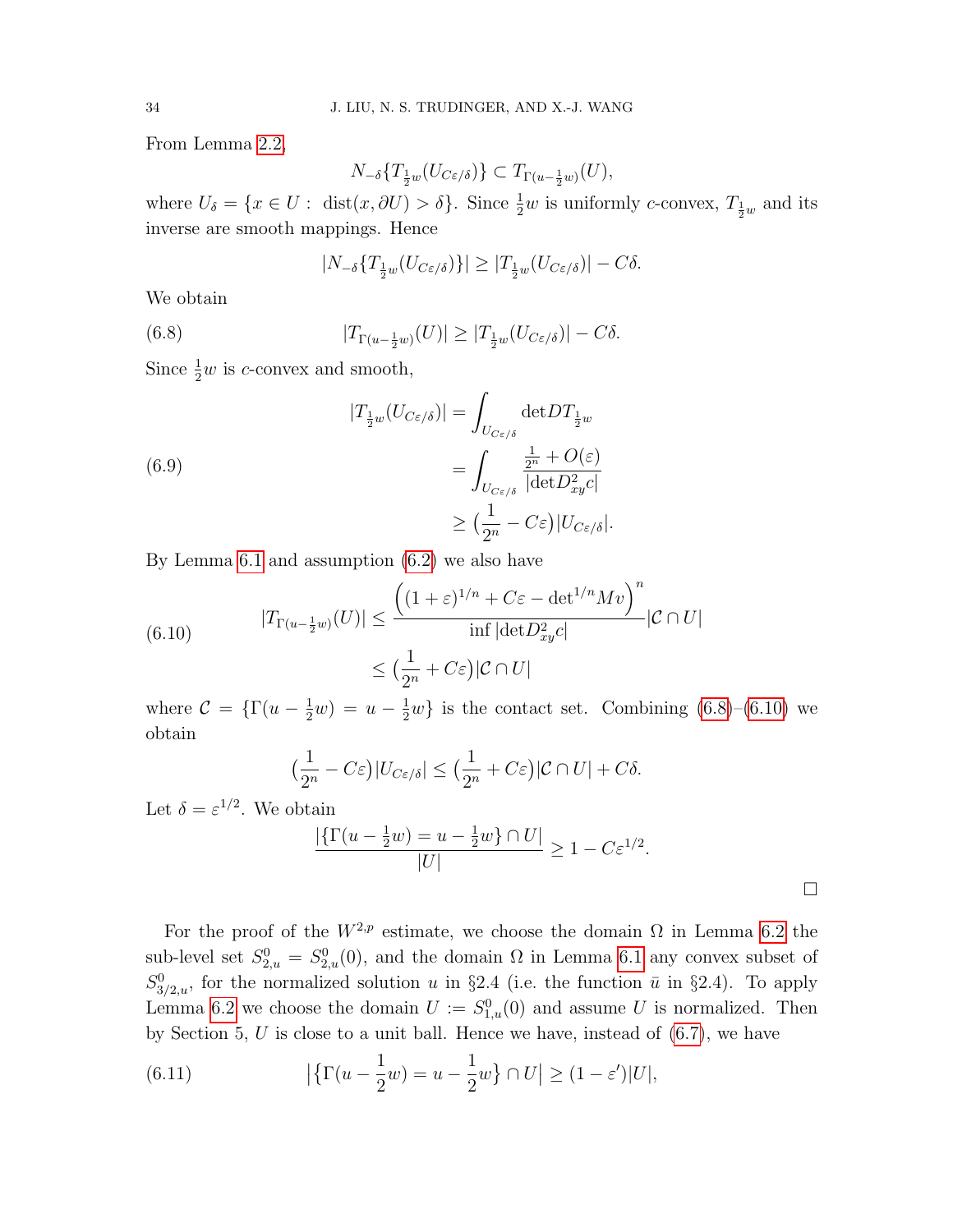where the constant  $\varepsilon' \geq 0$  and  $\varepsilon' \to 0$  as  $\varepsilon \to 0$ . We also choose w the solution to det  $[Mw] = 1$  in  $S_{2,u}^0$  and  $w = u$  on  $\partial S_{2,u}^0$ . Then  $w \in C^2(S_{2,u}^0)$  and  $||w||_{C^4(S_{3/2,u}^0)} \leq C$ . By [\(6.1\)](#page-32-0), w is uniformly convex in  $S_{3/2,u}^0$  and satisfies

$$
\det D^2 w = 1 + O(\varepsilon).
$$

At any point  $\bar{x} \in S_{1,u}^0$  in  $\{\Gamma(u - \frac{1}{2}w) = u - \frac{1}{2}w\}$ , there exists a c-support function  $\varphi$  of Γ, such that

$$
\begin{cases} \varphi(x) \le (u - \frac{1}{2}w)(x) \text{ near } \bar{x}, \\ \varphi(\bar{x}) = (u - \frac{1}{2}w)(\bar{x}). \end{cases}
$$

Namely

<span id="page-36-2"></span><span id="page-36-0"></span>
$$
\begin{cases}\n\varphi(x) + \frac{1}{2}w(x) \le u(x) \text{ near } \bar{x}, \\
\varphi(\bar{x}) + \frac{1}{2}w(\bar{x}) = u(\bar{x}).\n\end{cases}
$$

Note that by Theorem [3.1](#page-16-0) or [\(6.2\)](#page-32-0), the c-support function  $\varphi$  is sufficiently close to a linear function. But  $w$  is smooth and uniformly convex, as noted above. Hence we have

(6.12) 
$$
u(x) \ge \psi(x) + \frac{2}{N}|x - \bar{x}|^2
$$
 near  $\bar{x}$ ,

for some positive constant N, where  $\psi$  is the c-support of u at  $\bar{x}$ . From [\(6.12\)](#page-36-0) we have

(6.13) 
$$
S_{h,u}^0(\bar{x}) \subset B_{\sqrt{N}h}(\bar{x}) \quad h < h_x,
$$

where  $h_x > 0$  depends on x. By [\(6.1\) \(6.2\)](#page-32-0) and from the equation [\(2.23\)](#page-12-4), we also have

(6.14) 
$$
\frac{1}{N}|x-\bar{x}|^2 \le u(x) - \ell(x) \le N^{n-1}|x-\bar{x}|^2 \text{ near } \bar{x},
$$

<span id="page-36-1"></span>where  $\ell$  is the tangent plane of u at  $\bar{x}$ . From[\(6.11\)](#page-35-2) we have

**Lemma 6.3.** Let u be the normalized solution to  $(2.23)$  such that  $(6.1)$  and  $(6.2)$ hold. Assume that  $1 < f < 1 + \varepsilon$ . Then there is a set  $E \subset S_1^0$  with

$$
(6.15)\t\t |S_1^0 - E| \le \varepsilon'
$$

such that u satisfies [\(6.12\)](#page-36-0) at any point  $\bar{x} \in E$ , where  $\varepsilon' \to 0$  as  $\varepsilon \to 0$ .

## 7.  $W^{2,p}$  estimate

We are now ready to prove the  $W^{2,p}$  estimate. Let u be the normalized solution to  $(2.23)$  such that  $(6.1)$  holds. By the strict c-convexity of u (see Remark 4.5(iii)), there exists  $h_0 > 0$  such that for any  $x_0 \in S^0_{1,u}(0)$ , the set  $S^0_{h_0,u}(x_0) \subset S^0_{5/4,u}(0)$ . Denote

$$
D_k = \{ x \in S_{1,u}^0 : S_{h,u}^0(x) \subset B_{\sqrt{N^k h}}(x) \ \forall \ h < h_x \},
$$
  
\n
$$
A_k = S_{1,u}^0 - D_k, \quad k = 1, 2, \cdots.
$$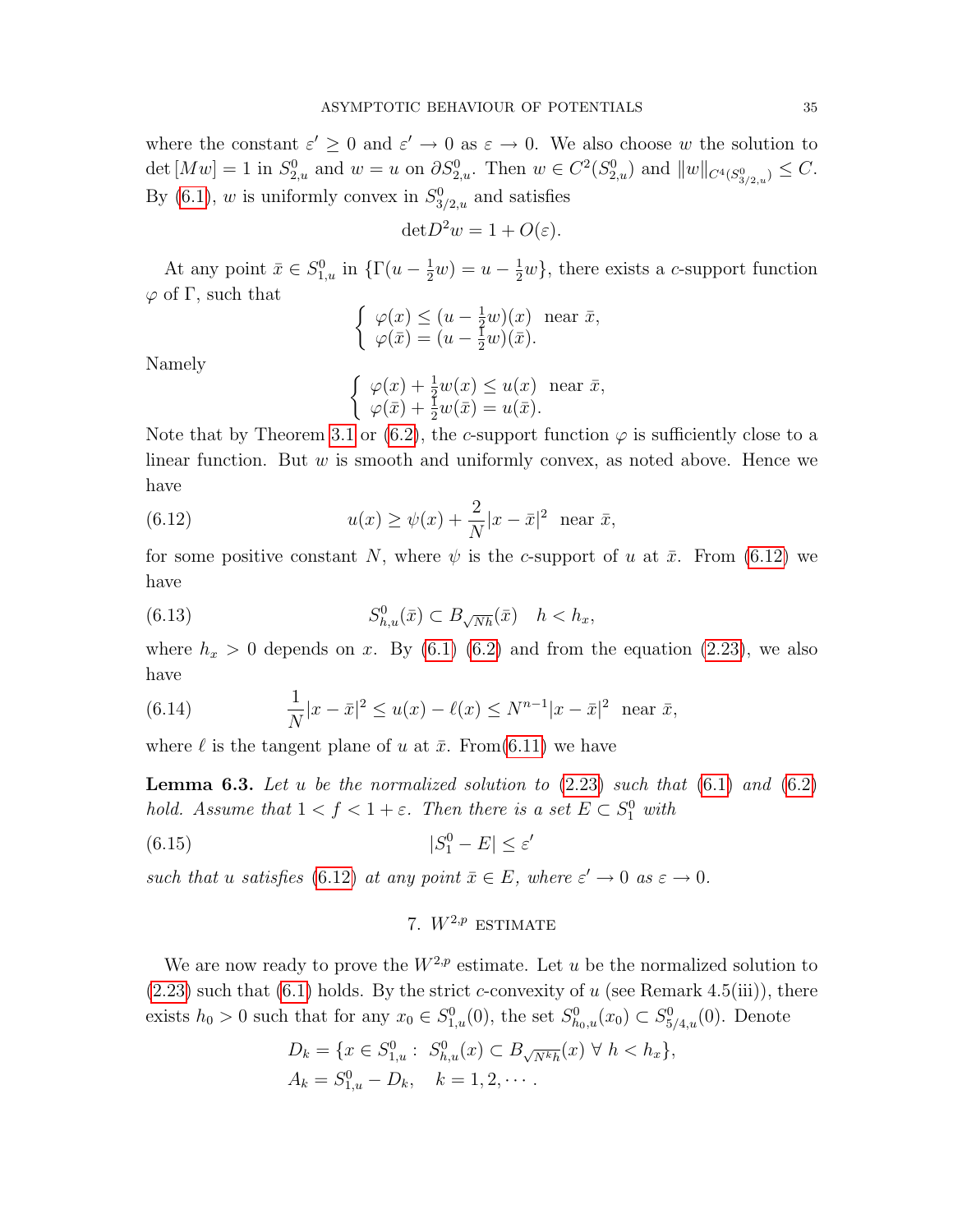We allow that the positive constant  $h_x$  depends on x. In other words,  $x \in D_k$  if and only if  $D^2u(x) > 2N^{-k}I$ , where N is the constant in [\(6.12\)](#page-36-0). Replacing N by a larger constant if necessary, we may also assume that

$$
S_{h,u}^0(x) \subset B_{\sqrt{Nh_0}}(x) \ \ \forall \ x \in S_{1,u}^0 \ \ h \le h_0.
$$

In the following lemma we show fast polynomial decay of the measure of  $A_k$ , which implies an  $L^p$  estimate of  $D^2u$ .

<span id="page-37-4"></span>**Lemma 7.1.** Given  $q < \infty$ , there exists an  $\varepsilon = \varepsilon(q)$  such that if  $|f - 1| < \varepsilon$ , then (7.1)  $|A_k \cap B_{r_k}(0)| \le N^{-qk},$ 

where  $r_1 = \frac{1}{n}$  $\frac{1}{n}$ ,  $r_{k+1}$  is given by

<span id="page-37-2"></span><span id="page-37-0"></span>
$$
r_{k+1} = r_k - N^{-\frac{k}{8nC\varepsilon}} \ge \frac{1}{2n},
$$

and C is the constant in  $(5.23)$ .

*Proof.* For clarity we divide the proof into three steps.

**Step 1:** For  $y \in A_k$ , let

(7.2) 
$$
\hat{h}_y = \inf\{h : S_{h,u}^0(y) \subset B_{\sqrt{N^k h}}(y)\}.
$$

By our definition of  $A_k$  and the choice of N, we have  $0 < \hat{h}_y < h_0$ .

We normalize  $S^0_{\hat{h}_y,u}(y)$  to  $\bar{S}$  and u to  $\bar{u}$  as in §2. By Lemma [6.3,](#page-36-1) after the normalization there exists a set  $\bar{E} \subset \bar{S}$  with  $|\bar{S} - \bar{E}| \leq \varepsilon'$  such that  $\bar{u}$  satisfies [\(6.12\)](#page-36-0) at any point  $x \in \overline{E}$ . That is [\(6.13\)](#page-36-2) holds for  $\overline{u}$  in the coordinates after normalization.

Note that if  $x_0 \in D_{k-n+1}$ , then after normalization (by our choice of  $\hat{h}_y$  in [\(7.2\)](#page-37-0)), the sub-level set  $S_{h,u}^0(x_0)$  cannot have a good shape,

<span id="page-37-1"></span>
$$
(7.3) \tS^0_{h,u}(x_0) \not\subset B_{\sqrt{N^2h}}(x_0)
$$

when h is sufficiently small. To see  $(7.3)$ , let M be the normalization (matrix) which sends  $S^0_{\hat{h}_y,u}(y)$  to  $\bar{S}$ . Then the least eigenvalue of M is bounded by  $N^{-k}$ . Hence for  $x_0 \in D_{k-n+1}$ , the inner-radius of the set  $MS_{h,u}^0(x_0)$  is bounded by  $N^{-n+1}\sqrt{h}$ , which in turn implies that the circum-radius of  $\mathcal{MS}_{h,u}^0(x_0)$  is greater than  $N\sqrt{h}$ .

<span id="page-37-3"></span>Scaling back to u in the set  $S^0_{\hat{h}_y,u}(y)$ , we see that there is a set  $E_y \subset S^0_{\hat{h}_y,u}(y)$  with

(7.4) 
$$
\frac{|S_{\hat{h}_y,u}^0(y) - E_y|}{|S_{\hat{h}_y,u}^0(y)|} \le \varepsilon'
$$

such that for any  $x \in E_u$ ,

(7.5) 
$$
S_{h,u}^0(x) \subset B_{\sqrt{N^{k+1}h}}(x) \quad \forall \ h \le h_x,
$$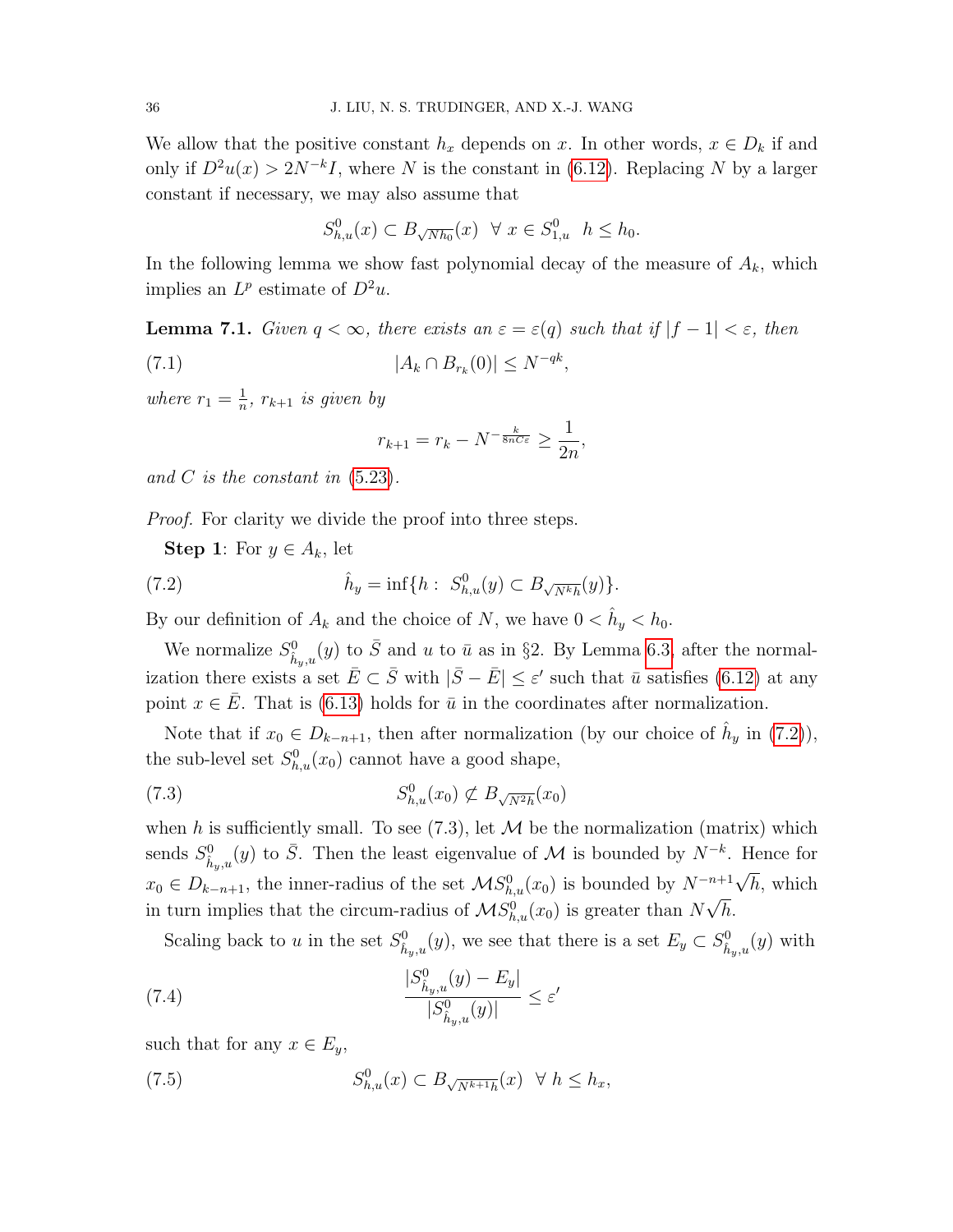for some  $h_x > 0$ . Hence

<span id="page-38-0"></span>
$$
(7.6) \t E_y \subset D_{k+1}, \quad i.e. \ E_y \cap A_{k+1} = \emptyset.
$$

But by [\(7.3\)](#page-37-1), if  $x \in E_y$ , then  $x \notin D_{k-n+1}$ . Hence we also have

$$
(7.7) \t\t\t E_y \subset A_{k-n+1}.
$$

**Step 2**: Note that if a sub-level set  $S_{h,u}^0(x)$  has the property that  $||Q_h|| \ge t$ , where  $Q_h$  is the linear transform which makes the sub-level set  $S_{h,u}^0$  comparable to a ball of  $\mathcal{L}_h$  is the finear transform which makes the sub-lever set radius  $\sqrt{h}$ , as defined in [\(3.8\)](#page-14-3), then from Corollary [5.2](#page-31-1)

<span id="page-38-1"></span>
$$
t \leq Ch^{-C\varepsilon}
$$
, i.e.  $h \leq (t/C)^{-\frac{1}{C\varepsilon}}$ .

Recall that  $Q_h(S_{h,u}^0(x)) \sim B_{h^{1/2}}$ . We have

$$
\begin{aligned} \operatorname{diam}(S_{h,u}^0(x)) &\leq Ch^{\frac{1}{2}}h^{-C\varepsilon} \leq h^{\frac{1}{4}}\\ &\leq t^{-\frac{1}{8C\varepsilon}}. \end{aligned}
$$

For any  $y \in A_{k+1}$ , let  $\hat{h}_y$  be given in [\(7.2\)](#page-37-0) and let  $Q_{\hat{h}_y}$  be the linear transform which normalizes  $S^0_{\hat{h}_y,u}$ , as defined in [\(3.8\)](#page-14-3). Then by [\(7.2\)](#page-37-0) one easily verifies that

(7.8) 
$$
||Q_{\hat{h}_y}|| \ge N^{k/n}.
$$

Hence we obtain

(7.9) 
$$
\text{diam}(S^0_{\hat{h}_y,u}(y)) \leq N^{-\frac{k}{8Cn\varepsilon}}.
$$

By our choice of  $r_k$  in Lemma [7.1,](#page-37-2) we see that if  $y \in A_{k+1} \cap B_{r_{k+1}}(0)$ , then

<span id="page-38-2"></span>(7.10) 
$$
S^0_{\hat{h}_y,u}(y) \subset B_{r_k}(0).
$$

**Step 3**: The set of all sub-level sets  $S^0_{\hat{h}_y,u}(y)$ , with  $\hat{h}_y$  given by [\(7.2\)](#page-37-0), is obviously a covering of  $A_k \cap B_{r_k}(0)$ . By Theorem [4.2,](#page-23-2) there exists a countable set  $\{y_i\} \subset$  $A_k \cap B_{r_k}(0)$ ,  $i = 1, 2, \dots$ , such that

(P1),  $A_k \cap B_{r_k}(0)$  ⊂  $\bigcup S^0_{\hat{h}_{y_i},u}(y_i)$ ; and

(P2), any two sub-level sets in  $\{S^0_{\hat{h}_i/K,u}(y_i)\}$  are disjoint,

where the constant K depends on n and  $\varepsilon$  but is independent of u.

Denote  $S_i = S^0_{\hat{h}_{y_i},u}(y_i)$  and  $S'_i = S^0_{\hat{h}_{y_i}/K}(y_i)$ . From [\(7.4\)](#page-37-3), there exists a set  $E_{y_i} \subset S_i$ such that

(7.11) 
$$
\frac{|S_i - E_{y_i}|}{|S_i|} \le \varepsilon',
$$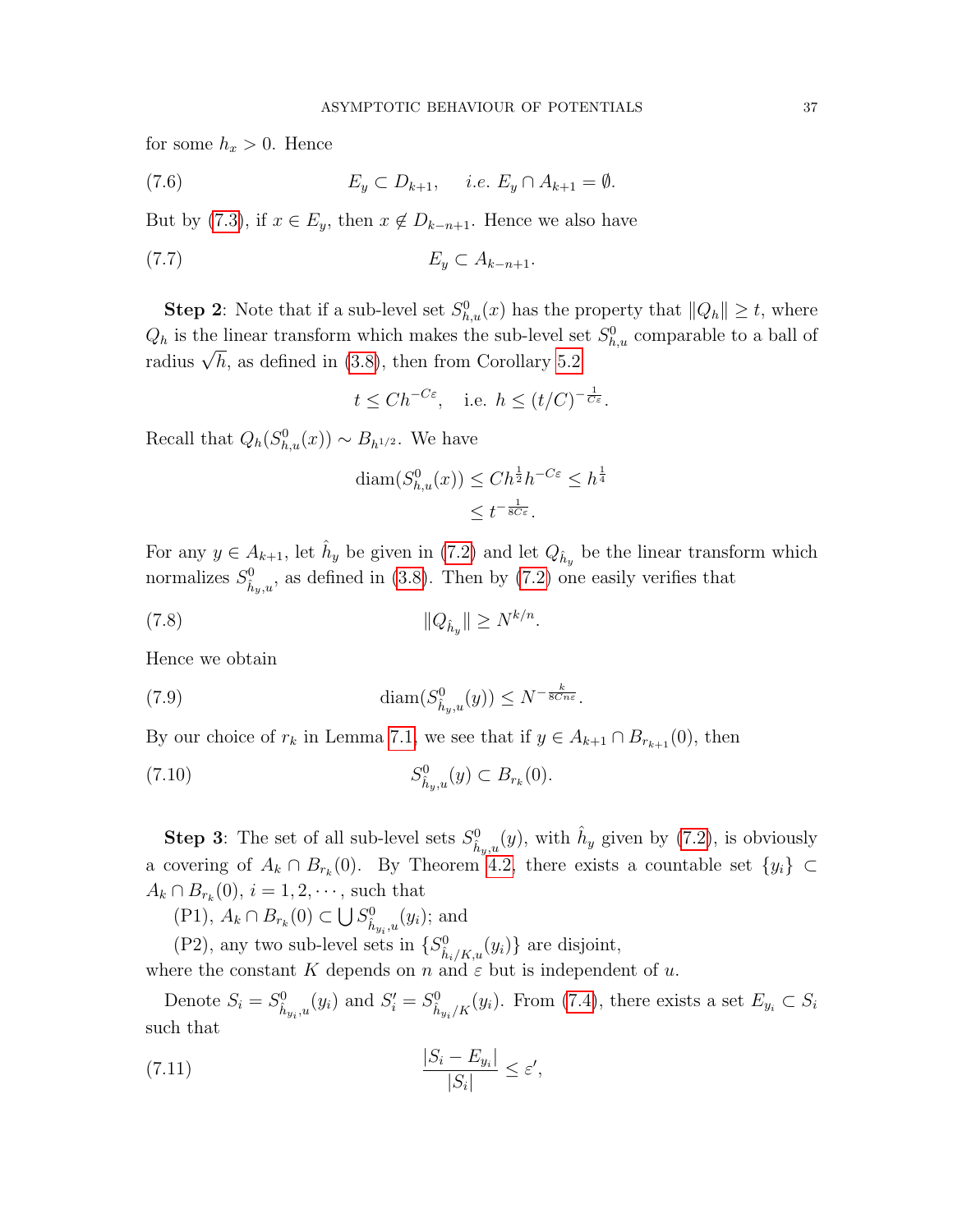and  $E_{y_i}$  satisfies [\(7.6\)](#page-38-0), [\(7.7\)](#page-38-1), from which we also have

(7.12) 
$$
|S'_{i}| \le (1 + \varepsilon')|S'_{i} \cap A_{k-n+1}|,
$$

$$
|A_{k+1} \cap S_{i}| \le \varepsilon'|S_{i}|.
$$

Since  $A_{k+1} \subset A_k$ , by [\(7.10\)](#page-38-2) and [\(7.12\)](#page-39-0) we can now estimate

<span id="page-39-0"></span>
$$
|A_{k+1} \cap B_{r_{k+1}}(0)| \leq \sum_{i} |A_{k+1} \cap S_i|
$$
  
\n
$$
\leq \sum_{i} \varepsilon' |S_i|
$$
  
\n
$$
\leq \sum_{i} \varepsilon' K^n |S_i'|
$$
  
\n
$$
\leq \sum_{i} \varepsilon' K^n |S_i' \cap A_{k-n+1}|
$$
  
\n
$$
\leq \varepsilon' K^n |A_{k-n+1} \cap B_{r_{k-n+1}}(0)|.
$$

Therefore given  $q < \infty$ , we can choose  $\varepsilon = \varepsilon(q)$  small enough such that  $\overline{\varepsilon} := \varepsilon' K^n \leq$  $N^{-q}$ . We obtain the desired estimate [\(7.1\)](#page-37-2).

Theorem [1.2](#page-5-3) now follows from Lemma [7.1](#page-37-4) easily.

*Proof of Theorem [1.2.](#page-5-3)* Let u be the generalized solution to [\(1.1\)](#page-2-0). For a given  $p \geq 1$ , we choose a small  $h_0 > 0$ , such that for any point  $x \in \Omega'$  (where  $\Omega' \subseteq \Omega$  is the set in Theorem [1.2\)](#page-5-3), the equation [\(2.23\)](#page-12-4) and the sub-level set  $S_{h_0,u}^0(x)$ , after normalization as in  $\S2$ , satisfy  $(6.1)$  and  $(6.2)$ . By the proof of Theorem [4.2,](#page-23-2) there exist finitely many sub-level sets  $S_{h_0,u}^0(y_i)$ ,  $i=1,2,\cdots,m$ , such that  $\Omega' \subset \bigcup S_{h_0/K,u}^0(y_i)$ ; and any two sub-level sets in  $\{S_{h_0/K^2,u}^0(y_i)\}\$  are disjoint (we also choose the constant  $K\geq$ 4*n*). Therefore it suffices to prove Theorem [1.2](#page-5-3) on these sub-level sets  $S_{h,u}^0(y_i)$ ,  $i =$  $1, 2, \cdots, m$ .

For a given sub-level set  $S_{h_0,u}^0(y_i)$  where  $1 \leq i \leq m$ , we assume it is normalized and apply Lemma [7.1](#page-37-4) in the set  $S_{h_0,u}^0(y_i)$ . Denote  $A'_k = A_k - A_{k+1}$ . Then in  $A'_k$ , we have  $|D^2u| \leq CN^{nk}$ . Hence

$$
\int_{S^0_{h_0/K,u}(y_i)} |D^2u|^p dx \le C \int_{B_{1/2n}(0)} |D^2u|^p dx
$$
  
\n
$$
\le C \sum N^{nkp} |A'_k|
$$
  
\n
$$
\le C \sum N^{nkp} N^{-kq}.
$$

Letting  $q > np$  and summing over i from 1 to m, we obtain  $u \in W^{2,p}(\Omega')$ .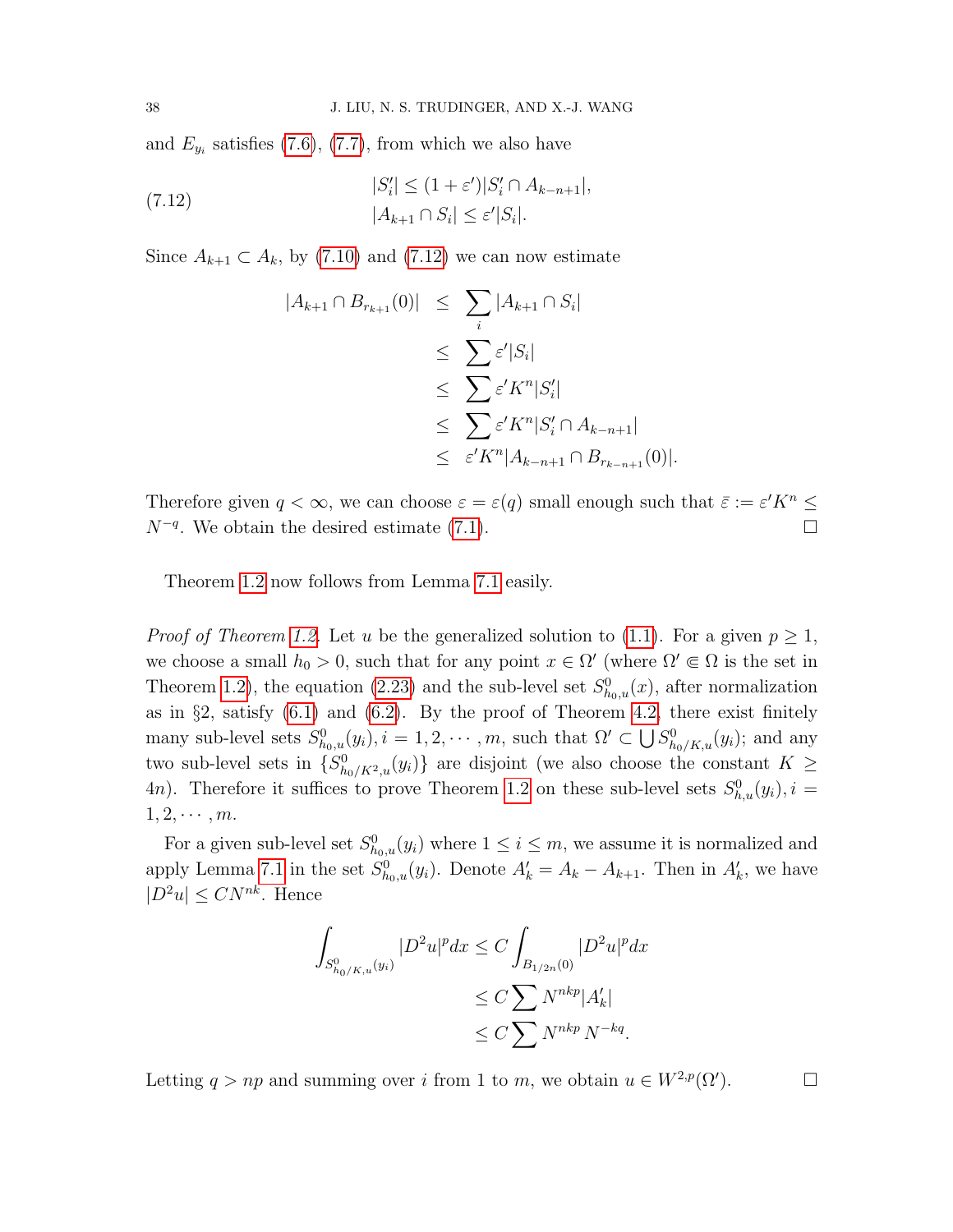For a fixed  $p > 1$ , our proof of  $W^{2,p}$  estimate does not require the continuity of f. It suffices to assume  $|f - 1| < \varepsilon$  for a sufficiently small  $\varepsilon > 0$ . Therefore we have actually proved the following result.

<span id="page-40-11"></span>**Theorem 7.1.** Let u be a generalized solution to  $(1.1)$ . Assume the cost function c satisfies (A1)–(A3),  $\Omega^*$  is c<sup>\*</sup>-convex with respect to  $\Omega$ . Then for any given  $p \geq 1$ , there exists a small  $\varepsilon > 0$  such that if  $|f - 1| \leq \varepsilon$ ,  $D^2u \in L^p(\Omega') \forall \Omega' \in \Omega$ , and we have the estimate

$$
(7.13) \t\t\t ||u||_{W^{2,p}(\Omega')} \leq C,
$$

where C depends on  $n, p, \varepsilon, \Omega, \Omega', \Omega^*$ .

#### **REFERENCES**

- <span id="page-40-3"></span>[1] Brenier, Y., Polar factorization and monotone rearrangement of vector-valued functions. Comm. Pure Appl. Math. 44 (1991), 375–417.
- <span id="page-40-1"></span>[2] Caffarelli, L. A., Interior a priori estimates for solutions of fully nonlinear equations. Ann. of Math. (2) 130 (1989), 189–213.
- <span id="page-40-14"></span>[3] Caffarelli, L. A., A localization property of viscosity solutions to the Monge-Ampère equation and their strict convexity. Ann. of Math. (2) 131 (1990), 129–134.
- <span id="page-40-0"></span>[4] Caffarelli, L. A., Interior  $W^{2,p}$  estimates for solutions of Monge-Ampère equations. Ann. of Math. 131 (1990), 135–150.
- <span id="page-40-4"></span>[5] Caffarelli, L. A., Allocation maps with general cost functions. in Partial differential equations and applications, 29–35, Lecture Notes in Pure and Appl. Math., 177, Dekker, New York, 1996.
- <span id="page-40-2"></span>[6] Caffarelli, L. A., Nonlinear elliptic theory and the Monge-Ampère equation. Proc. Inter. Congress Math. Vol.1, 179-187, 2002.
- <span id="page-40-15"></span>[7] Chou, K. S. and Wang, X-J., Entire solutions of the Monge-Ampère equation. Comm. Pure Appl. Math. 49 (1996), 529–539.
- <span id="page-40-6"></span>[8] De Philippis, G. and Figalli, A., Sobolev regularity for Monge-Ampère type equations. SIAM J. Math. Anal. 45 (2013), 1812–1824.
- <span id="page-40-7"></span>[9] De Philippis, G. and Figalli, A.,  $W^{2,1}$  regularity for solutions of the Monge-Ampère equation. Invent. Math. 192 (2013), 55–69.
- <span id="page-40-8"></span>[10] De Philippis, G., Figalli, A. and Savin, O., A note on interior  $W^{2,1+\epsilon}$  estimates for the Monge-Ampère equation. *Math. Ann.* 357 (2013), 11-22.
- <span id="page-40-12"></span>[11] Figalli, A., Kim, Y.-M. and McCann, R., Hölder continuity and injectivity of optimal maps. Arch. Rat. Mech. Anal. 209 (2013), 747–795.
- <span id="page-40-9"></span>[12] Figalli, A., Rifford, L. and Villani, C., On the Ma-Trudinger-Wang curvature on surfaces. Calc. Var. PDE 39 (2010), 307–332.
- <span id="page-40-5"></span>[13] Gangbo, W. and McCann, R. J., The geometry of optimal transportation. Acta Math. 177 (1996), 113–161.
- <span id="page-40-13"></span>[14] Gilbarg, D. and Trudinger, N. S., *Elliptic partial differential equations of second order.* Springer-Verlag, Berlin, 1983.
- <span id="page-40-17"></span>[15] Gutiérrez, C. E., *The Monge-Ampère equation*. Progress in Nonlinear Differential Equations and their Applications, 44. Birkhäuser Boston, Inc., Boston, MA, 2001.
- <span id="page-40-16"></span>[16] Jian, H. Y. and Wang, X.-J., Continuity estimates for the Monge-Ampère equation. SIAM J. Math. Anal. 39 (2007), 608–626.
- <span id="page-40-10"></span>[17] John, F., Extremum problems with inequalities as subsidiary conditions. Studies and Essays Presented to R. Courant on his 60th Birthday, p.187–204, Interscience Publishers, New York, 1948.